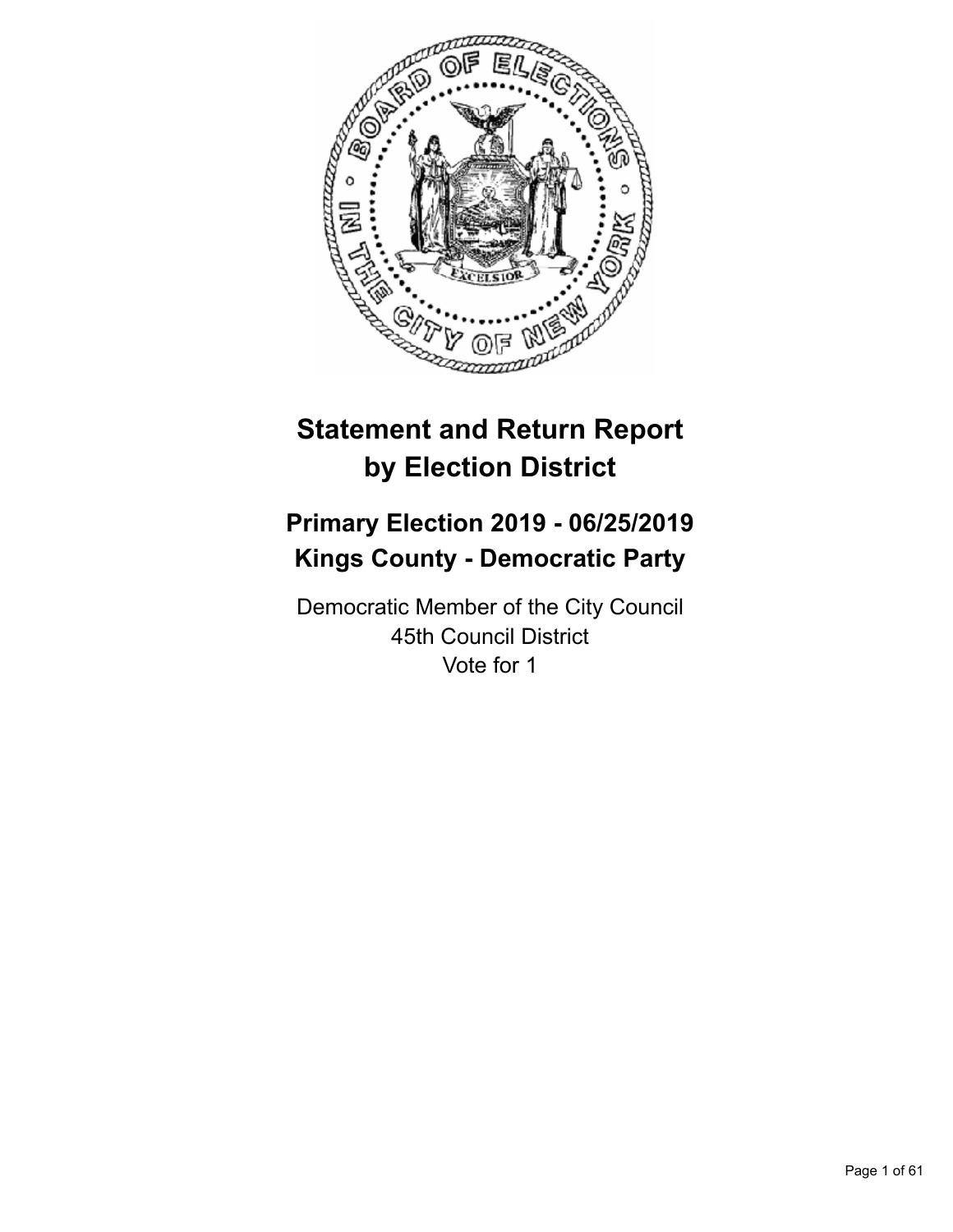

| PUBLIC COUNTER                                           | 18       |
|----------------------------------------------------------|----------|
| <b>MANUALLY COUNTED EMERGENCY</b>                        | $\Omega$ |
| ABSENTEE / MILITARY                                      | 0        |
| <b>AFFIDAVIT</b>                                         | $\Omega$ |
| <b>Total Ballots</b>                                     | 18       |
| Less - Inapplicable Federal/Special Presidential Ballots | 0        |
| <b>Total Applicable Ballots</b>                          | 18       |
| L. RICKIE TULLOCH                                        | 0        |
| <b>XAMAYLA ROSE</b>                                      | 0        |
| MONIQUE CHANDLER-WATERMAN                                | 3        |
| JOVIA A. RADIX                                           | 0        |
| <b>ANTHONY ALEXIS</b>                                    | $\Omega$ |
| <b>VICTOR JORDAN</b>                                     | 0        |
| <b>ADINA SASH</b>                                        | 1        |
| FARAH N. LOUIS                                           | 13       |
| <b>Total Votes</b>                                       | 17       |
| Unrecorded                                               | 1        |

| PUBLIC COUNTER                                           | 27           |
|----------------------------------------------------------|--------------|
| <b>MANUALLY COUNTED EMERGENCY</b>                        | 0            |
| ABSENTEE / MILITARY                                      | 1            |
| <b>AFFIDAVIT</b>                                         | $\Omega$     |
| <b>Total Ballots</b>                                     | 28           |
| Less - Inapplicable Federal/Special Presidential Ballots | $\Omega$     |
| <b>Total Applicable Ballots</b>                          | 28           |
| L. RICKIE TULLOCH                                        | 0            |
| <b>XAMAYLA ROSE</b>                                      | 2            |
| MONIQUE CHANDLER-WATERMAN                                | 1            |
| JOVIA A. RADIX                                           | 0            |
| <b>ANTHONY ALEXIS</b>                                    | 0            |
| <b>VICTOR JORDAN</b>                                     | $\mathbf{0}$ |
| <b>ADINA SASH</b>                                        | 1            |
| <b>FARAH N. LOUIS</b>                                    | 24           |
| <b>Total Votes</b>                                       | 28           |
| 013/41 COMBINED into: 015/41                             |              |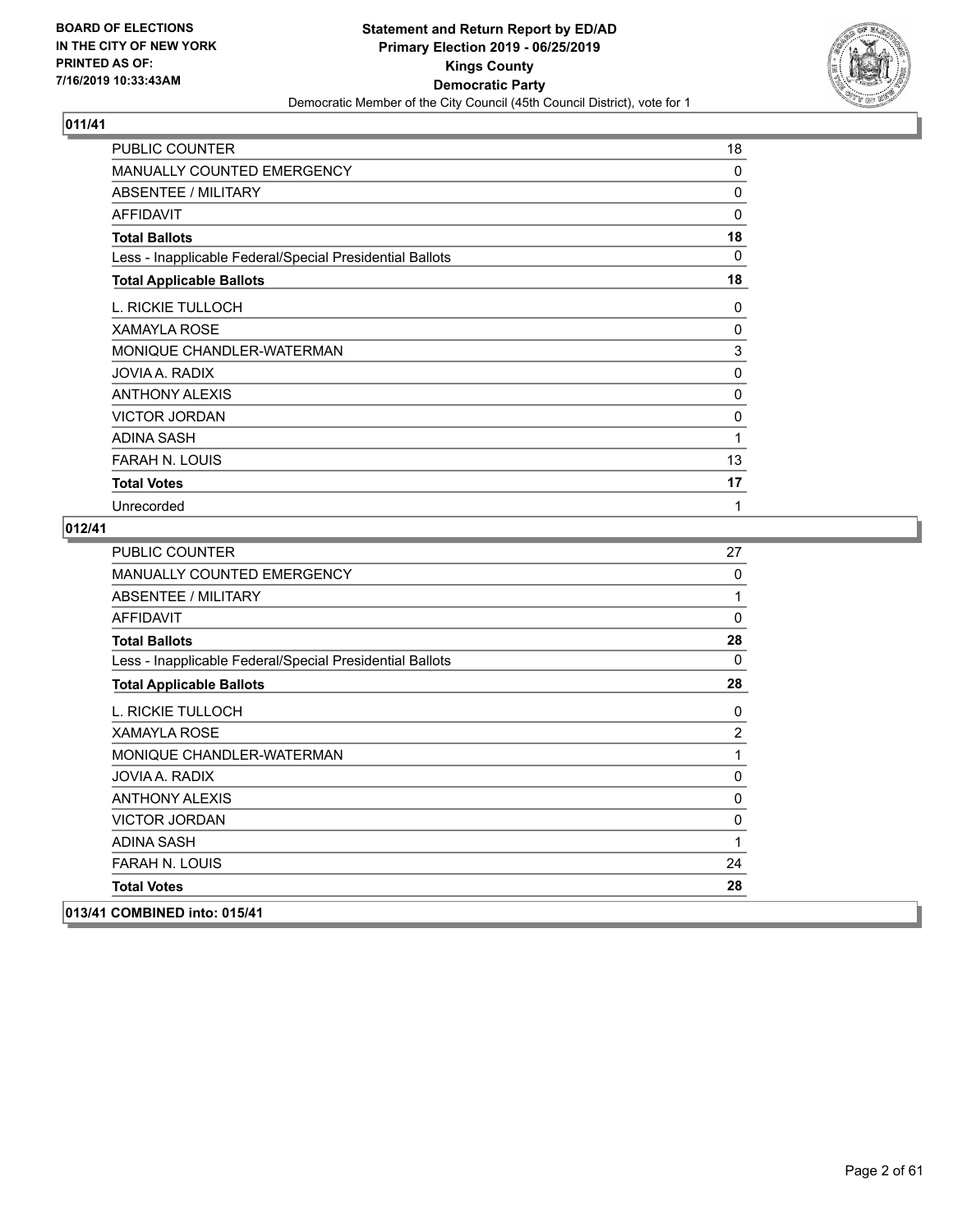

| <b>PUBLIC COUNTER</b>                                    | 19       |
|----------------------------------------------------------|----------|
| <b>MANUALLY COUNTED EMERGENCY</b>                        | 0        |
| ABSENTEE / MILITARY                                      | 0        |
| AFFIDAVIT                                                | $\Omega$ |
| <b>Total Ballots</b>                                     | 19       |
| Less - Inapplicable Federal/Special Presidential Ballots | $\Omega$ |
| <b>Total Applicable Ballots</b>                          | 19       |
| L. RICKIE TULLOCH                                        | 0        |
| <b>XAMAYLA ROSE</b>                                      | 0        |
| MONIQUE CHANDLER-WATERMAN                                | 3        |
| JOVIA A. RADIX                                           | 0        |
| <b>ANTHONY ALEXIS</b>                                    | 0        |
| <b>VICTOR JORDAN</b>                                     | 0        |
| ADINA SASH                                               | 1        |
| <b>FARAH N. LOUIS</b>                                    | 15       |
| <b>Total Votes</b>                                       | 19       |

| <b>PUBLIC COUNTER</b>                                    | 28           |
|----------------------------------------------------------|--------------|
| MANUALLY COUNTED EMERGENCY                               | $\Omega$     |
| <b>ABSENTEE / MILITARY</b>                               | 1            |
| <b>AFFIDAVIT</b>                                         | $\Omega$     |
| <b>Total Ballots</b>                                     | 29           |
| Less - Inapplicable Federal/Special Presidential Ballots | 0            |
| <b>Total Applicable Ballots</b>                          | 29           |
| L. RICKIE TULLOCH                                        | 1            |
| <b>XAMAYLA ROSE</b>                                      | $\mathbf 0$  |
| MONIQUE CHANDLER-WATERMAN                                | $\mathbf 0$  |
| JOVIA A. RADIX                                           | $\mathbf 0$  |
| <b>ANTHONY ALEXIS</b>                                    | 0            |
| <b>VICTOR JORDAN</b>                                     | $\mathbf{0}$ |
| <b>ADINA SASH</b>                                        | 0            |
| <b>FARAH N. LOUIS</b>                                    | 28           |
| <b>Total Votes</b>                                       | 29           |
| 019/41 COMBINED into: 024/41                             |              |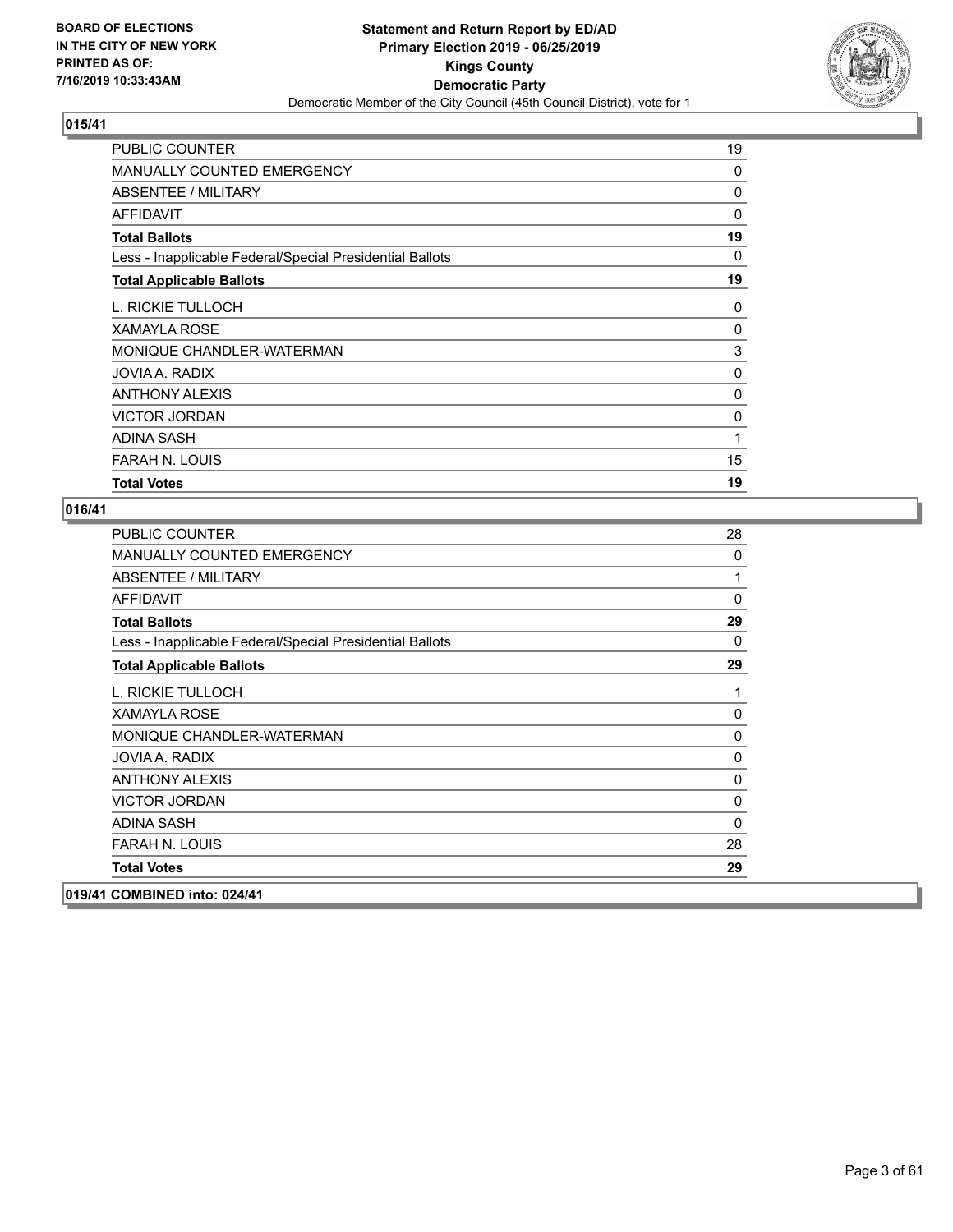

| <b>PUBLIC COUNTER</b>                                    | 50             |
|----------------------------------------------------------|----------------|
| <b>MANUALLY COUNTED EMERGENCY</b>                        | 0              |
| ABSENTEE / MILITARY                                      | $\overline{2}$ |
| <b>AFFIDAVIT</b>                                         | 0              |
| <b>Total Ballots</b>                                     | 52             |
| Less - Inapplicable Federal/Special Presidential Ballots | 0              |
| <b>Total Applicable Ballots</b>                          | 52             |
| L. RICKIE TULLOCH                                        | 0              |
| <b>XAMAYLA ROSE</b>                                      | 1              |
| MONIQUE CHANDLER-WATERMAN                                | 10             |
| JOVIA A. RADIX                                           | 1              |
| <b>ANTHONY ALEXIS</b>                                    | 1              |
| <b>VICTOR JORDAN</b>                                     | 0              |
| <b>ADINA SASH</b>                                        | 3              |
| <b>FARAH N. LOUIS</b>                                    | 36             |
| <b>Total Votes</b>                                       | 52             |

| <b>PUBLIC COUNTER</b>                                    | 52 |
|----------------------------------------------------------|----|
| MANUALLY COUNTED EMERGENCY                               | 0  |
| <b>ABSENTEE / MILITARY</b>                               | 2  |
| <b>AFFIDAVIT</b>                                         | 0  |
| <b>Total Ballots</b>                                     | 54 |
| Less - Inapplicable Federal/Special Presidential Ballots | 0  |
| <b>Total Applicable Ballots</b>                          | 54 |
| L. RICKIE TULLOCH                                        | 2  |
| <b>XAMAYLA ROSE</b>                                      | 0  |
| MONIQUE CHANDLER-WATERMAN                                | 15 |
| <b>JOVIA A. RADIX</b>                                    | 0  |
| <b>ANTHONY ALEXIS</b>                                    | 0  |
| <b>VICTOR JORDAN</b>                                     | 0  |
| ADINA SASH                                               | 4  |
| <b>FARAH N. LOUIS</b>                                    | 32 |
| <b>Total Votes</b>                                       | 53 |
| Unrecorded                                               | 1  |
| 023/41 COMBINED into: 027/41                             |    |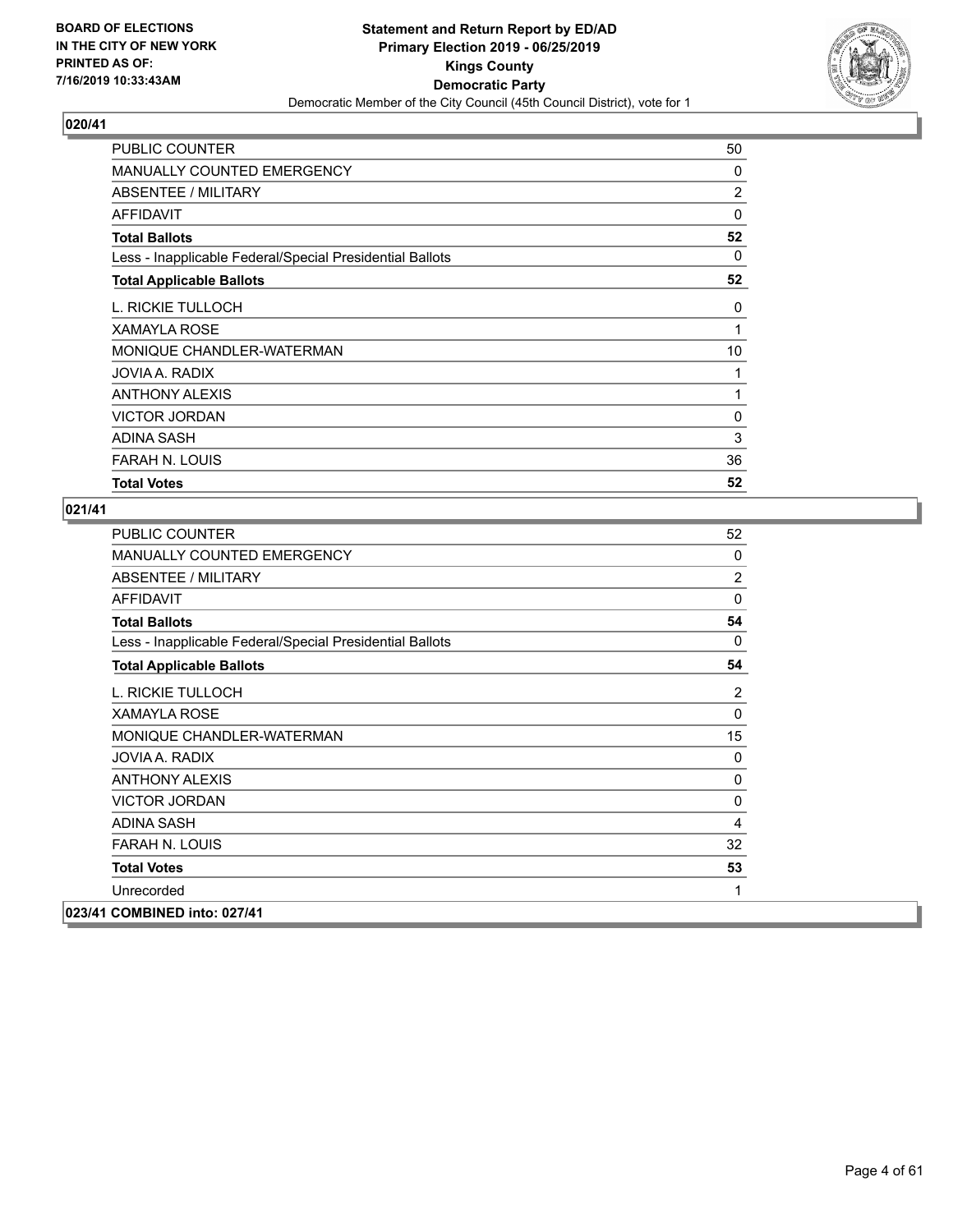

| <b>PUBLIC COUNTER</b>                                    | 33       |
|----------------------------------------------------------|----------|
| <b>MANUALLY COUNTED EMERGENCY</b>                        | $\Omega$ |
| ABSENTEE / MILITARY                                      | 0        |
| AFFIDAVIT                                                | 1        |
| <b>Total Ballots</b>                                     | 34       |
| Less - Inapplicable Federal/Special Presidential Ballots | 0        |
| <b>Total Applicable Ballots</b>                          | 34       |
| L. RICKIE TULLOCH                                        | 0        |
| <b>XAMAYLA ROSE</b>                                      | 2        |
| MONIQUE CHANDLER-WATERMAN                                | 4        |
| JOVIA A. RADIX                                           | 0        |
| <b>ANTHONY ALEXIS</b>                                    | 0        |
| <b>VICTOR JORDAN</b>                                     | 0        |
| <b>ADINA SASH</b>                                        | 1        |
| FARAH N. LOUIS                                           | 26       |
| <b>Total Votes</b>                                       | 33       |
| Unrecorded                                               | 1        |

| <b>PUBLIC COUNTER</b>                                    | 6              |
|----------------------------------------------------------|----------------|
| <b>MANUALLY COUNTED EMERGENCY</b>                        | $\mathbf 0$    |
| <b>ABSENTEE / MILITARY</b>                               | $\mathbf 0$    |
| <b>AFFIDAVIT</b>                                         | 1              |
| <b>Total Ballots</b>                                     | $\overline{7}$ |
| Less - Inapplicable Federal/Special Presidential Ballots | $\mathbf{0}$   |
| <b>Total Applicable Ballots</b>                          | $\overline{7}$ |
| L. RICKIE TULLOCH                                        | 0              |
| <b>XAMAYLA ROSE</b>                                      | $\overline{2}$ |
| MONIQUE CHANDLER-WATERMAN                                | 2              |
| JOVIA A. RADIX                                           | $\Omega$       |
| <b>ANTHONY ALEXIS</b>                                    | 0              |
| <b>VICTOR JORDAN</b>                                     | 0              |
| ADINA SASH                                               | 0              |
| <b>FARAH N. LOUIS</b>                                    | $\overline{2}$ |
| <b>Total Votes</b>                                       | 6              |
| Unrecorded                                               | 1              |
| 026/41 COMBINED into: 051/41                             |                |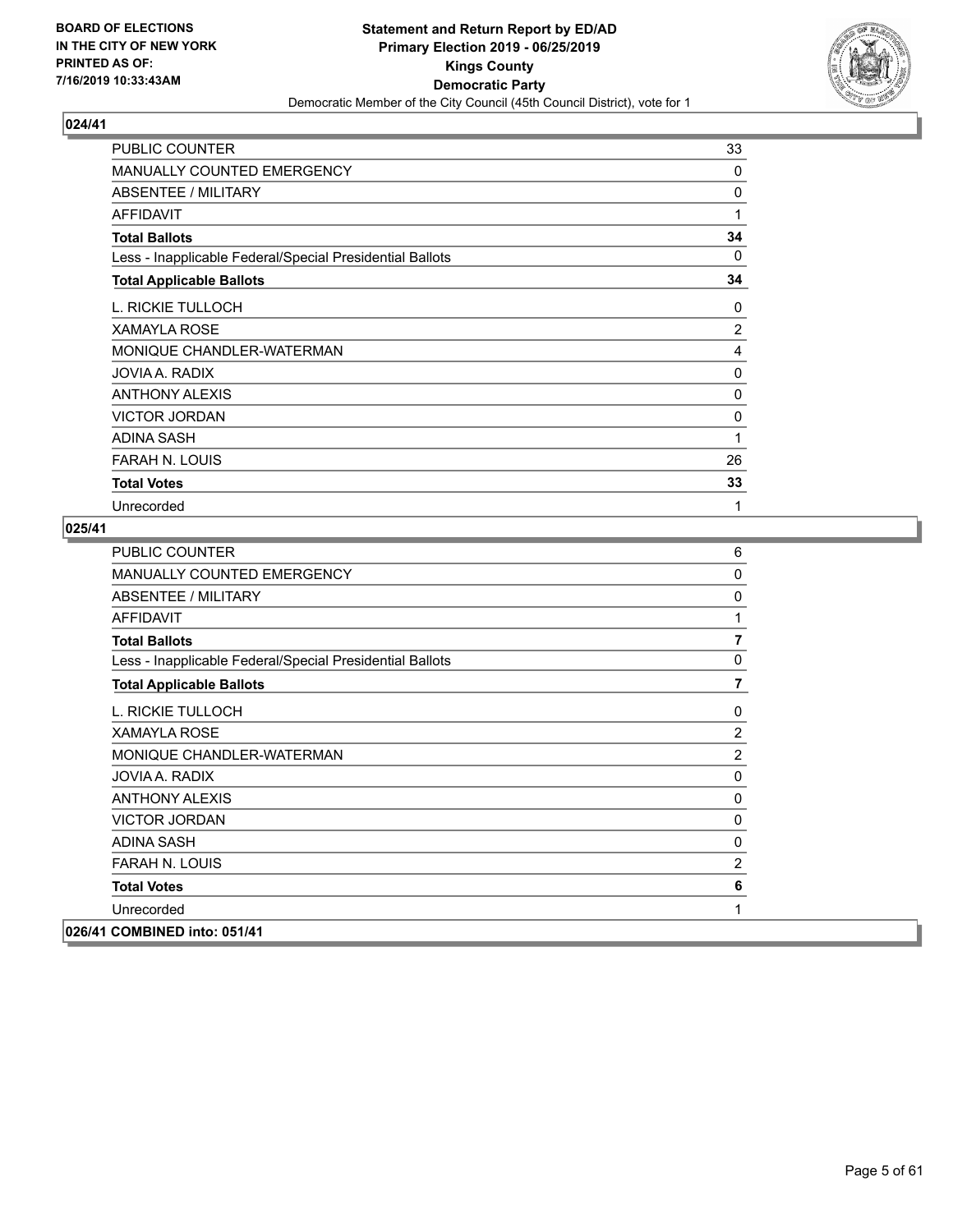

| <b>PUBLIC COUNTER</b>                                    | 52           |
|----------------------------------------------------------|--------------|
| <b>MANUALLY COUNTED EMERGENCY</b>                        | $\Omega$     |
| ABSENTEE / MILITARY                                      | 1            |
| AFFIDAVIT                                                | 1            |
| <b>Total Ballots</b>                                     | 54           |
| Less - Inapplicable Federal/Special Presidential Ballots | 0            |
| <b>Total Applicable Ballots</b>                          | 54           |
| L. RICKIE TULLOCH                                        | 0            |
| <b>XAMAYLA ROSE</b>                                      | $\mathbf{1}$ |
| MONIQUE CHANDLER-WATERMAN                                | 16           |
| JOVIA A. RADIX                                           | 2            |
| <b>ANTHONY ALEXIS</b>                                    | 0            |
| <b>VICTOR JORDAN</b>                                     | 0            |
| <b>ADINA SASH</b>                                        | 1            |
| FARAH N. LOUIS                                           | 32           |
| <b>Total Votes</b>                                       | 52           |
| Unrecorded                                               | 2            |

| PUBLIC COUNTER                                           | 79           |
|----------------------------------------------------------|--------------|
| <b>MANUALLY COUNTED EMERGENCY</b>                        | 0            |
| ABSENTEE / MILITARY                                      | 1            |
| <b>AFFIDAVIT</b>                                         | $\mathbf{0}$ |
| <b>Total Ballots</b>                                     | 80           |
| Less - Inapplicable Federal/Special Presidential Ballots | 0            |
| <b>Total Applicable Ballots</b>                          | 80           |
| L. RICKIE TULLOCH                                        | 1            |
| <b>XAMAYLA ROSE</b>                                      | $\mathbf{0}$ |
| MONIQUE CHANDLER-WATERMAN                                | 25           |
| JOVIA A. RADIX                                           | 1            |
| <b>ANTHONY ALEXIS</b>                                    | 1            |
| <b>VICTOR JORDAN</b>                                     | 0            |
| <b>ADINA SASH</b>                                        | 0            |
| <b>FARAH N. LOUIS</b>                                    | 52           |
| <b>Total Votes</b>                                       | 80           |
| 029/41 COMBINED into: 025/41                             |              |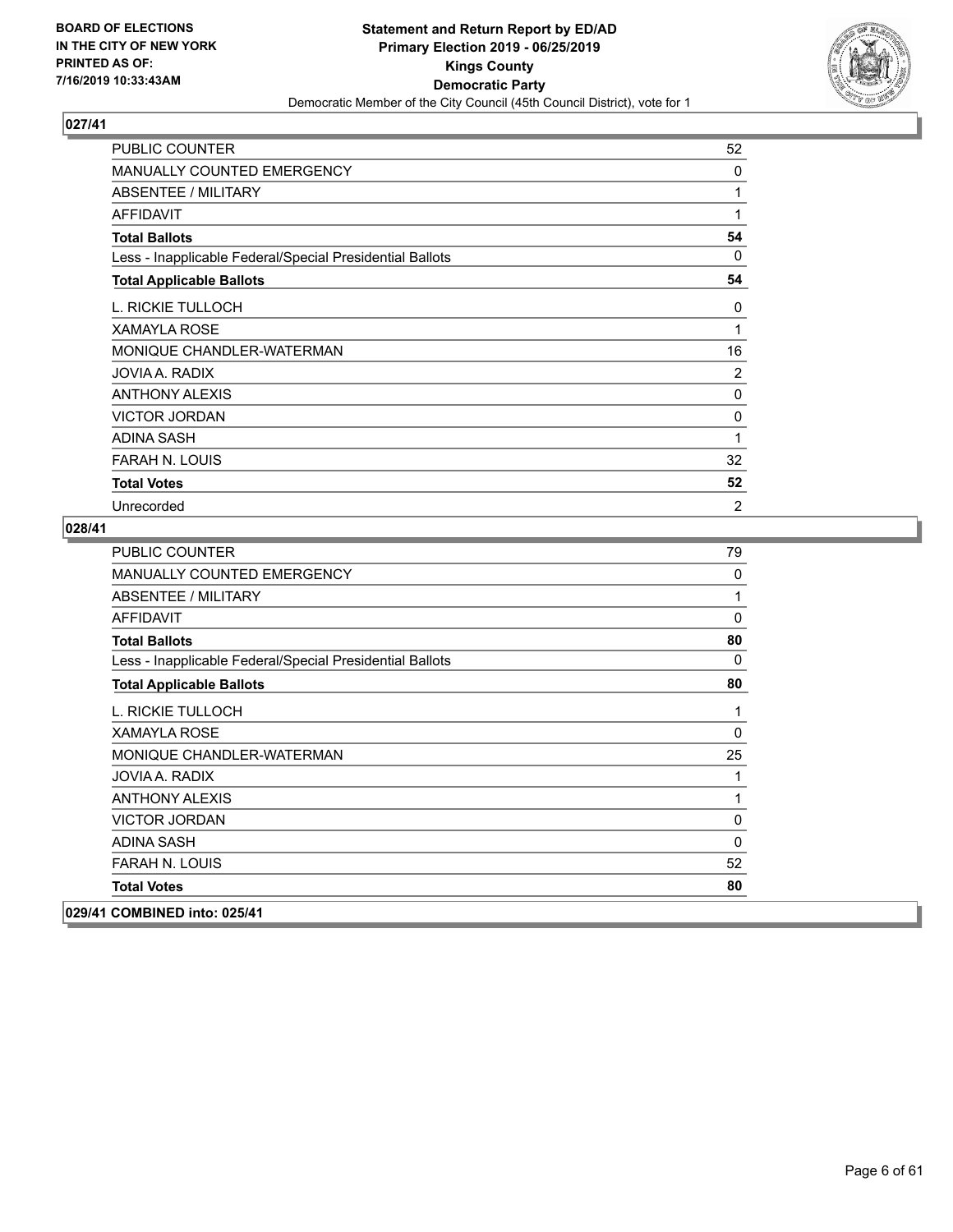

| PUBLIC COUNTER                                           | 62             |
|----------------------------------------------------------|----------------|
| <b>MANUALLY COUNTED EMERGENCY</b>                        | 0              |
| <b>ABSENTEE / MILITARY</b>                               | 0              |
| <b>AFFIDAVIT</b>                                         | $\Omega$       |
| <b>Total Ballots</b>                                     | 62             |
| Less - Inapplicable Federal/Special Presidential Ballots | $\Omega$       |
| <b>Total Applicable Ballots</b>                          | 62             |
| L. RICKIE TULLOCH                                        | 0              |
| <b>XAMAYLA ROSE</b>                                      | $\overline{2}$ |
| MONIQUE CHANDLER-WATERMAN                                | 28             |
| JOVIA A. RADIX                                           | 4              |
| <b>ANTHONY ALEXIS</b>                                    | $\Omega$       |
| <b>VICTOR JORDAN</b>                                     | 0              |
| <b>ADINA SASH</b>                                        | 0              |
| <b>FARAH N. LOUIS</b>                                    | 28             |
| <b>Total Votes</b>                                       | 62             |

| <b>PUBLIC COUNTER</b>                                    | 71             |
|----------------------------------------------------------|----------------|
| MANUALLY COUNTED EMERGENCY                               | 0              |
| ABSENTEE / MILITARY                                      | 5              |
| <b>AFFIDAVIT</b>                                         | 0              |
| <b>Total Ballots</b>                                     | 76             |
| Less - Inapplicable Federal/Special Presidential Ballots | 0              |
| <b>Total Applicable Ballots</b>                          | 76             |
| L. RICKIE TULLOCH                                        | 2              |
| <b>XAMAYLA ROSE</b>                                      | $\overline{c}$ |
| MONIQUE CHANDLER-WATERMAN                                | 29             |
| JOVIA A. RADIX                                           | 1              |
| <b>ANTHONY ALEXIS</b>                                    | 0              |
| <b>VICTOR JORDAN</b>                                     | 0              |
| ADINA SASH                                               | $\Omega$       |
| <b>FARAH N. LOUIS</b>                                    | 41             |
| <b>Total Votes</b>                                       | 75             |
| Unrecorded                                               | 1              |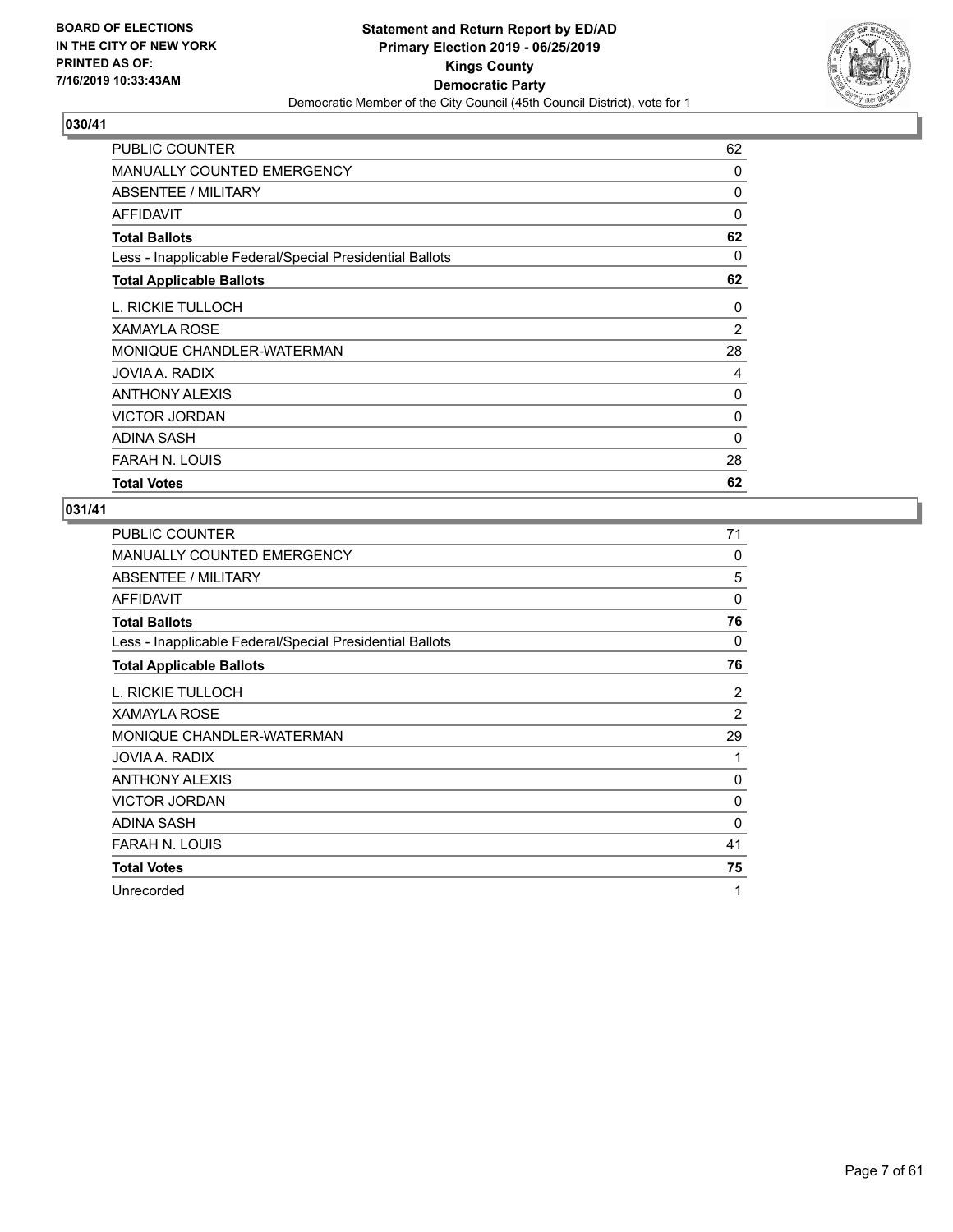

| PUBLIC COUNTER                                           | 58       |
|----------------------------------------------------------|----------|
| <b>MANUALLY COUNTED EMERGENCY</b>                        | 0        |
| ABSENTEE / MILITARY                                      | 4        |
| <b>AFFIDAVIT</b>                                         | $\Omega$ |
| <b>Total Ballots</b>                                     | 62       |
| Less - Inapplicable Federal/Special Presidential Ballots | 0        |
| <b>Total Applicable Ballots</b>                          | 62       |
| L. RICKIE TULLOCH                                        | 1        |
| <b>XAMAYLA ROSE</b>                                      | 1        |
| MONIQUE CHANDLER-WATERMAN                                | 36       |
| JOVIA A. RADIX                                           | 0        |
| <b>ANTHONY ALEXIS</b>                                    | 1        |
| <b>VICTOR JORDAN</b>                                     | 0        |
| <b>ADINA SASH</b>                                        | 0        |
| <b>FARAH N. LOUIS</b>                                    | 23       |
| <b>Total Votes</b>                                       | 62       |

| <b>PUBLIC COUNTER</b>                                    | 67             |
|----------------------------------------------------------|----------------|
| MANUALLY COUNTED EMERGENCY                               | 0              |
| ABSENTEE / MILITARY                                      | 4              |
| <b>AFFIDAVIT</b>                                         | 0              |
| <b>Total Ballots</b>                                     | 71             |
| Less - Inapplicable Federal/Special Presidential Ballots | 0              |
| <b>Total Applicable Ballots</b>                          | 71             |
| L. RICKIE TULLOCH                                        | 3              |
| <b>XAMAYLA ROSE</b>                                      | $\overline{c}$ |
| MONIQUE CHANDLER-WATERMAN                                | 26             |
| JOVIA A. RADIX                                           | 0              |
| <b>ANTHONY ALEXIS</b>                                    | 0              |
| <b>VICTOR JORDAN</b>                                     | 0              |
| ADINA SASH                                               | $\Omega$       |
| <b>FARAH N. LOUIS</b>                                    | 39             |
| <b>Total Votes</b>                                       | 70             |
| Unrecorded                                               | 1              |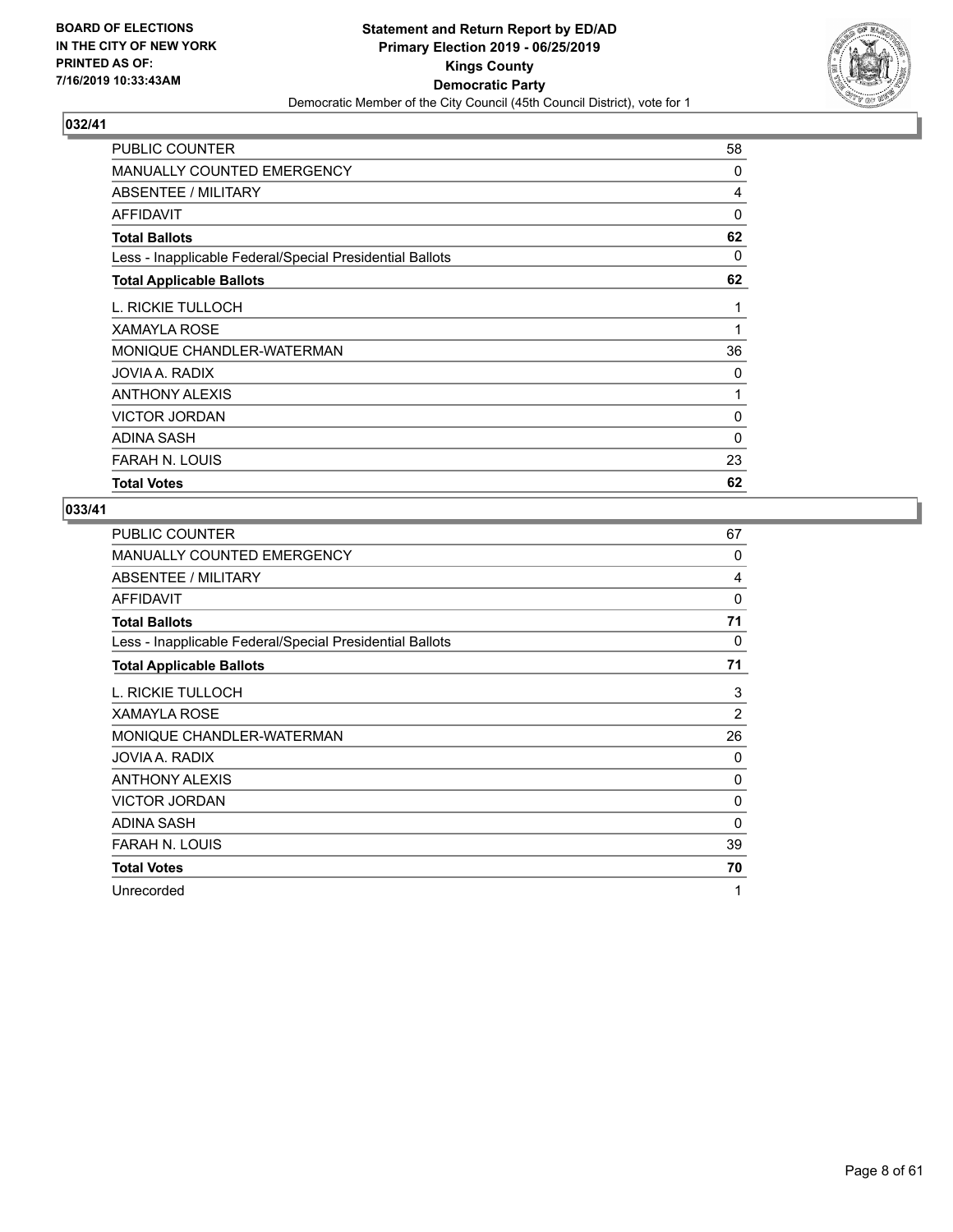

| PUBLIC COUNTER                                           | 64           |
|----------------------------------------------------------|--------------|
| <b>MANUALLY COUNTED EMERGENCY</b>                        | 0            |
| ABSENTEE / MILITARY                                      | 0            |
| <b>AFFIDAVIT</b>                                         | $\Omega$     |
| <b>Total Ballots</b>                                     | 64           |
| Less - Inapplicable Federal/Special Presidential Ballots | 0            |
| <b>Total Applicable Ballots</b>                          | 64           |
| L. RICKIE TULLOCH                                        | 1            |
| <b>XAMAYLA ROSE</b>                                      | 1            |
| MONIQUE CHANDLER-WATERMAN                                | 29           |
| JOVIA A. RADIX                                           | 3            |
| <b>ANTHONY ALEXIS</b>                                    | $\mathbf{0}$ |
| <b>VICTOR JORDAN</b>                                     | 0            |
| <b>ADINA SASH</b>                                        | 0            |
| <b>FARAH N. LOUIS</b>                                    | 30           |
| <b>Total Votes</b>                                       | 64           |

| <b>Total Votes</b>                                       | 83             |
|----------------------------------------------------------|----------------|
| <b>FARAH N. LOUIS</b>                                    | 25             |
| ADINA SASH                                               | $\Omega$       |
| <b>VICTOR JORDAN</b>                                     | 0              |
| <b>ANTHONY ALEXIS</b>                                    | 0              |
| JOVIA A. RADIX                                           | 12             |
| MONIQUE CHANDLER-WATERMAN                                | 44             |
| XAMAYLA ROSE                                             | $\overline{c}$ |
| L. RICKIE TULLOCH                                        | 0              |
| <b>Total Applicable Ballots</b>                          | 83             |
| Less - Inapplicable Federal/Special Presidential Ballots | $\Omega$       |
| <b>Total Ballots</b>                                     | 83             |
| <b>AFFIDAVIT</b>                                         | 0              |
| ABSENTEE / MILITARY                                      | 3              |
| <b>MANUALLY COUNTED EMERGENCY</b>                        | $\Omega$       |
| <b>PUBLIC COUNTER</b>                                    | 80             |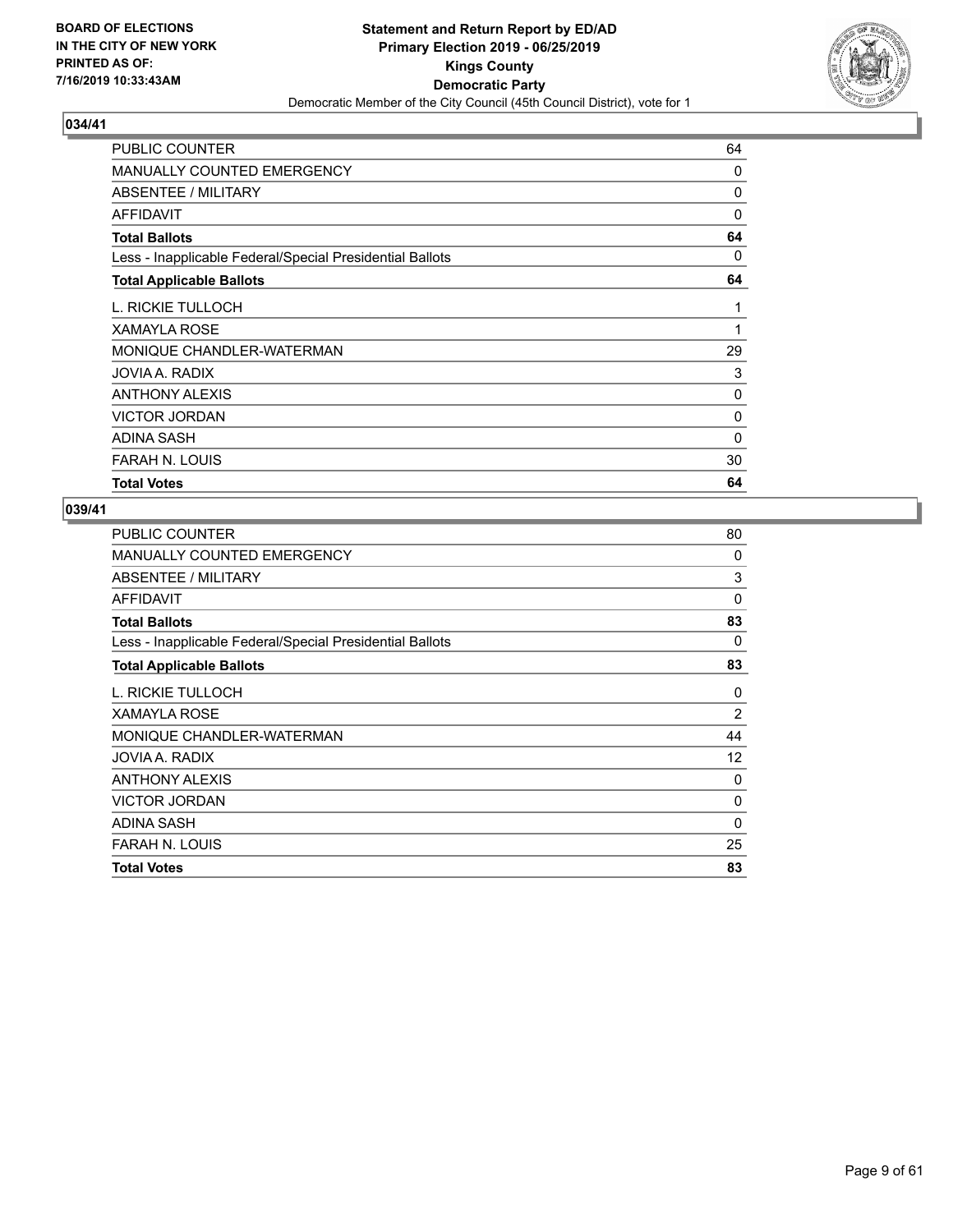

| PUBLIC COUNTER                                           | 99       |
|----------------------------------------------------------|----------|
| MANUALLY COUNTED EMERGENCY                               | 0        |
| ABSENTEE / MILITARY                                      | 0        |
| <b>AFFIDAVIT</b>                                         | 0        |
| <b>Total Ballots</b>                                     | 99       |
| Less - Inapplicable Federal/Special Presidential Ballots | 0        |
| <b>Total Applicable Ballots</b>                          | 99       |
| L. RICKIE TULLOCH                                        | 6        |
| <b>XAMAYLA ROSE</b>                                      | $\Omega$ |
| MONIQUE CHANDLER-WATERMAN                                | 46       |
| JOVIA A. RADIX                                           | 4        |
| <b>ANTHONY ALEXIS</b>                                    | 0        |
| <b>VICTOR JORDAN</b>                                     | 1        |
| <b>ADINA SASH</b>                                        | $\Omega$ |
| FARAH N. LOUIS                                           | 41       |
| <b>Total Votes</b>                                       | 98       |
| Unrecorded                                               | 1        |

| <b>PUBLIC COUNTER</b>                                    | 73             |
|----------------------------------------------------------|----------------|
| <b>MANUALLY COUNTED EMERGENCY</b>                        | 0              |
| ABSENTEE / MILITARY                                      | $\overline{2}$ |
| AFFIDAVIT                                                | 0              |
| <b>Total Ballots</b>                                     | 75             |
| Less - Inapplicable Federal/Special Presidential Ballots | 0              |
| <b>Total Applicable Ballots</b>                          | 75             |
| L. RICKIE TULLOCH                                        | 5              |
| <b>XAMAYLA ROSE</b>                                      | 0              |
| MONIQUE CHANDLER-WATERMAN                                | 25             |
| JOVIA A. RADIX                                           | 0              |
| <b>ANTHONY ALEXIS</b>                                    | 0              |
| <b>VICTOR JORDAN</b>                                     | 0              |
| <b>ADINA SASH</b>                                        | 0              |
| <b>FARAH N. LOUIS</b>                                    | 45             |
| <b>Total Votes</b>                                       | 75             |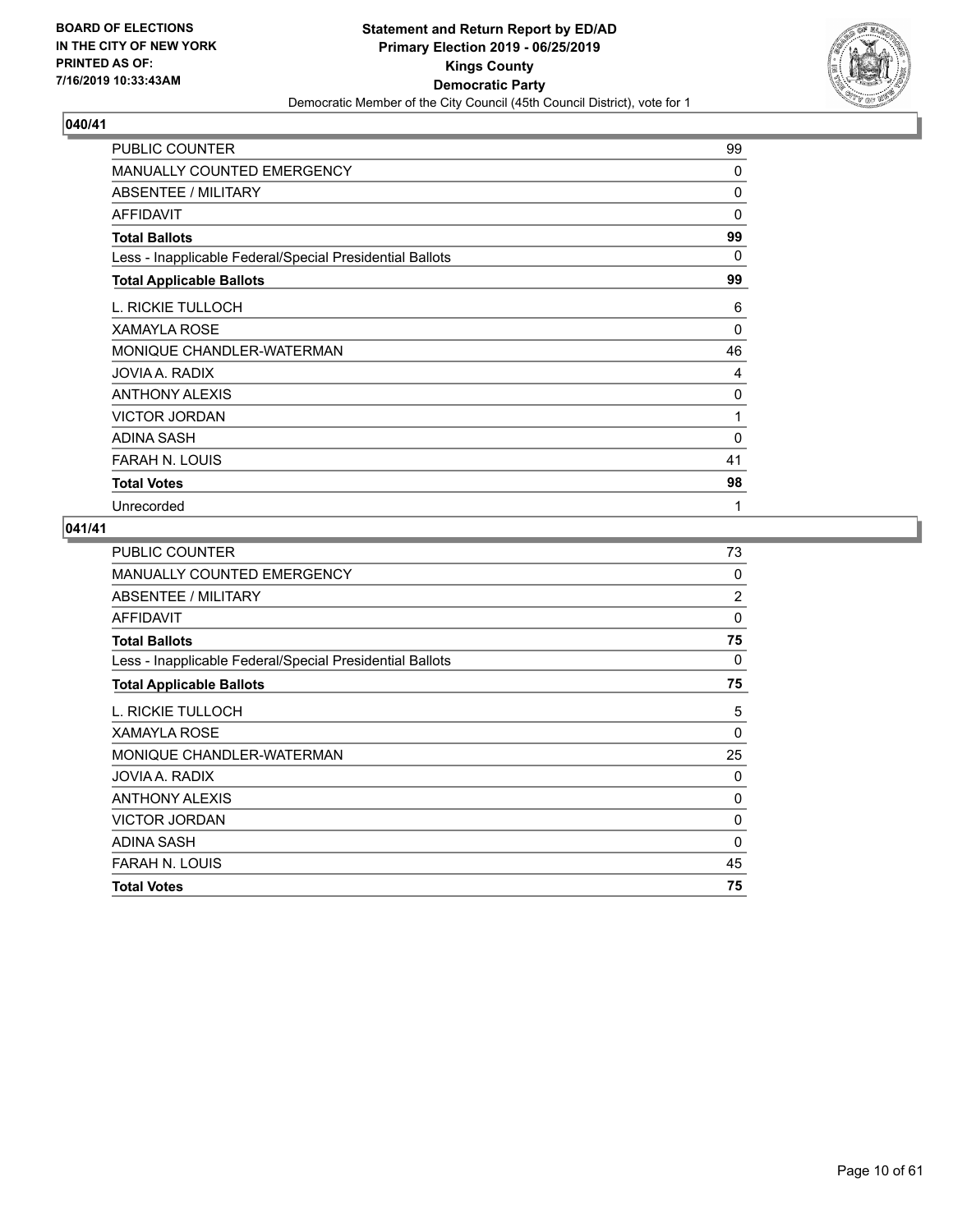

| PUBLIC COUNTER                                           | 67             |
|----------------------------------------------------------|----------------|
| <b>MANUALLY COUNTED EMERGENCY</b>                        | 0              |
| ABSENTEE / MILITARY                                      | 0              |
| AFFIDAVIT                                                | 0              |
| <b>Total Ballots</b>                                     | 67             |
| Less - Inapplicable Federal/Special Presidential Ballots | 0              |
| <b>Total Applicable Ballots</b>                          | 67             |
| L. RICKIE TULLOCH                                        | 2              |
| <b>XAMAYLA ROSE</b>                                      | 0              |
| MONIQUE CHANDLER-WATERMAN                                | 12             |
| JOVIA A. RADIX                                           | 3              |
| <b>ANTHONY ALEXIS</b>                                    | 0              |
| <b>VICTOR JORDAN</b>                                     | 0              |
| <b>ADINA SASH</b>                                        | 1              |
| FARAH N. LOUIS                                           | 47             |
| <b>Total Votes</b>                                       | 65             |
| Unrecorded                                               | $\overline{2}$ |

| <b>PUBLIC COUNTER</b>                                    | 86             |
|----------------------------------------------------------|----------------|
| MANUALLY COUNTED EMERGENCY                               | 0              |
| ABSENTEE / MILITARY                                      | 2              |
| <b>AFFIDAVIT</b>                                         | $\Omega$       |
| <b>Total Ballots</b>                                     | 88             |
| Less - Inapplicable Federal/Special Presidential Ballots | 0              |
| <b>Total Applicable Ballots</b>                          | 88             |
| L. RICKIE TULLOCH                                        | 0              |
| <b>XAMAYLA ROSE</b>                                      | $\overline{2}$ |
| MONIQUE CHANDLER-WATERMAN                                | 50             |
| JOVIA A. RADIX                                           | 4              |
| <b>ANTHONY ALEXIS</b>                                    | 0              |
| <b>VICTOR JORDAN</b>                                     | 1              |
| ADINA SASH                                               | $\Omega$       |
| FARAH N. LOUIS                                           | 31             |
| <b>Total Votes</b>                                       | 88             |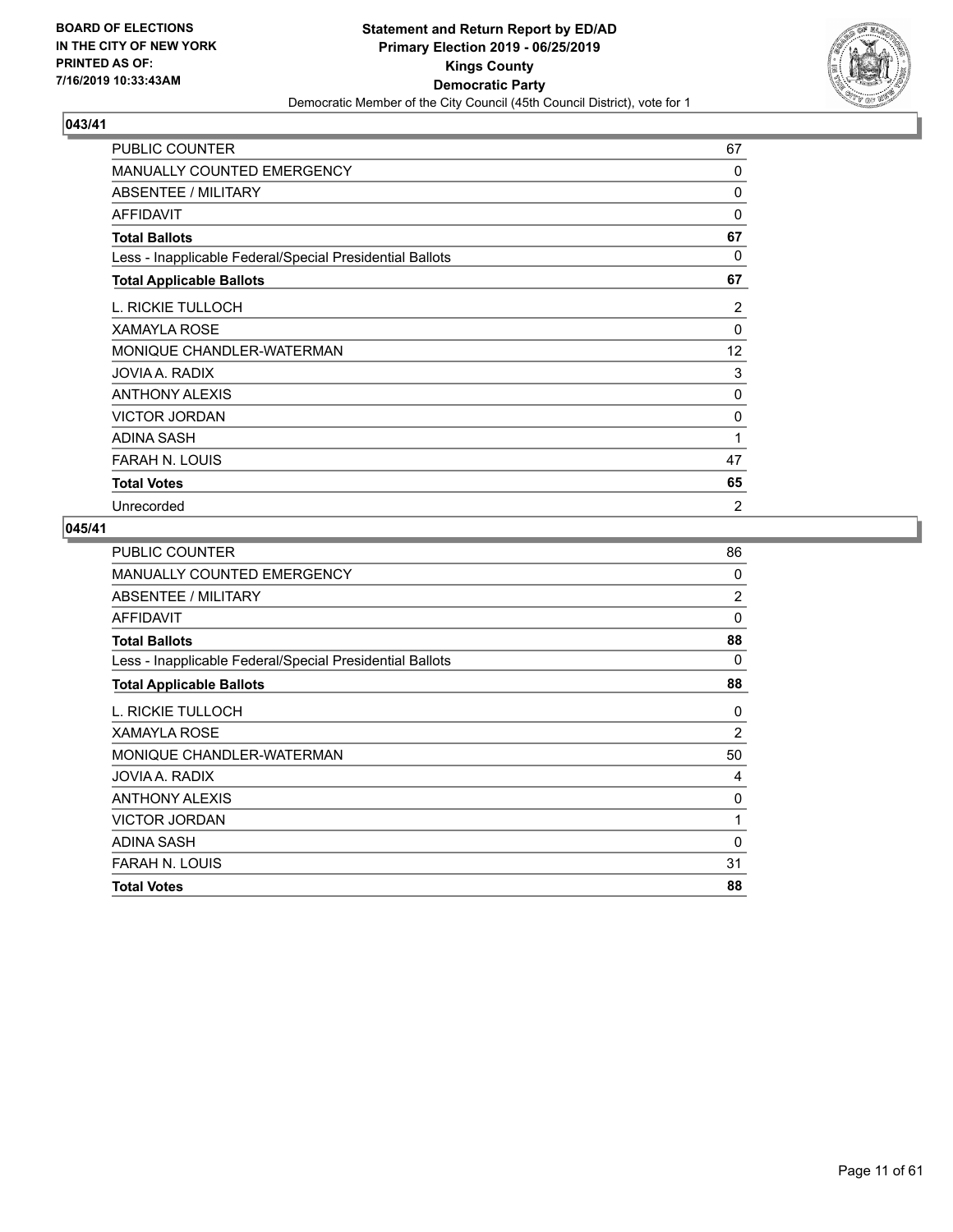

| PUBLIC COUNTER                                           | 95             |
|----------------------------------------------------------|----------------|
| MANUALLY COUNTED EMERGENCY                               | 0              |
| <b>ABSENTEE / MILITARY</b>                               | 1              |
| <b>AFFIDAVIT</b>                                         | 0              |
| <b>Total Ballots</b>                                     | 96             |
| Less - Inapplicable Federal/Special Presidential Ballots | 0              |
| <b>Total Applicable Ballots</b>                          | 96             |
| L. RICKIE TULLOCH                                        | 1              |
| <b>XAMAYLA ROSE</b>                                      | 1              |
| MONIQUE CHANDLER-WATERMAN                                | 52             |
| JOVIA A. RADIX                                           | $\overline{2}$ |
| ANTHONY ALEXIS                                           | 0              |
| <b>VICTOR JORDAN</b>                                     | 1              |
| <b>ADINA SASH</b>                                        | $\Omega$       |
| FARAH N. LOUIS                                           | 38             |
| <b>Total Votes</b>                                       | 95             |
| Unrecorded                                               | 1              |

| <b>PUBLIC COUNTER</b>                                    | 58             |
|----------------------------------------------------------|----------------|
| <b>MANUALLY COUNTED EMERGENCY</b>                        | 0              |
| ABSENTEE / MILITARY                                      | 0              |
| AFFIDAVIT                                                | $\Omega$       |
| <b>Total Ballots</b>                                     | 58             |
| Less - Inapplicable Federal/Special Presidential Ballots | 0              |
| <b>Total Applicable Ballots</b>                          | 58             |
| L. RICKIE TULLOCH                                        | 2              |
| <b>XAMAYLA ROSE</b>                                      | $\Omega$       |
| MONIQUE CHANDLER-WATERMAN                                | 27             |
| JOVIA A. RADIX                                           | 0              |
| <b>ANTHONY ALEXIS</b>                                    | $\overline{2}$ |
| <b>VICTOR JORDAN</b>                                     | 0              |
| ADINA SASH                                               | 0              |
| FARAH N. LOUIS                                           | 26             |
| <b>Total Votes</b>                                       | 57             |
| Unrecorded                                               | 1              |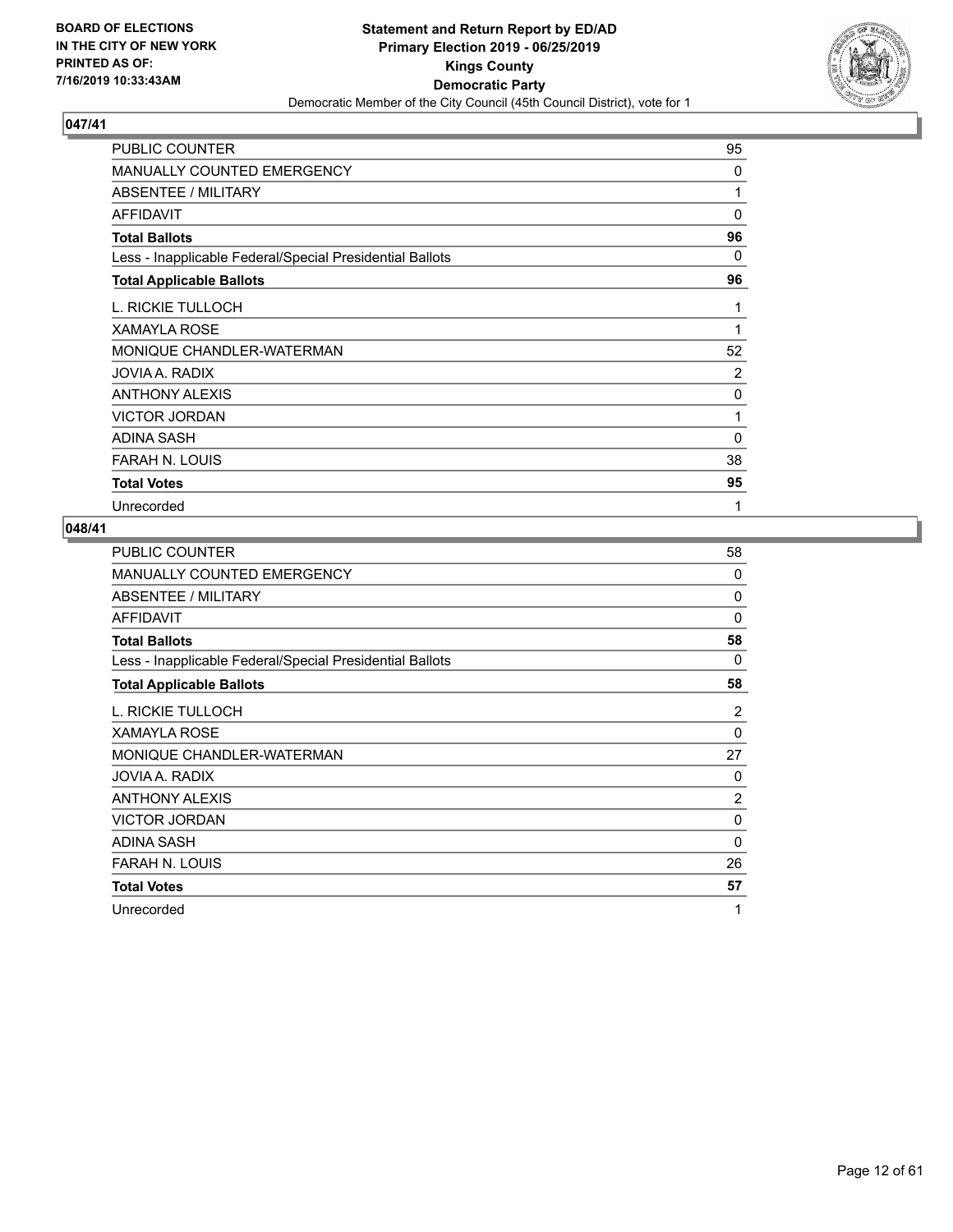

| <b>PUBLIC COUNTER</b>                                    | 143            |
|----------------------------------------------------------|----------------|
| <b>MANUALLY COUNTED EMERGENCY</b>                        | 0              |
| ABSENTEE / MILITARY                                      | $\overline{2}$ |
| AFFIDAVIT                                                | 1              |
| <b>Total Ballots</b>                                     | 146            |
| Less - Inapplicable Federal/Special Presidential Ballots | 0              |
| <b>Total Applicable Ballots</b>                          | 146            |
| L. RICKIE TULLOCH                                        | 0              |
| XAMAYLA ROSE                                             | $\Omega$       |
| MONIQUE CHANDLER-WATERMAN                                | $\overline{2}$ |
| JOVIA A. RADIX                                           | $\overline{c}$ |
| <b>ANTHONY ALEXIS</b>                                    | 0              |
| <b>VICTOR JORDAN</b>                                     | 0              |
| ADINA SASH                                               | 5              |
| <b>FARAH N. LOUIS</b>                                    | 136            |
| ALAN FINTZ (WRITE-IN)                                    | $\mathbf 1$    |
| <b>Total Votes</b>                                       | 146            |

| <b>PUBLIC COUNTER</b>                                    | 33             |
|----------------------------------------------------------|----------------|
| MANUALLY COUNTED EMERGENCY                               | 0              |
| ABSENTEE / MILITARY                                      | $\overline{2}$ |
| <b>AFFIDAVIT</b>                                         | $\Omega$       |
| <b>Total Ballots</b>                                     | 35             |
| Less - Inapplicable Federal/Special Presidential Ballots | 0              |
| <b>Total Applicable Ballots</b>                          | 35             |
| L. RICKIE TULLOCH                                        | 0              |
| <b>XAMAYLA ROSE</b>                                      | $\overline{2}$ |
| MONIQUE CHANDLER-WATERMAN                                | 3              |
| JOVIA A. RADIX                                           | 0              |
| <b>ANTHONY ALEXIS</b>                                    | 1              |
| <b>VICTOR JORDAN</b>                                     | $\Omega$       |
| <b>ADINA SASH</b>                                        | 0              |
| <b>FARAH N. LOUIS</b>                                    | 29             |
| <b>Total Votes</b>                                       | 35             |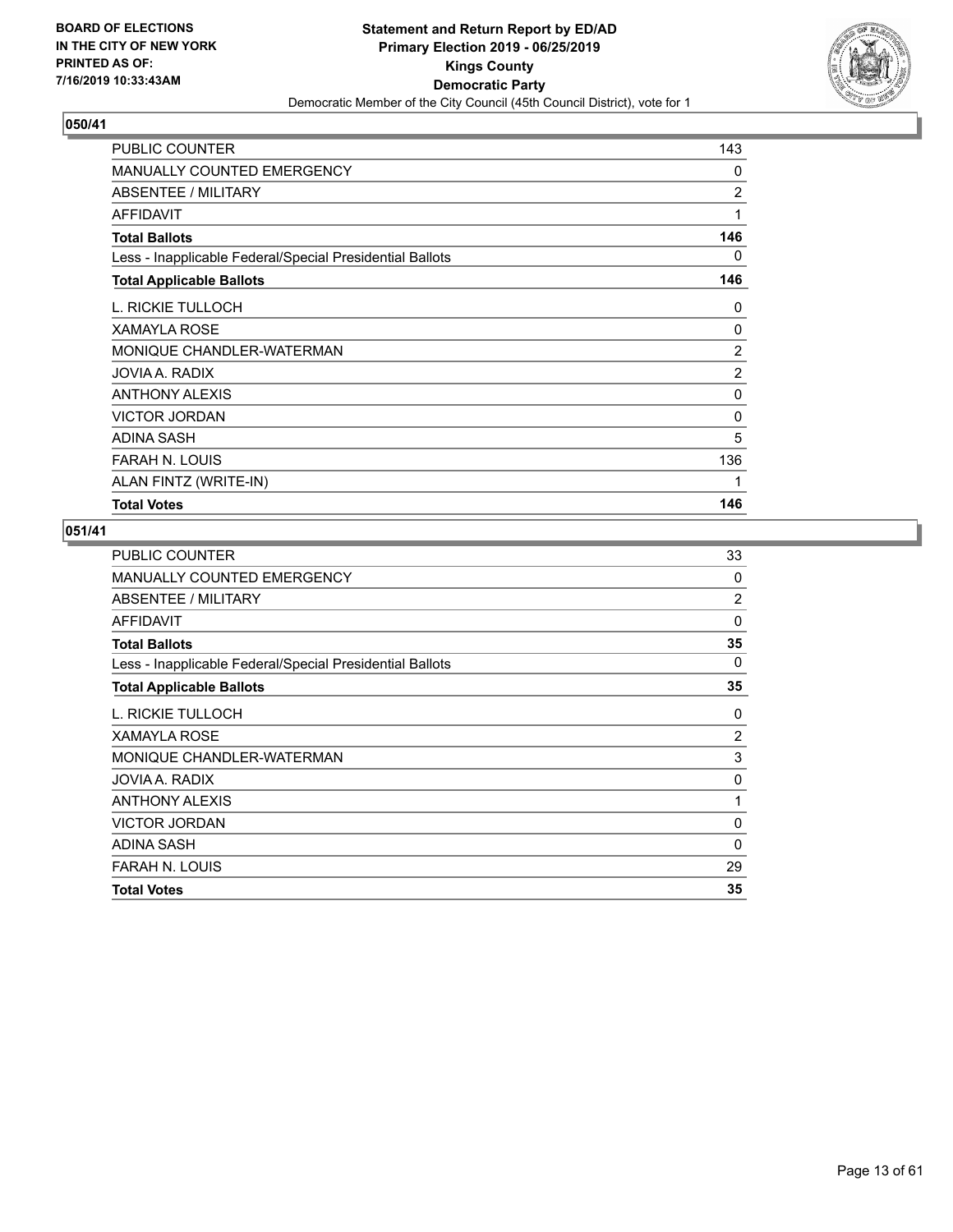

| PUBLIC COUNTER                                           | 51       |
|----------------------------------------------------------|----------|
| <b>MANUALLY COUNTED EMERGENCY</b>                        | $\Omega$ |
| ABSENTEE / MILITARY                                      | 2        |
| AFFIDAVIT                                                | 1        |
| <b>Total Ballots</b>                                     | 54       |
| Less - Inapplicable Federal/Special Presidential Ballots | 0        |
| <b>Total Applicable Ballots</b>                          | 54       |
| L. RICKIE TULLOCH                                        | 0        |
| <b>XAMAYLA ROSE</b>                                      | 2        |
| MONIQUE CHANDLER-WATERMAN                                | 5        |
| JOVIA A. RADIX                                           | 0        |
| <b>ANTHONY ALEXIS</b>                                    | 0        |
| <b>VICTOR JORDAN</b>                                     | 0        |
| <b>ADINA SASH</b>                                        | 0        |
| <b>FARAH N. LOUIS</b>                                    | 47       |
| <b>Total Votes</b>                                       | 54       |

| <b>PUBLIC COUNTER</b>                                    | 37       |
|----------------------------------------------------------|----------|
| <b>MANUALLY COUNTED EMERGENCY</b>                        | $\Omega$ |
| ABSENTEE / MILITARY                                      | 6        |
| <b>AFFIDAVIT</b>                                         | 0        |
| <b>Total Ballots</b>                                     | 43       |
| Less - Inapplicable Federal/Special Presidential Ballots | 0        |
| <b>Total Applicable Ballots</b>                          | 43       |
| L. RICKIE TULLOCH                                        | 0        |
| XAMAYLA ROSE                                             | 0        |
| MONIQUE CHANDLER-WATERMAN                                | 17       |
| JOVIA A. RADIX                                           | 0        |
| <b>ANTHONY ALEXIS</b>                                    | 0        |
| <b>VICTOR JORDAN</b>                                     | 0        |
| ADINA SASH                                               | $\Omega$ |
| <b>FARAH N. LOUIS</b>                                    | 26       |
| <b>Total Votes</b>                                       | 43       |
|                                                          |          |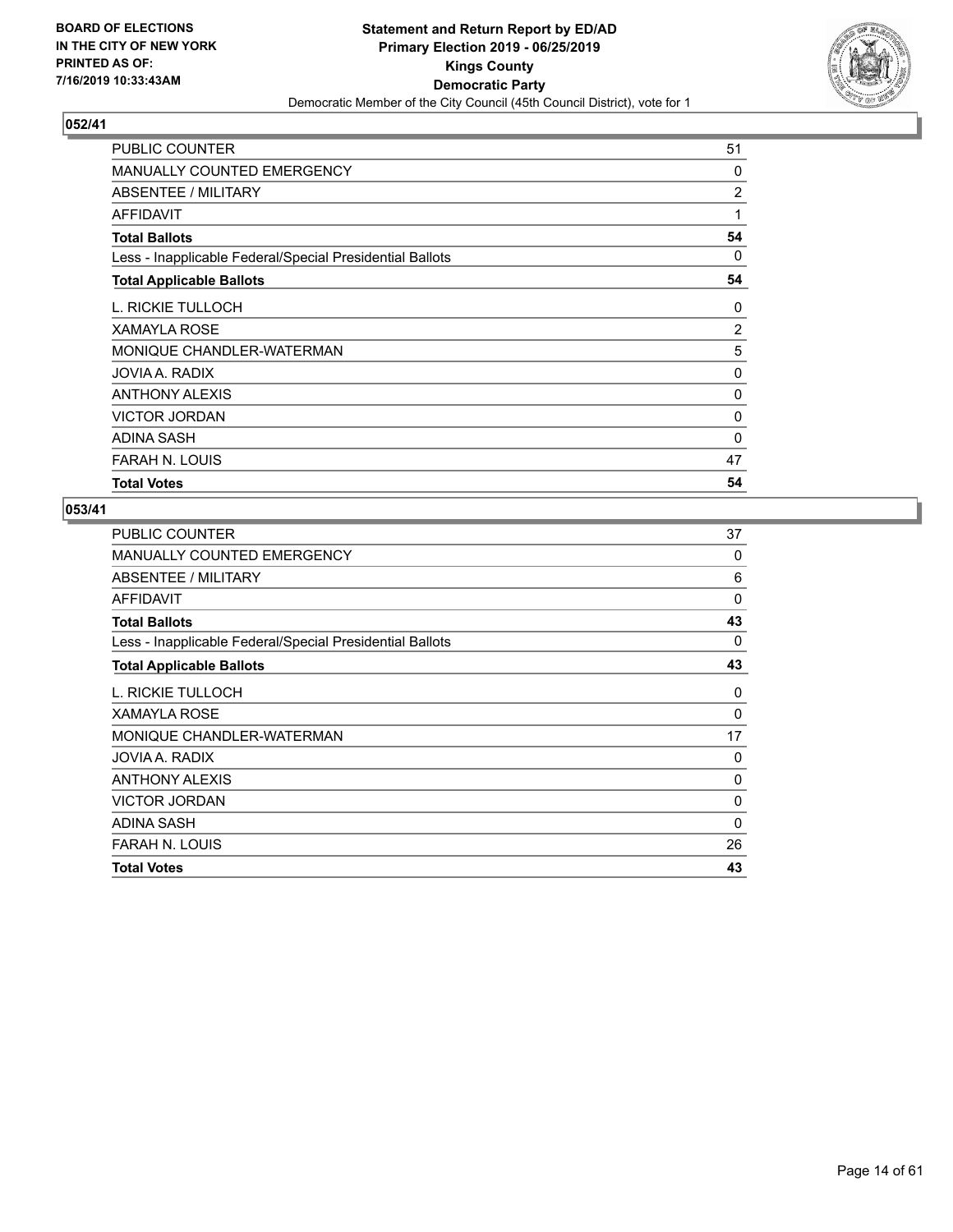

| PUBLIC COUNTER                                           | 50 |
|----------------------------------------------------------|----|
| <b>MANUALLY COUNTED EMERGENCY</b>                        | 0  |
| ABSENTEE / MILITARY                                      | 0  |
| AFFIDAVIT                                                | 0  |
| <b>Total Ballots</b>                                     | 50 |
| Less - Inapplicable Federal/Special Presidential Ballots | 0  |
| <b>Total Applicable Ballots</b>                          | 50 |
| L. RICKIE TULLOCH                                        | 2  |
| <b>XAMAYLA ROSE</b>                                      | 2  |
| MONIQUE CHANDLER-WATERMAN                                | 20 |
| JOVIA A. RADIX                                           | 1  |
| <b>ANTHONY ALEXIS</b>                                    | 4  |
| <b>VICTOR JORDAN</b>                                     | 0  |
| <b>ADINA SASH</b>                                        | 0  |
| <b>FARAH N. LOUIS</b>                                    | 21 |
| <b>Total Votes</b>                                       | 50 |

| <b>PUBLIC COUNTER</b>                                    | 130            |
|----------------------------------------------------------|----------------|
| <b>MANUALLY COUNTED EMERGENCY</b>                        | 0              |
| <b>ABSENTEE / MILITARY</b>                               | 8              |
| <b>AFFIDAVIT</b>                                         | $\overline{2}$ |
| <b>Total Ballots</b>                                     | 140            |
| Less - Inapplicable Federal/Special Presidential Ballots | 0              |
| <b>Total Applicable Ballots</b>                          | 140            |
| L. RICKIE TULLOCH                                        | 2              |
| <b>XAMAYLA ROSE</b>                                      | 0              |
| MONIQUE CHANDLER-WATERMAN                                | 52             |
| JOVIA A. RADIX                                           | $\Omega$       |
| <b>ANTHONY ALEXIS</b>                                    | 0              |
| <b>VICTOR JORDAN</b>                                     | 0              |
| <b>ADINA SASH</b>                                        | $\Omega$       |
| <b>FARAH N. LOUIS</b>                                    | 84             |
| <b>Total Votes</b>                                       | 138            |
| Unrecorded                                               | 2              |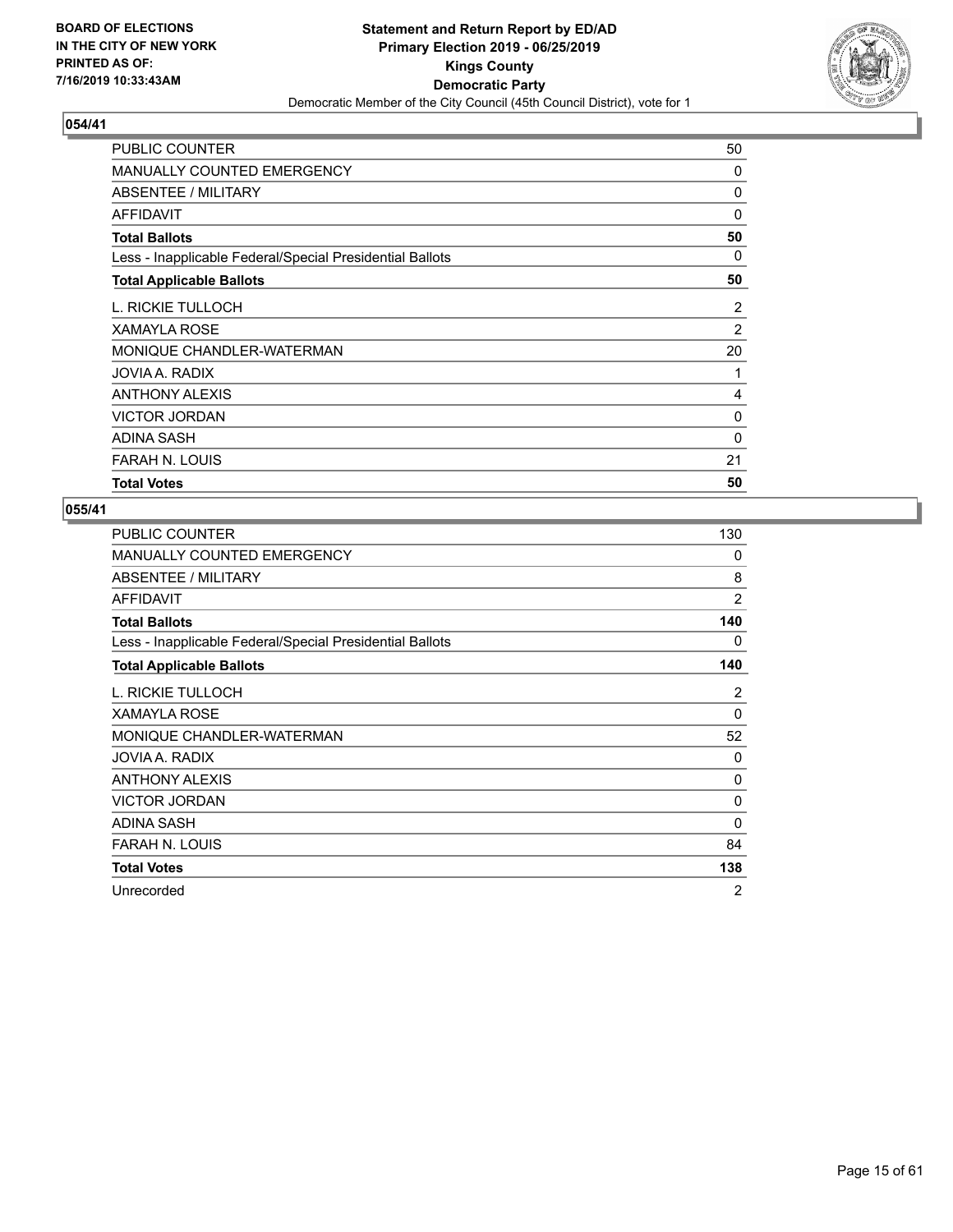

| <b>PUBLIC COUNTER</b>                                    | 36 |
|----------------------------------------------------------|----|
| <b>MANUALLY COUNTED EMERGENCY</b>                        | 0  |
| ABSENTEE / MILITARY                                      | 1  |
| AFFIDAVIT                                                | 0  |
| <b>Total Ballots</b>                                     | 37 |
| Less - Inapplicable Federal/Special Presidential Ballots | 0  |
| <b>Total Applicable Ballots</b>                          | 37 |
| L. RICKIE TULLOCH                                        | 1  |
| <b>XAMAYLA ROSE</b>                                      | 0  |
| MONIQUE CHANDLER-WATERMAN                                | 13 |
| JOVIA A. RADIX                                           | 1  |
| <b>ANTHONY ALEXIS</b>                                    | 0  |
| <b>VICTOR JORDAN</b>                                     | 0  |
| <b>ADINA SASH</b>                                        | 0  |
| <b>FARAH N. LOUIS</b>                                    | 22 |
| <b>Total Votes</b>                                       | 37 |

| <b>PUBLIC COUNTER</b>                                    | 43             |
|----------------------------------------------------------|----------------|
| <b>MANUALLY COUNTED EMERGENCY</b>                        | 0              |
| ABSENTEE / MILITARY                                      | 1              |
| <b>AFFIDAVIT</b>                                         | 0              |
| <b>Total Ballots</b>                                     | 44             |
| Less - Inapplicable Federal/Special Presidential Ballots | $\Omega$       |
| <b>Total Applicable Ballots</b>                          | 44             |
| L. RICKIE TULLOCH                                        | 0              |
| XAMAYLA ROSE                                             | 0              |
| MONIQUE CHANDLER-WATERMAN                                | $\overline{2}$ |
| JOVIA A. RADIX                                           | 0              |
| <b>ANTHONY ALEXIS</b>                                    | 0              |
| <b>VICTOR JORDAN</b>                                     | $\overline{2}$ |
| ADINA SASH                                               | 3              |
| <b>FARAH N. LOUIS</b>                                    | 37             |
| <b>Total Votes</b>                                       | 44             |
|                                                          |                |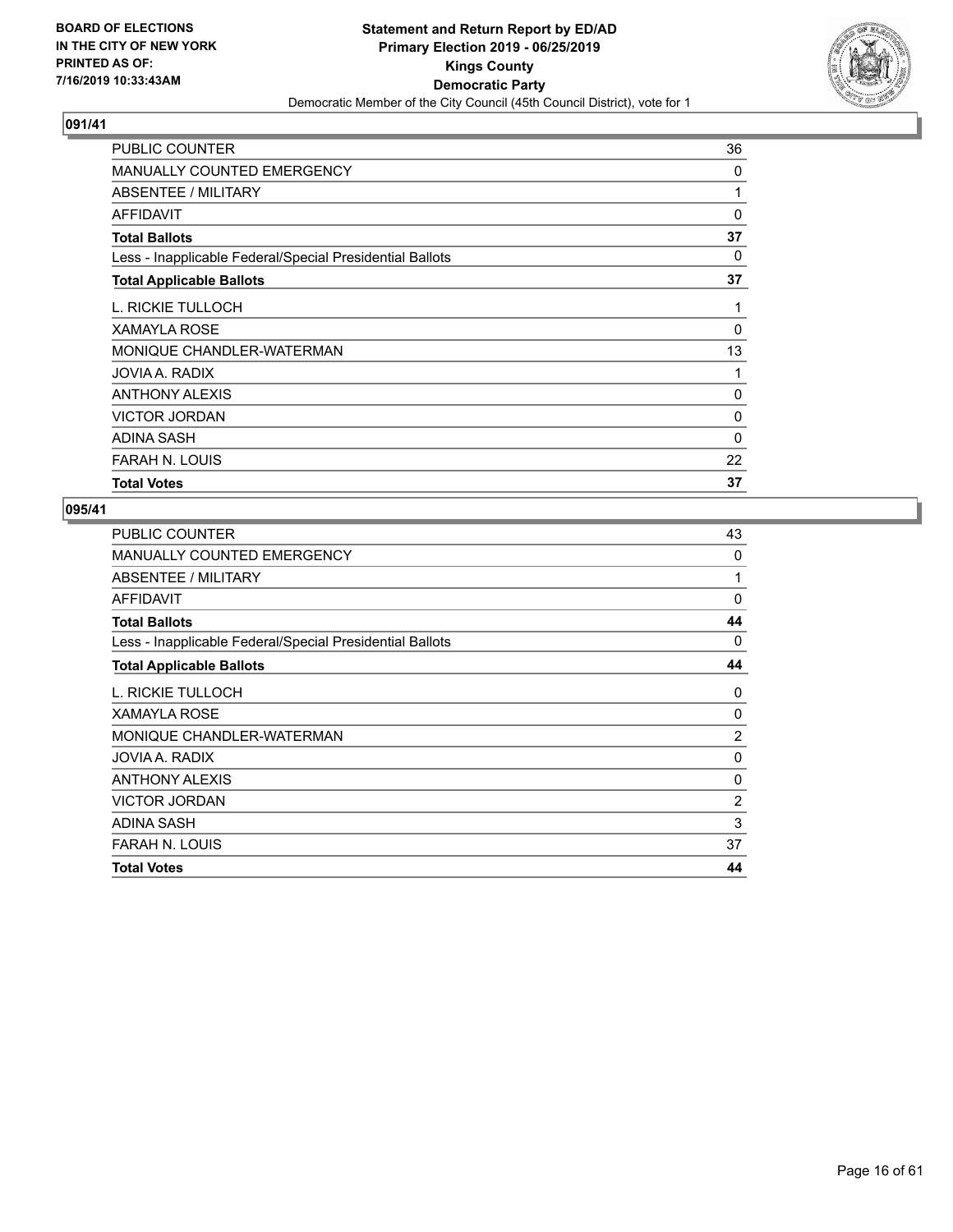

| <b>PUBLIC COUNTER</b>                                    | 57             |
|----------------------------------------------------------|----------------|
| MANUALLY COUNTED EMERGENCY                               | $\Omega$       |
| <b>ABSENTEE / MILITARY</b>                               | 5              |
| <b>AFFIDAVIT</b>                                         | 0              |
| <b>Total Ballots</b>                                     | 62             |
| Less - Inapplicable Federal/Special Presidential Ballots | $\Omega$       |
| <b>Total Applicable Ballots</b>                          | 62             |
| L. RICKIE TULLOCH                                        | 1              |
| <b>XAMAYLA ROSE</b>                                      | 3              |
| MONIQUE CHANDLER-WATERMAN                                | 25             |
| JOVIA A. RADIX                                           | 0              |
| ANTHONY ALEXIS                                           | 1              |
| <b>VICTOR JORDAN</b>                                     | $\overline{c}$ |
| <b>ADINA SASH</b>                                        | 0              |
| FARAH N. LOUIS                                           | 29             |
| <b>Total Votes</b>                                       | 61             |
| Unrecorded                                               | 1              |

| <b>PUBLIC COUNTER</b>                                    | 90       |
|----------------------------------------------------------|----------|
| <b>MANUALLY COUNTED EMERGENCY</b>                        | $\Omega$ |
| ABSENTEE / MILITARY                                      | 1        |
| <b>AFFIDAVIT</b>                                         | $\Omega$ |
| <b>Total Ballots</b>                                     | 91       |
| Less - Inapplicable Federal/Special Presidential Ballots | 0        |
| <b>Total Applicable Ballots</b>                          | 91       |
| L. RICKIE TULLOCH                                        | 1        |
| <b>XAMAYLA ROSE</b>                                      | 5        |
| MONIQUE CHANDLER-WATERMAN                                | 36       |
| JOVIA A. RADIX                                           | 3        |
| <b>ANTHONY ALEXIS</b>                                    | 1        |
| <b>VICTOR JORDAN</b>                                     | 1        |
| <b>ADINA SASH</b>                                        | 0        |
| <b>FARAH N. LOUIS</b>                                    | 44       |
| <b>Total Votes</b>                                       | 91       |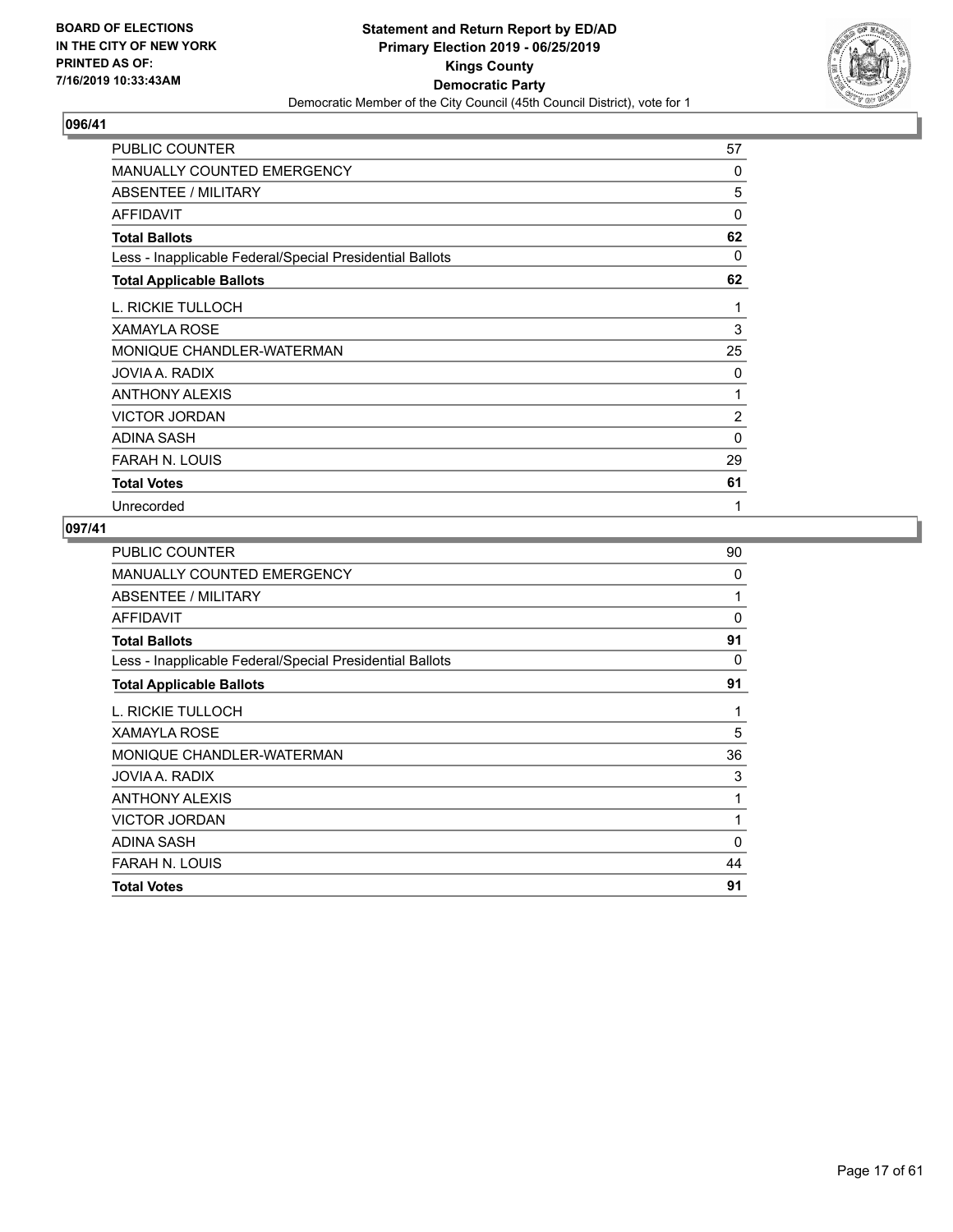

| PUBLIC COUNTER                                           | 36 |
|----------------------------------------------------------|----|
| <b>MANUALLY COUNTED EMERGENCY</b>                        | 0  |
| ABSENTEE / MILITARY                                      | 3  |
| AFFIDAVIT                                                | 0  |
| <b>Total Ballots</b>                                     | 39 |
| Less - Inapplicable Federal/Special Presidential Ballots | 0  |
| <b>Total Applicable Ballots</b>                          | 39 |
| L. RICKIE TULLOCH                                        | 3  |
| <b>XAMAYLA ROSE</b>                                      | 2  |
| MONIQUE CHANDLER-WATERMAN                                | 9  |
| JOVIA A. RADIX                                           | 0  |
| <b>ANTHONY ALEXIS</b>                                    | 0  |
| <b>VICTOR JORDAN</b>                                     | 0  |
| <b>ADINA SASH</b>                                        | 1  |
| <b>FARAH N. LOUIS</b>                                    | 24 |
| <b>Total Votes</b>                                       | 39 |

| <b>Total Votes</b>                                       | 0            |
|----------------------------------------------------------|--------------|
| <b>FARAH N. LOUIS</b>                                    | 0            |
| ADINA SASH                                               | 0            |
| <b>VICTOR JORDAN</b>                                     | 0            |
| <b>ANTHONY ALEXIS</b>                                    | 0            |
| JOVIA A. RADIX                                           | 0            |
| MONIQUE CHANDLER-WATERMAN                                | $\Omega$     |
| <b>XAMAYLA ROSE</b>                                      | 0            |
| L. RICKIE TULLOCH                                        | 0            |
| <b>Total Applicable Ballots</b>                          | 0            |
| Less - Inapplicable Federal/Special Presidential Ballots | $\mathbf{0}$ |
| <b>Total Ballots</b>                                     | 0            |
| <b>AFFIDAVIT</b>                                         | 0            |
| ABSENTEE / MILITARY                                      | 0            |
| <b>MANUALLY COUNTED EMERGENCY</b>                        | 0            |
| <b>PUBLIC COUNTER</b>                                    | 0            |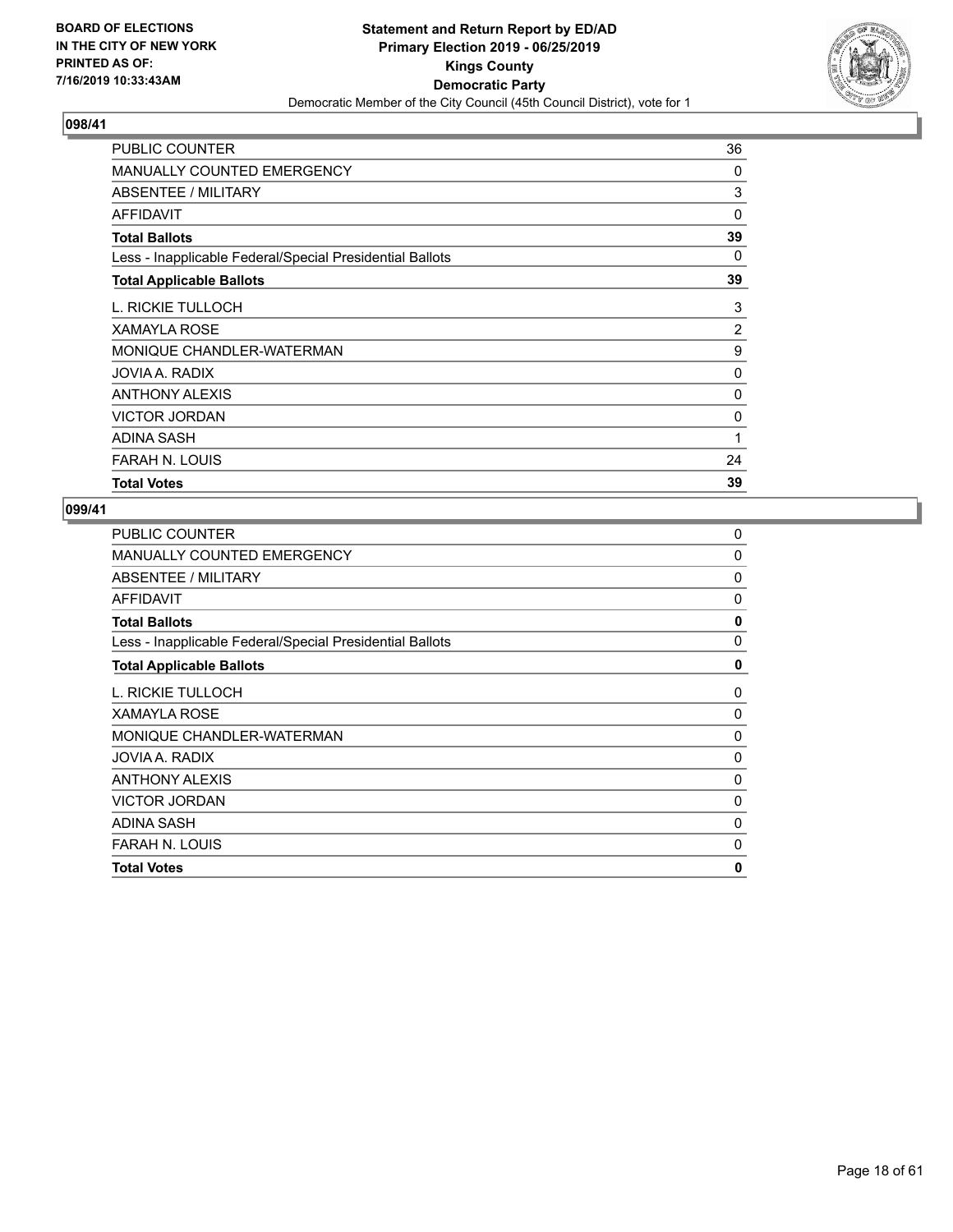

| PUBLIC COUNTER                                           | 128            |
|----------------------------------------------------------|----------------|
| MANUALLY COUNTED EMERGENCY                               | 0              |
| ABSENTEE / MILITARY                                      | 5              |
| AFFIDAVIT                                                | $\overline{2}$ |
| <b>Total Ballots</b>                                     | 135            |
| Less - Inapplicable Federal/Special Presidential Ballots | 0              |
| <b>Total Applicable Ballots</b>                          | 135            |
| L. RICKIE TULLOCH                                        | 5              |
| <b>XAMAYLA ROSE</b>                                      | 1              |
| MONIQUE CHANDLER-WATERMAN                                | 34             |
| JOVIA A. RADIX                                           | 2              |
| <b>ANTHONY ALEXIS</b>                                    | 1              |
| <b>VICTOR JORDAN</b>                                     | $\Omega$       |
| <b>ADINA SASH</b>                                        | 8              |
| <b>FARAH N. LOUIS</b>                                    | 84             |
| <b>Total Votes</b>                                       | 135            |

| PUBLIC COUNTER                                           | 61             |
|----------------------------------------------------------|----------------|
| <b>MANUALLY COUNTED EMERGENCY</b>                        | 0              |
| ABSENTEE / MILITARY                                      | 1              |
| <b>AFFIDAVIT</b>                                         | 0              |
| <b>Total Ballots</b>                                     | 62             |
| Less - Inapplicable Federal/Special Presidential Ballots | 0              |
| <b>Total Applicable Ballots</b>                          | 62             |
| L. RICKIE TULLOCH                                        | $\Omega$       |
| <b>XAMAYLA ROSE</b>                                      | 6              |
| MONIQUE CHANDLER-WATERMAN                                | 16             |
| JOVIA A. RADIX                                           | $\Omega$       |
| <b>ANTHONY ALEXIS</b>                                    | 0              |
| <b>VICTOR JORDAN</b>                                     | 1              |
| ADINA SASH                                               | 4              |
| FARAH N. LOUIS                                           | 33             |
| <b>Total Votes</b>                                       | 60             |
| Unrecorded                                               | $\overline{2}$ |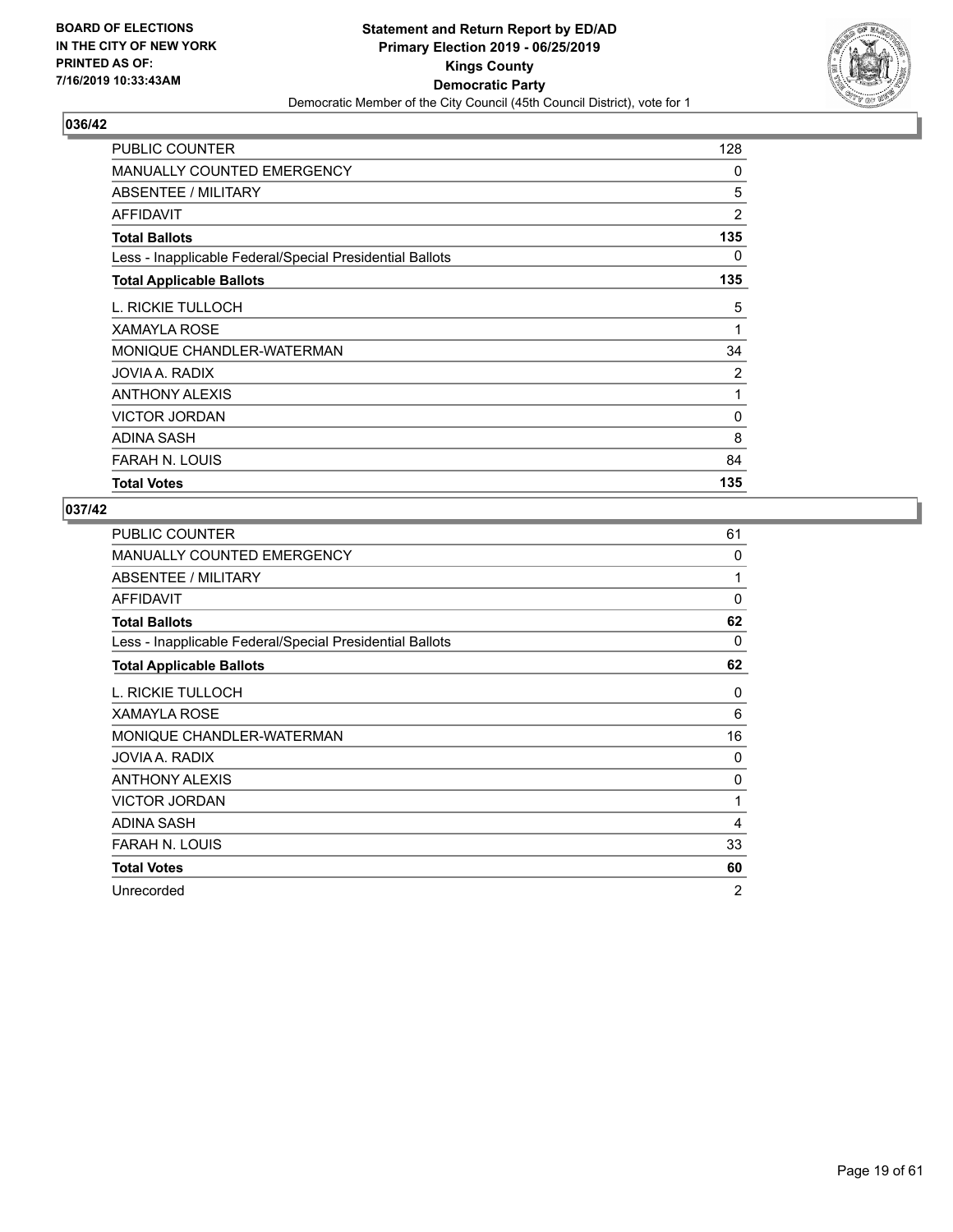

| PUBLIC COUNTER                                           | 135      |
|----------------------------------------------------------|----------|
| <b>MANUALLY COUNTED EMERGENCY</b>                        | 0        |
| <b>ABSENTEE / MILITARY</b>                               | 5        |
| AFFIDAVIT                                                | 0        |
| <b>Total Ballots</b>                                     | 140      |
| Less - Inapplicable Federal/Special Presidential Ballots | 0        |
| <b>Total Applicable Ballots</b>                          | 140      |
| L. RICKIE TULLOCH                                        | 2        |
| <b>XAMAYLA ROSE</b>                                      | $\Omega$ |
| MONIQUE CHANDLER-WATERMAN                                | 3        |
| JOVIA A. RADIX                                           | 1        |
| <b>ANTHONY ALEXIS</b>                                    | $\Omega$ |
| <b>VICTOR JORDAN</b>                                     | 1        |
| <b>ADINA SASH</b>                                        | 5        |
| <b>FARAH N. LOUIS</b>                                    | 125      |
| <b>Total Votes</b>                                       | 137      |
| Unrecorded                                               | 3        |

| <b>PUBLIC COUNTER</b>                                    | 108            |
|----------------------------------------------------------|----------------|
| MANUALLY COUNTED EMERGENCY                               | 0              |
| ABSENTEE / MILITARY                                      | 5              |
| <b>AFFIDAVIT</b>                                         | 1              |
| <b>Total Ballots</b>                                     | 114            |
| Less - Inapplicable Federal/Special Presidential Ballots | 0              |
| <b>Total Applicable Ballots</b>                          | 114            |
| L. RICKIE TULLOCH                                        | 10             |
| <b>XAMAYLA ROSE</b>                                      | 1              |
| MONIQUE CHANDLER-WATERMAN                                | 48             |
| JOVIA A. RADIX                                           | 1              |
| <b>ANTHONY ALEXIS</b>                                    | 0              |
| <b>VICTOR JORDAN</b>                                     | $\overline{2}$ |
| <b>ADINA SASH</b>                                        | 0              |
| FARAH N. LOUIS                                           | 51             |
| <b>Total Votes</b>                                       | 113            |
| Unrecorded                                               | 1              |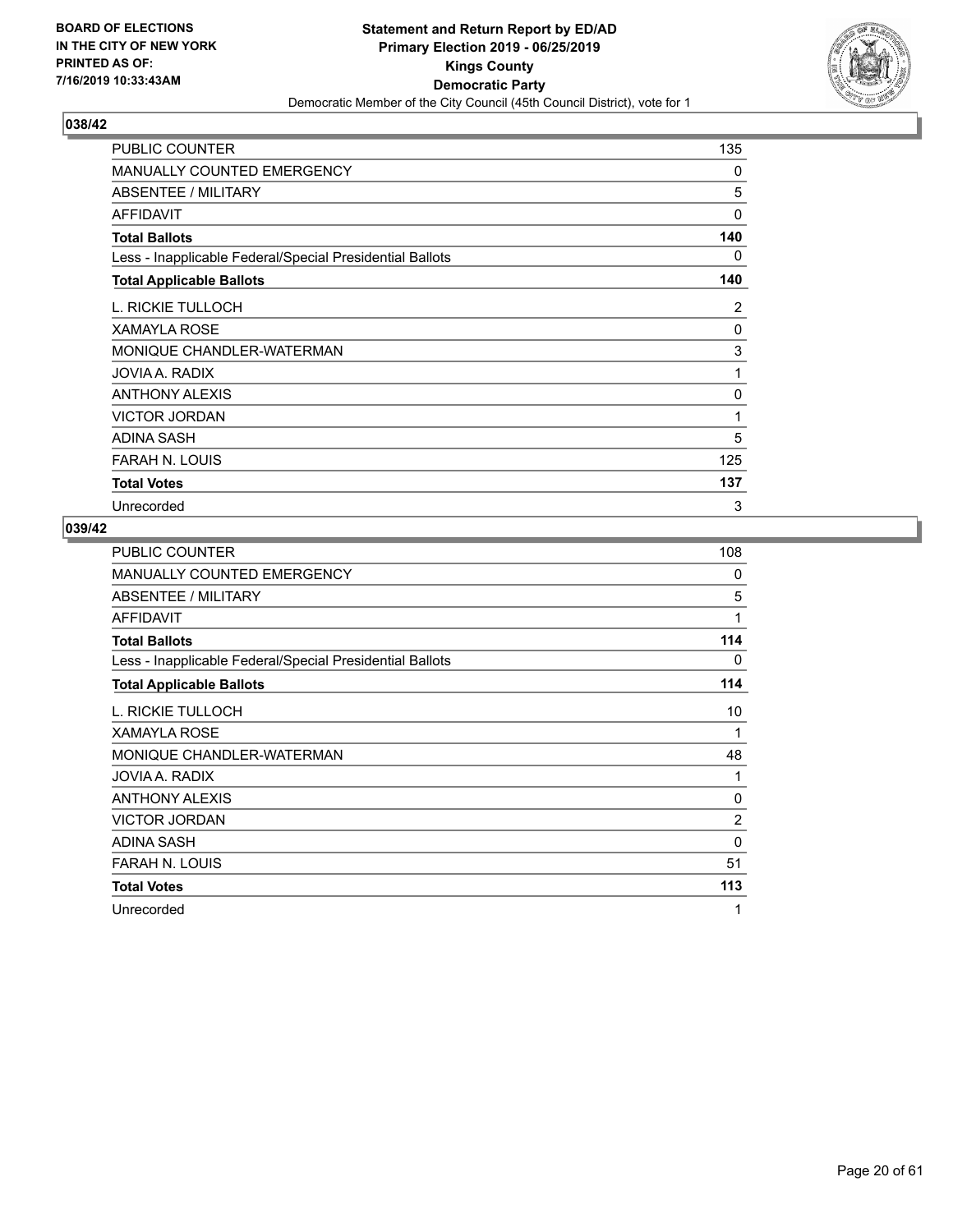

| <b>PUBLIC COUNTER</b>                                    | 140            |
|----------------------------------------------------------|----------------|
| <b>MANUALLY COUNTED EMERGENCY</b>                        | 0              |
| <b>ABSENTEE / MILITARY</b>                               | 0              |
| <b>AFFIDAVIT</b>                                         | $\Omega$       |
| <b>Total Ballots</b>                                     | 140            |
| Less - Inapplicable Federal/Special Presidential Ballots | 0              |
| <b>Total Applicable Ballots</b>                          | 140            |
| L. RICKIE TULLOCH                                        | 6              |
| <b>XAMAYLA ROSE</b>                                      | 3              |
| MONIQUE CHANDLER-WATERMAN                                | 56             |
| JOVIA A. RADIX                                           | 1              |
| <b>ANTHONY ALEXIS</b>                                    | $\overline{2}$ |
| <b>VICTOR JORDAN</b>                                     | $\overline{2}$ |
| <b>ADINA SASH</b>                                        | 2              |
| <b>FARAH N. LOUIS</b>                                    | 63             |
| <b>Total Votes</b>                                       | 135            |
| Unrecorded                                               | 5              |

| <b>PUBLIC COUNTER</b>                                    | 116            |
|----------------------------------------------------------|----------------|
| <b>MANUALLY COUNTED EMERGENCY</b>                        | 0              |
| ABSENTEE / MILITARY                                      | 5              |
| AFFIDAVIT                                                | 0              |
| <b>Total Ballots</b>                                     | 121            |
| Less - Inapplicable Federal/Special Presidential Ballots | 0              |
| <b>Total Applicable Ballots</b>                          | 121            |
| L. RICKIE TULLOCH                                        | 12             |
| <b>XAMAYLA ROSE</b>                                      | 2              |
| MONIQUE CHANDLER-WATERMAN                                | 56             |
| JOVIA A. RADIX                                           | 4              |
| <b>ANTHONY ALEXIS</b>                                    | 0              |
| <b>VICTOR JORDAN</b>                                     | $\overline{c}$ |
| <b>ADINA SASH</b>                                        | 0              |
| FARAH N. LOUIS                                           | 43             |
| <b>Total Votes</b>                                       | 119            |
| Unrecorded                                               | 2              |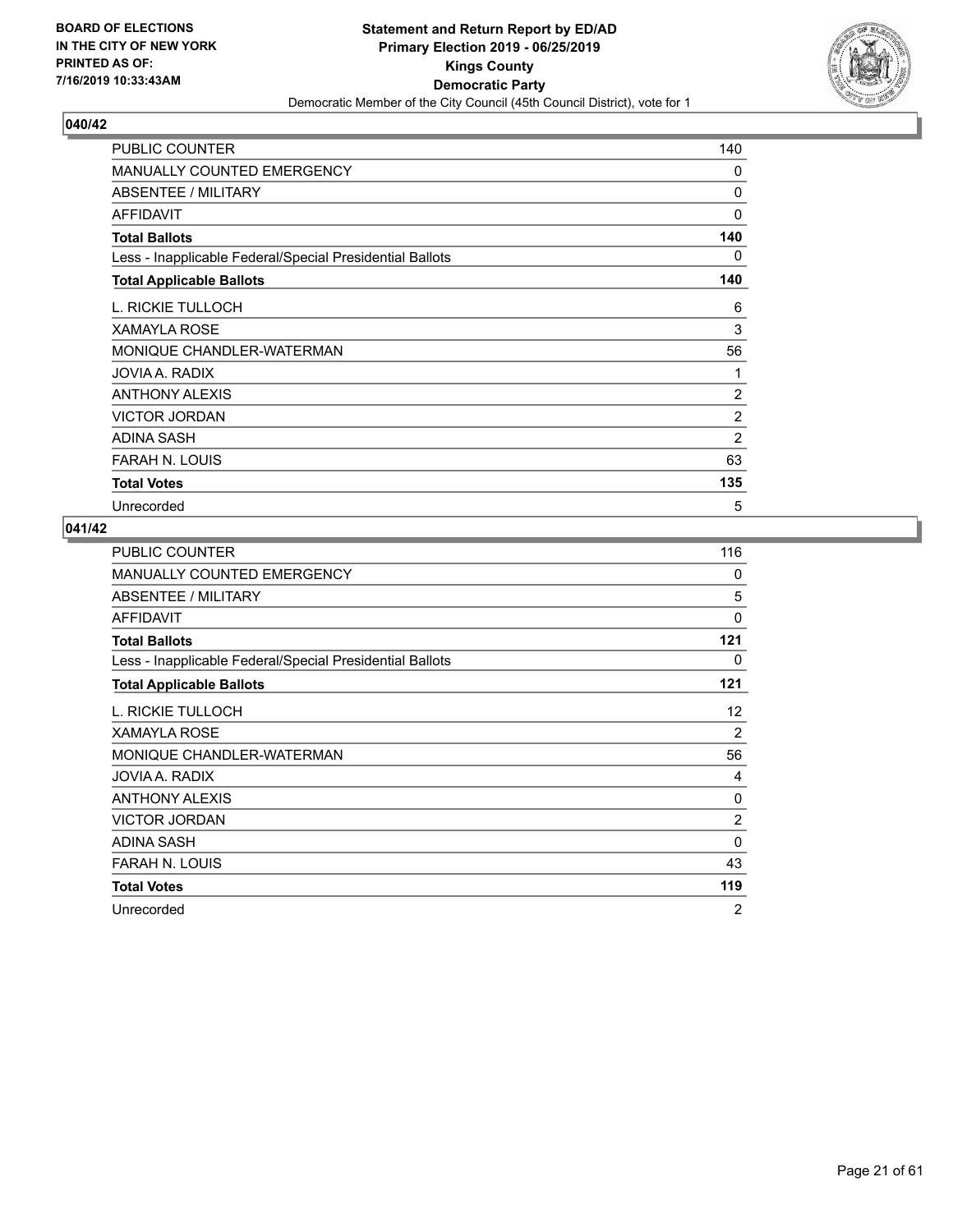

| <b>PUBLIC COUNTER</b>                                    | 111      |
|----------------------------------------------------------|----------|
| MANUALLY COUNTED EMERGENCY                               | $\Omega$ |
| ABSENTEE / MILITARY                                      | 3        |
| <b>AFFIDAVIT</b>                                         | $\Omega$ |
| <b>Total Ballots</b>                                     | 114      |
| Less - Inapplicable Federal/Special Presidential Ballots | 0        |
| <b>Total Applicable Ballots</b>                          | 114      |
| L. RICKIE TULLOCH                                        | 2        |
| <b>XAMAYLA ROSE</b>                                      | 4        |
| MONIQUE CHANDLER-WATERMAN                                | 51       |
| JOVIA A. RADIX                                           | 1        |
| <b>ANTHONY ALEXIS</b>                                    | 5        |
| <b>VICTOR JORDAN</b>                                     | 3        |
| <b>ADINA SASH</b>                                        | 0        |
| FARAH N. LOUIS                                           | 47       |
| <b>Total Votes</b>                                       | 113      |
| Unrecorded                                               | 1        |

| PUBLIC COUNTER                                           | 88 |
|----------------------------------------------------------|----|
| MANUALLY COUNTED EMERGENCY                               | 0  |
| ABSENTEE / MILITARY                                      | 7  |
| <b>AFFIDAVIT</b>                                         | 0  |
| <b>Total Ballots</b>                                     | 95 |
| Less - Inapplicable Federal/Special Presidential Ballots | 0  |
| <b>Total Applicable Ballots</b>                          | 95 |
| L. RICKIE TULLOCH                                        | 3  |
| <b>XAMAYLA ROSE</b>                                      | 1  |
| MONIQUE CHANDLER-WATERMAN                                | 56 |
| JOVIA A. RADIX                                           | 0  |
| <b>ANTHONY ALEXIS</b>                                    | 0  |
| <b>VICTOR JORDAN</b>                                     | 1  |
| <b>ADINA SASH</b>                                        | 0  |
| <b>FARAH N. LOUIS</b>                                    | 31 |
| UNATTRIBUTABLE WRITE-IN (WRITE-IN)                       | 1  |
| <b>Total Votes</b>                                       | 93 |
| Unrecorded                                               | 2  |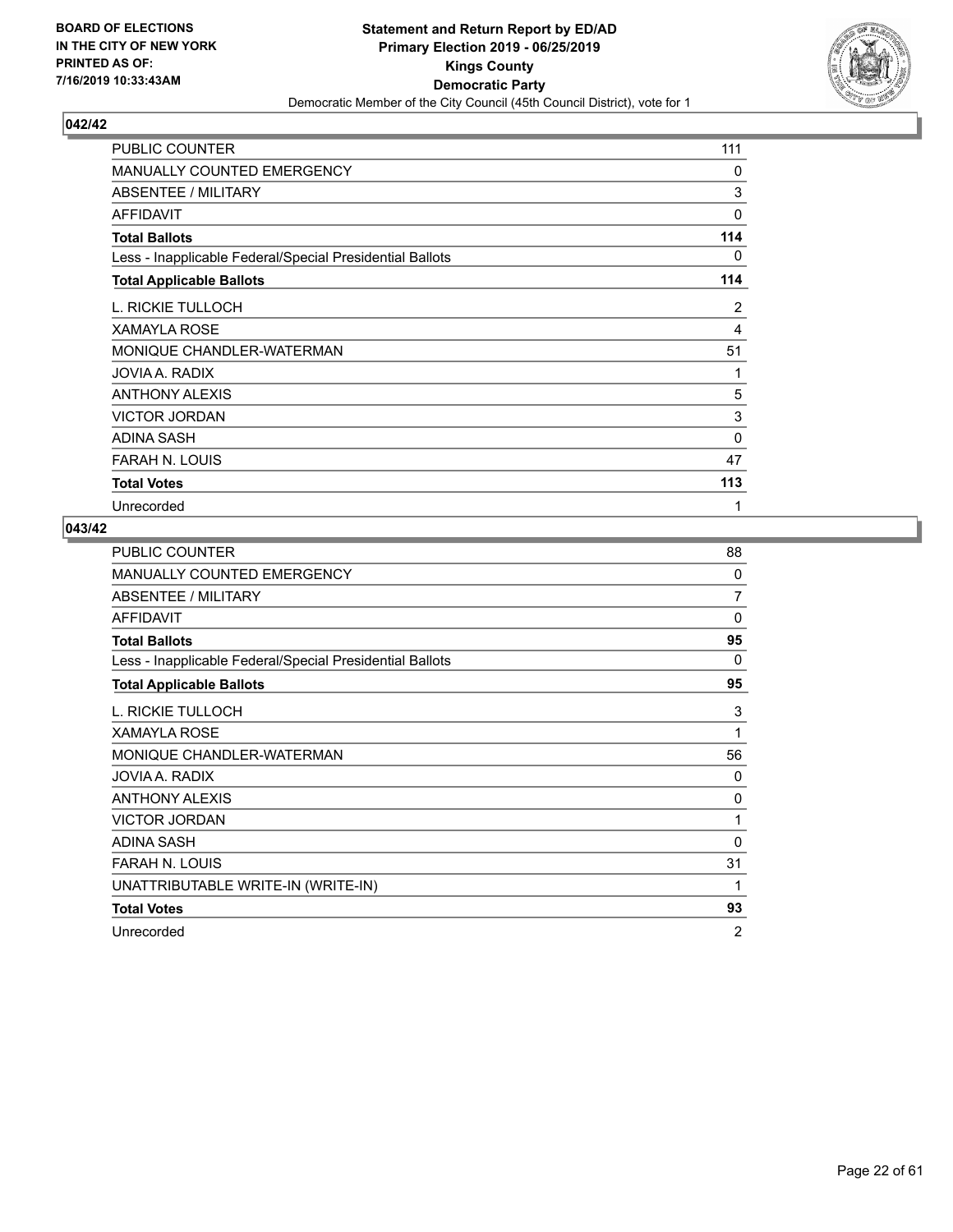

| <b>PUBLIC COUNTER</b>                                    | 56           |
|----------------------------------------------------------|--------------|
| <b>MANUALLY COUNTED EMERGENCY</b>                        | 0            |
| <b>ABSENTEE / MILITARY</b>                               | 1            |
| <b>AFFIDAVIT</b>                                         | $\mathbf{0}$ |
| <b>Total Ballots</b>                                     | 57           |
| Less - Inapplicable Federal/Special Presidential Ballots | 0            |
| <b>Total Applicable Ballots</b>                          | 57           |
| L. RICKIE TULLOCH                                        | 2            |
| XAMAYLA ROSE                                             | 1            |
| MONIQUE CHANDLER-WATERMAN                                | 24           |
| JOVIA A. RADIX                                           | 1            |
| ANTHONY ALEXIS                                           | 0            |
| <b>VICTOR JORDAN</b>                                     | 0            |
| <b>ADINA SASH</b>                                        | $\Omega$     |
| <b>FARAH N. LOUIS</b>                                    | 28           |
| UNATTRIBUTABLE WRITE-IN (WRITE-IN)                       | 1            |
| <b>Total Votes</b>                                       | 57           |

| <b>PUBLIC COUNTER</b>                                    | 94       |
|----------------------------------------------------------|----------|
| <b>MANUALLY COUNTED EMERGENCY</b>                        | $\Omega$ |
| ABSENTEE / MILITARY                                      | 0        |
| <b>AFFIDAVIT</b>                                         | $\Omega$ |
| <b>Total Ballots</b>                                     | 94       |
| Less - Inapplicable Federal/Special Presidential Ballots | 0        |
| <b>Total Applicable Ballots</b>                          | 94       |
| L. RICKIE TULLOCH                                        | 1        |
| <b>XAMAYLA ROSE</b>                                      | 3        |
| MONIQUE CHANDLER-WATERMAN                                | 51       |
| JOVIA A. RADIX                                           | 0        |
| <b>ANTHONY ALEXIS</b>                                    | 1        |
| <b>VICTOR JORDAN</b>                                     | 0        |
| <b>ADINA SASH</b>                                        | $\Omega$ |
| FARAH N. LOUIS                                           | 34       |
| UNATTRIBUTABLE WRITE-IN (WRITE-IN)                       | 1        |
| <b>Total Votes</b>                                       | 91       |
| Unrecorded                                               | 3        |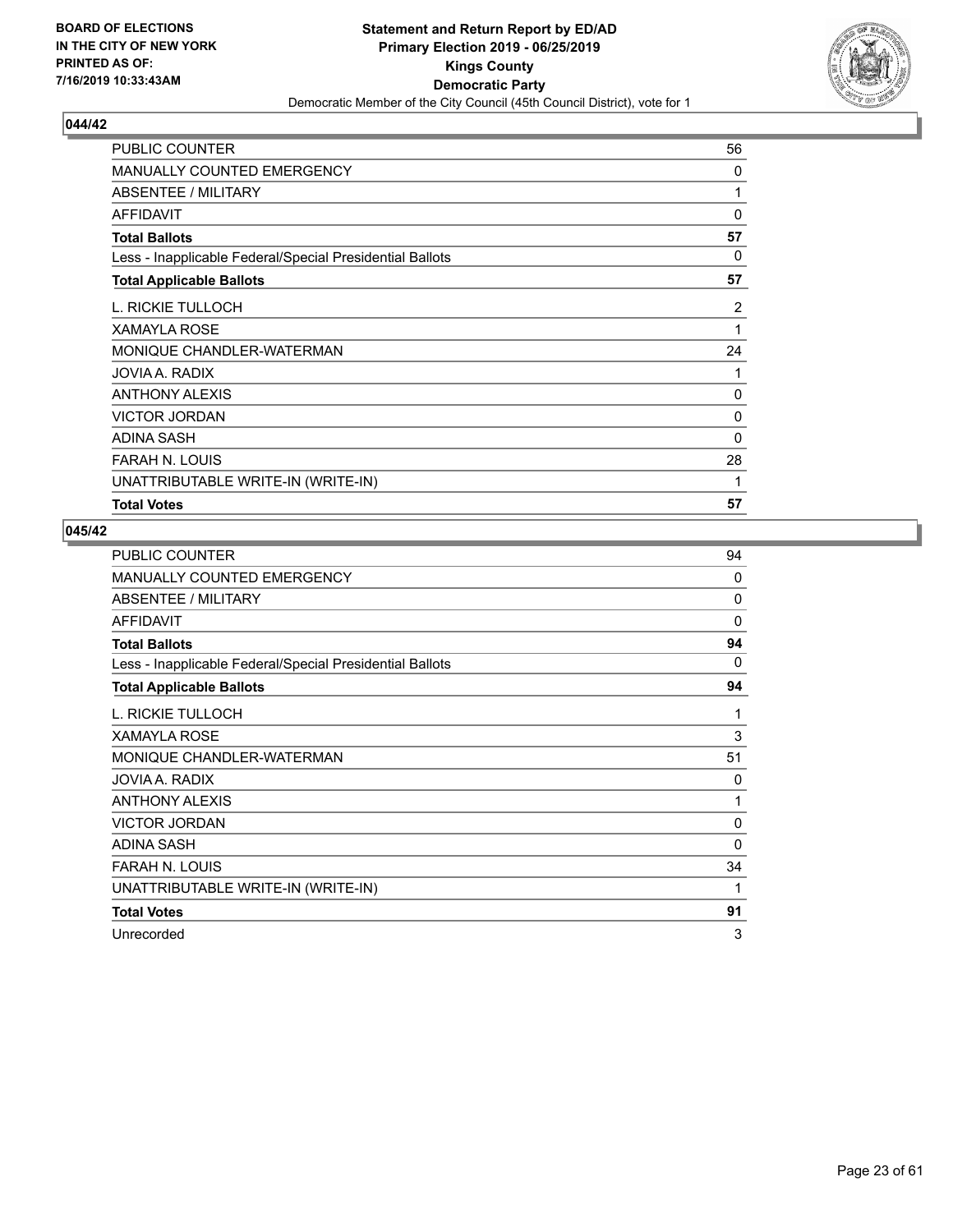

| <b>PUBLIC COUNTER</b>                                    | 153            |
|----------------------------------------------------------|----------------|
| MANUALLY COUNTED EMERGENCY                               | 0              |
| <b>ABSENTEE / MILITARY</b>                               | $\overline{2}$ |
| <b>AFFIDAVIT</b>                                         | 1              |
| <b>Total Ballots</b>                                     | 156            |
| Less - Inapplicable Federal/Special Presidential Ballots | 0              |
| <b>Total Applicable Ballots</b>                          | 156            |
| L. RICKIE TULLOCH                                        | 2              |
| XAMAYLA ROSE                                             | 1              |
| MONIQUE CHANDLER-WATERMAN                                | 104            |
| JOVIA A. RADIX                                           | 3              |
| <b>ANTHONY ALEXIS</b>                                    | 0              |
| <b>VICTOR JORDAN</b>                                     | 0              |
| <b>ADINA SASH</b>                                        | 0              |
| <b>FARAH N. LOUIS</b>                                    | 42             |
| <b>Total Votes</b>                                       | 152            |
| Unrecorded                                               | 4              |

| PUBLIC COUNTER                                           | 106      |
|----------------------------------------------------------|----------|
| <b>MANUALLY COUNTED EMERGENCY</b>                        | 0        |
| ABSENTEE / MILITARY                                      | 1        |
| <b>AFFIDAVIT</b>                                         | $\Omega$ |
| <b>Total Ballots</b>                                     | 107      |
| Less - Inapplicable Federal/Special Presidential Ballots | 0        |
| <b>Total Applicable Ballots</b>                          | 107      |
| L. RICKIE TULLOCH                                        | 2        |
| <b>XAMAYLA ROSE</b>                                      | 3        |
| MONIQUE CHANDLER-WATERMAN                                | 29       |
| JOVIA A. RADIX                                           | 2        |
| <b>ANTHONY ALEXIS</b>                                    | 1        |
| <b>VICTOR JORDAN</b>                                     | 0        |
| <b>ADINA SASH</b>                                        | 0        |
| <b>FARAH N. LOUIS</b>                                    | 69       |
| <b>Total Votes</b>                                       | 106      |
| Unrecorded                                               | 1        |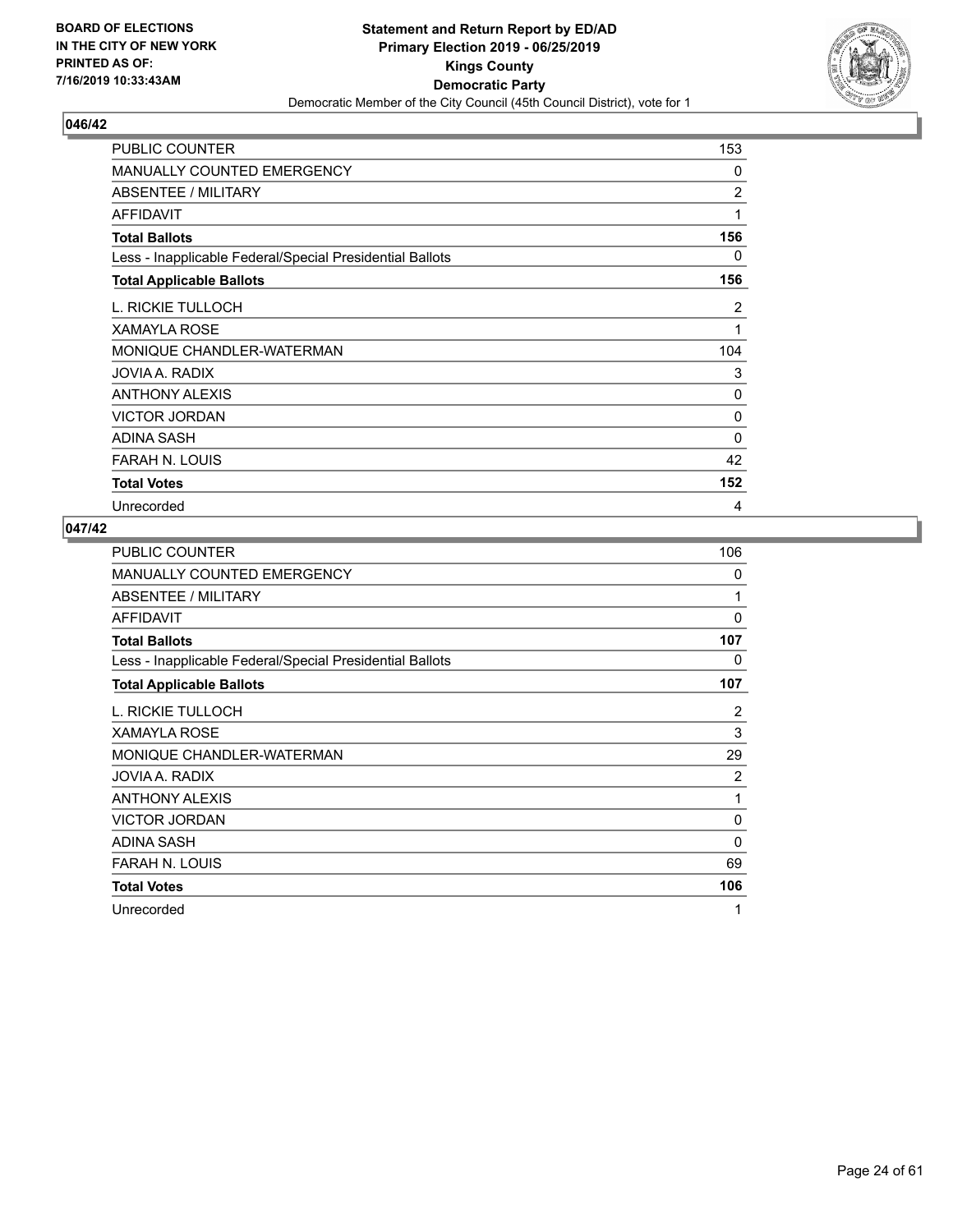

| <b>PUBLIC COUNTER</b>                                    | 115          |
|----------------------------------------------------------|--------------|
| <b>MANUALLY COUNTED EMERGENCY</b>                        | $\mathbf{0}$ |
| <b>ABSENTEE / MILITARY</b>                               | 4            |
| <b>AFFIDAVIT</b>                                         | $\Omega$     |
| <b>Total Ballots</b>                                     | 119          |
| Less - Inapplicable Federal/Special Presidential Ballots | 0            |
| <b>Total Applicable Ballots</b>                          | 119          |
| L. RICKIE TULLOCH                                        | 5            |
| <b>XAMAYLA ROSE</b>                                      | 4            |
| MONIQUE CHANDLER-WATERMAN                                | 47           |
| JOVIA A. RADIX                                           | 1            |
| ANTHONY ALEXIS                                           | 0            |
| <b>VICTOR JORDAN</b>                                     | 0            |
| <b>ADINA SASH</b>                                        | 1            |
| FARAH N. LOUIS                                           | 60           |
| <b>Total Votes</b>                                       | 118          |
| Unrecorded                                               | $\mathbf{1}$ |

| PUBLIC COUNTER                                           | 112 |
|----------------------------------------------------------|-----|
| <b>MANUALLY COUNTED EMERGENCY</b>                        | 0   |
| ABSENTEE / MILITARY                                      | 1   |
| AFFIDAVIT                                                | 0   |
| <b>Total Ballots</b>                                     | 113 |
| Less - Inapplicable Federal/Special Presidential Ballots | 0   |
| <b>Total Applicable Ballots</b>                          | 113 |
| L. RICKIE TULLOCH                                        | 3   |
| <b>XAMAYLA ROSE</b>                                      | 1   |
| MONIQUE CHANDLER-WATERMAN                                | 50  |
| JOVIA A. RADIX                                           | 1   |
| <b>ANTHONY ALEXIS</b>                                    | 1   |
| <b>VICTOR JORDAN</b>                                     | 0   |
| <b>ADINA SASH</b>                                        | 5   |
| <b>FARAH N. LOUIS</b>                                    | 50  |
| <b>Total Votes</b>                                       | 111 |
| Unrecorded                                               | 2   |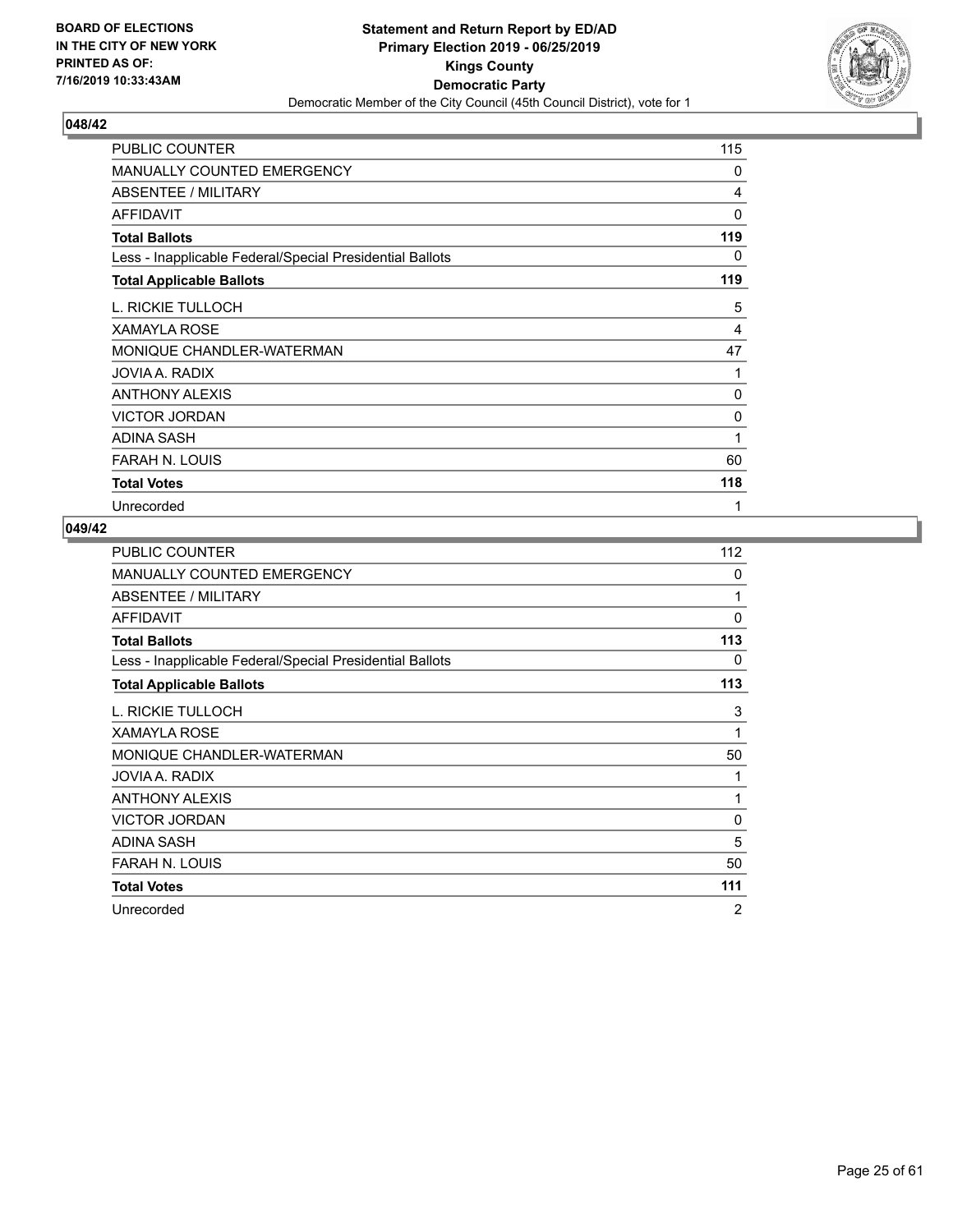

| PUBLIC COUNTER                                           | 112 |
|----------------------------------------------------------|-----|
| <b>MANUALLY COUNTED EMERGENCY</b>                        | 0   |
| <b>ABSENTEE / MILITARY</b>                               | 3   |
| <b>AFFIDAVIT</b>                                         | 0   |
| <b>Total Ballots</b>                                     | 115 |
| Less - Inapplicable Federal/Special Presidential Ballots | 0   |
| <b>Total Applicable Ballots</b>                          | 115 |
| L. RICKIE TULLOCH                                        | 4   |
| <b>XAMAYLA ROSE</b>                                      | 0   |
| MONIQUE CHANDLER-WATERMAN                                | 44  |
| JOVIA A. RADIX                                           | 2   |
| <b>ANTHONY ALEXIS</b>                                    | 2   |
| <b>VICTOR JORDAN</b>                                     | 1   |
| <b>ADINA SASH</b>                                        | 0   |
| <b>FARAH N. LOUIS</b>                                    | 62  |
| <b>Total Votes</b>                                       | 115 |

| PUBLIC COUNTER                                           | 61             |
|----------------------------------------------------------|----------------|
| <b>MANUALLY COUNTED EMERGENCY</b>                        | 0              |
| ABSENTEE / MILITARY                                      | $\overline{2}$ |
| <b>AFFIDAVIT</b>                                         | $\Omega$       |
| <b>Total Ballots</b>                                     | 63             |
| Less - Inapplicable Federal/Special Presidential Ballots | 0              |
| <b>Total Applicable Ballots</b>                          | 63             |
| L. RICKIE TULLOCH                                        | 4              |
| <b>XAMAYLA ROSE</b>                                      | 0              |
| MONIQUE CHANDLER-WATERMAN                                | $\overline{7}$ |
| JOVIA A. RADIX                                           | 0              |
| <b>ANTHONY ALEXIS</b>                                    | 0              |
| <b>VICTOR JORDAN</b>                                     | 0              |
| ADINA SASH                                               | 1              |
| FARAH N. LOUIS                                           | 50             |
| <b>Total Votes</b>                                       | 62             |
| Unrecorded                                               | 1              |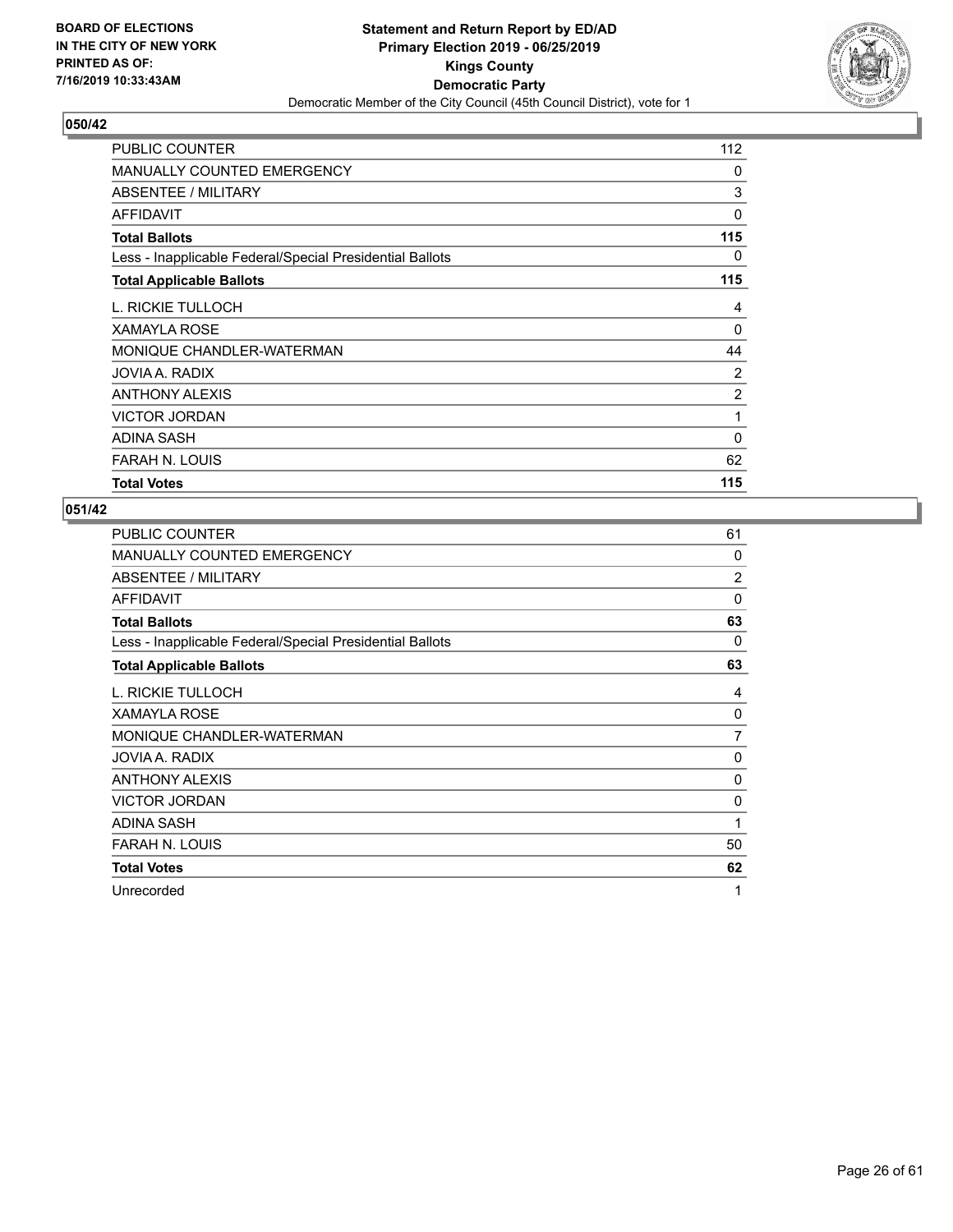

| PUBLIC COUNTER                                           | 83 |
|----------------------------------------------------------|----|
| <b>MANUALLY COUNTED EMERGENCY</b>                        | 0  |
| ABSENTEE / MILITARY                                      | 4  |
| <b>AFFIDAVIT</b>                                         | 0  |
| <b>Total Ballots</b>                                     | 87 |
| Less - Inapplicable Federal/Special Presidential Ballots | 0  |
| <b>Total Applicable Ballots</b>                          | 87 |
| L. RICKIE TULLOCH                                        | 2  |
| <b>XAMAYLA ROSE</b>                                      | 1  |
| MONIQUE CHANDLER-WATERMAN                                | 37 |
| JOVIA A. RADIX                                           | 0  |
| <b>ANTHONY ALEXIS</b>                                    | 0  |
| <b>VICTOR JORDAN</b>                                     | 0  |
| <b>ADINA SASH</b>                                        | 1  |
| <b>FARAH N. LOUIS</b>                                    | 46 |
| <b>Total Votes</b>                                       | 87 |

| <b>PUBLIC COUNTER</b>                                    | 69 |
|----------------------------------------------------------|----|
| MANUALLY COUNTED EMERGENCY                               | 0  |
| ABSENTEE / MILITARY                                      | 0  |
| AFFIDAVIT                                                | 0  |
| <b>Total Ballots</b>                                     | 69 |
| Less - Inapplicable Federal/Special Presidential Ballots | 0  |
| <b>Total Applicable Ballots</b>                          | 69 |
| L. RICKIE TULLOCH                                        | 0  |
| <b>XAMAYLA ROSE</b>                                      | 1  |
| MONIQUE CHANDLER-WATERMAN                                | 21 |
| JOVIA A. RADIX                                           | 0  |
| <b>ANTHONY ALEXIS</b>                                    | 0  |
| <b>VICTOR JORDAN</b>                                     | 0  |
| ADINA SASH                                               | 2  |
| <b>FARAH N. LOUIS</b>                                    | 42 |
| <b>Total Votes</b>                                       | 66 |
| Unrecorded                                               | 3  |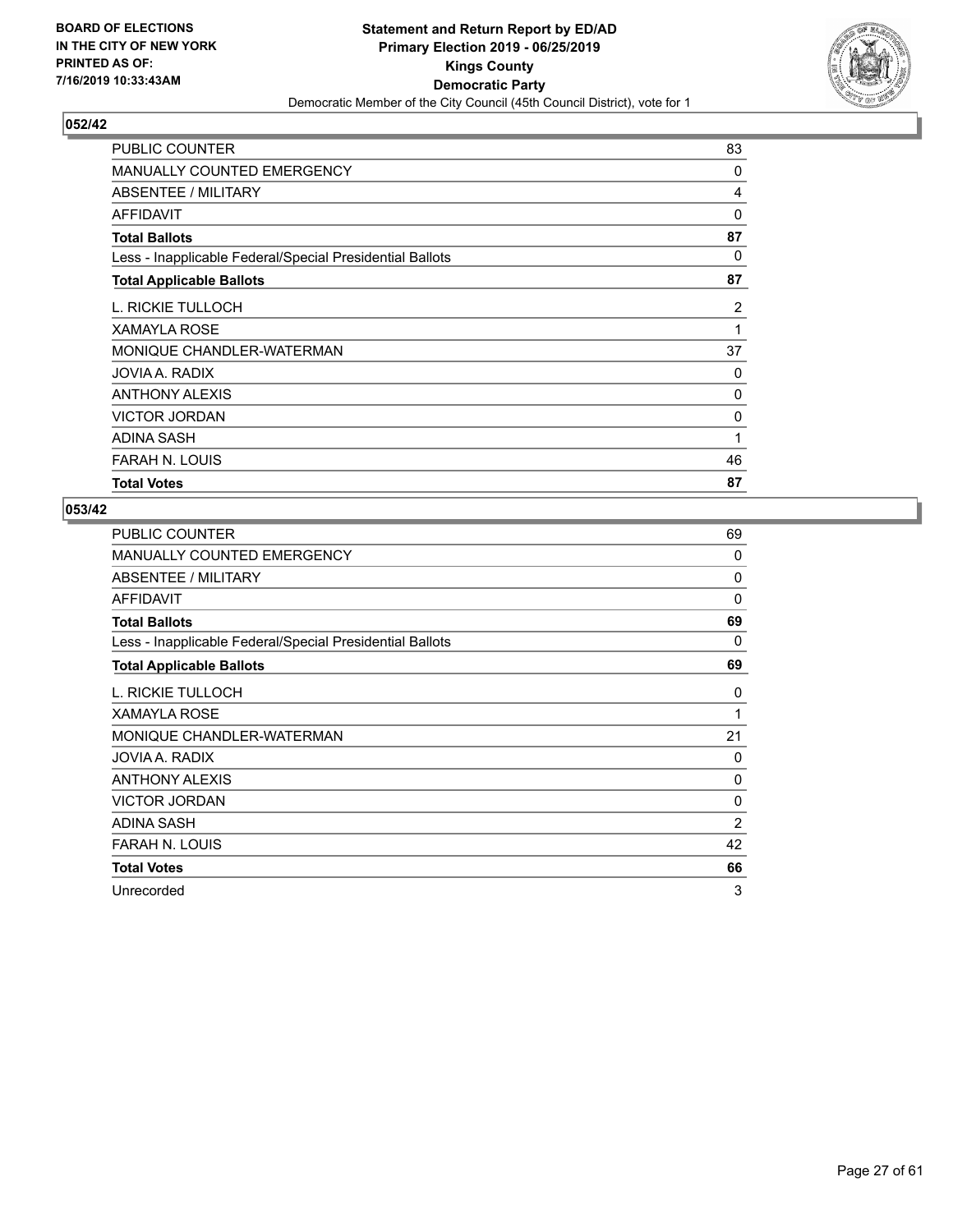

| PUBLIC COUNTER                                           | 116            |
|----------------------------------------------------------|----------------|
| <b>MANUALLY COUNTED EMERGENCY</b>                        | 0              |
| ABSENTEE / MILITARY                                      | 4              |
| <b>AFFIDAVIT</b>                                         | 0              |
| <b>Total Ballots</b>                                     | 120            |
| Less - Inapplicable Federal/Special Presidential Ballots | 0              |
| <b>Total Applicable Ballots</b>                          | 120            |
| L. RICKIE TULLOCH                                        | 1              |
| <b>XAMAYLA ROSE</b>                                      | 4              |
| MONIQUE CHANDLER-WATERMAN                                | 45             |
| JOVIA A. RADIX                                           | 2              |
| <b>ANTHONY ALEXIS</b>                                    | $\overline{2}$ |
| <b>VICTOR JORDAN</b>                                     | 1              |
| <b>ADINA SASH</b>                                        | 1              |
| <b>FARAH N. LOUIS</b>                                    | 64             |
| <b>Total Votes</b>                                       | 120            |

| <b>PUBLIC COUNTER</b>                                    | 83             |
|----------------------------------------------------------|----------------|
| <b>MANUALLY COUNTED EMERGENCY</b>                        | 0              |
| ABSENTEE / MILITARY                                      | 2              |
| <b>AFFIDAVIT</b>                                         | 0              |
| <b>Total Ballots</b>                                     | 85             |
| Less - Inapplicable Federal/Special Presidential Ballots | $\Omega$       |
| <b>Total Applicable Ballots</b>                          | 85             |
| L. RICKIE TULLOCH                                        | 2              |
| <b>XAMAYLA ROSE</b>                                      | $\overline{c}$ |
| MONIQUE CHANDLER-WATERMAN                                | 38             |
| JOVIA A. RADIX                                           | 2              |
| <b>ANTHONY ALEXIS</b>                                    | 0              |
| <b>VICTOR JORDAN</b>                                     | 1              |
| ADINA SASH                                               | $\Omega$       |
| <b>FARAH N. LOUIS</b>                                    | 40             |
| <b>Total Votes</b>                                       | 85             |
|                                                          |                |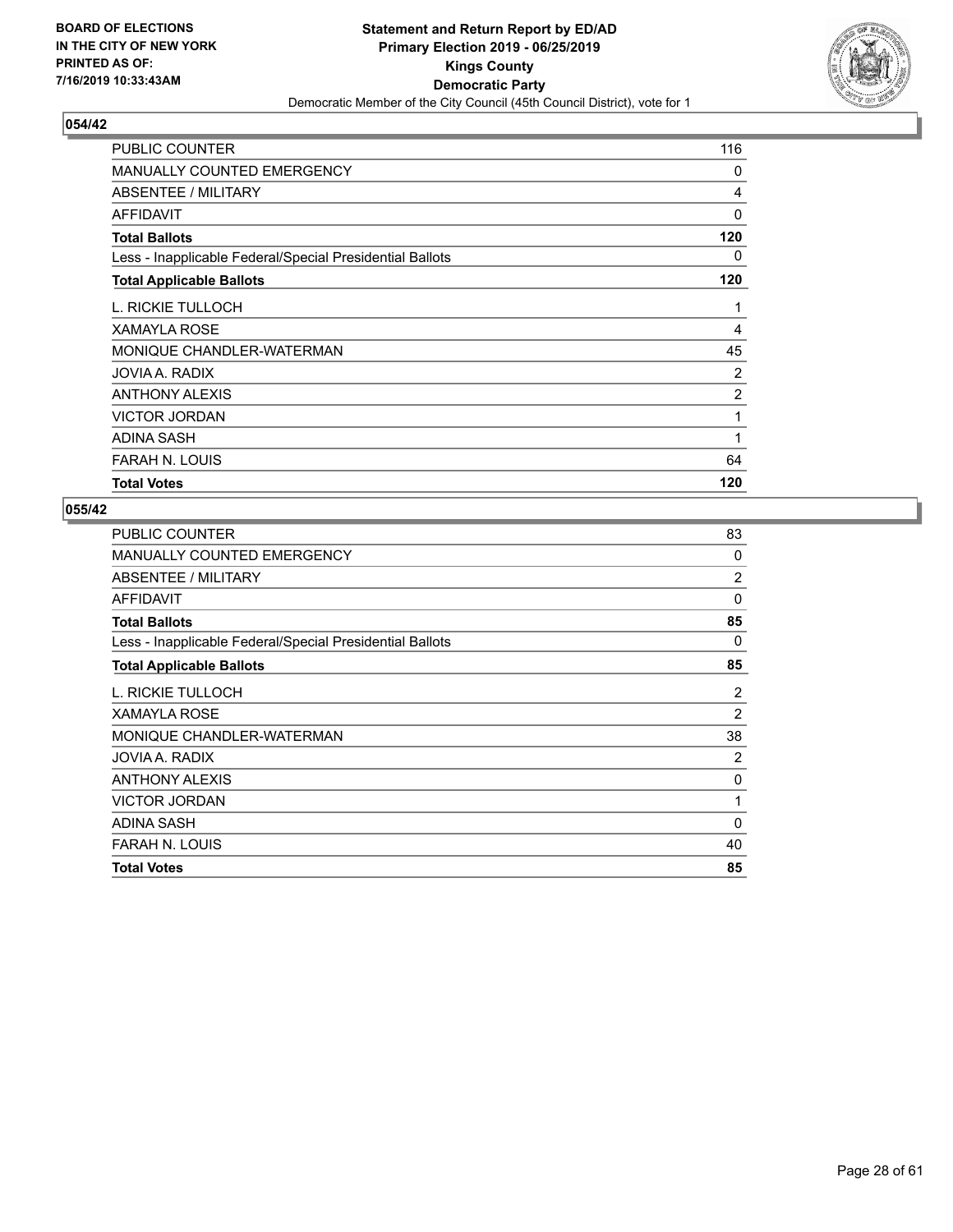

| <b>PUBLIC COUNTER</b>                                    | 99           |
|----------------------------------------------------------|--------------|
| <b>MANUALLY COUNTED EMERGENCY</b>                        | 0            |
| ABSENTEE / MILITARY                                      | 2            |
| <b>AFFIDAVIT</b>                                         | $\mathbf{0}$ |
| <b>Total Ballots</b>                                     | 101          |
| Less - Inapplicable Federal/Special Presidential Ballots | 0            |
| <b>Total Applicable Ballots</b>                          | 101          |
| L. RICKIE TULLOCH                                        | 2            |
| <b>XAMAYLA ROSE</b>                                      | 1            |
| MONIQUE CHANDLER-WATERMAN                                | 61           |
| JOVIA A. RADIX                                           | 1            |
| <b>ANTHONY ALEXIS</b>                                    | 0            |
| <b>VICTOR JORDAN</b>                                     | $\mathbf{1}$ |
| <b>ADINA SASH</b>                                        | 0            |
| <b>FARAH N. LOUIS</b>                                    | 34           |
| <b>Total Votes</b>                                       | 100          |
| Unrecorded                                               | 1            |

| <b>PUBLIC COUNTER</b>                                    | 106      |
|----------------------------------------------------------|----------|
| <b>MANUALLY COUNTED EMERGENCY</b>                        | 0        |
| ABSENTEE / MILITARY                                      | 2        |
| AFFIDAVIT                                                | $\Omega$ |
| <b>Total Ballots</b>                                     | 108      |
| Less - Inapplicable Federal/Special Presidential Ballots | 0        |
| <b>Total Applicable Ballots</b>                          | 108      |
| L. RICKIE TULLOCH                                        | 5        |
| <b>XAMAYLA ROSE</b>                                      | 3        |
| MONIQUE CHANDLER-WATERMAN                                | 53       |
| JOVIA A. RADIX                                           | 3        |
| <b>ANTHONY ALEXIS</b>                                    | 0        |
| <b>VICTOR JORDAN</b>                                     | 0        |
| <b>ADINA SASH</b>                                        | 0        |
| FARAH N. LOUIS                                           | 41       |
| <b>Total Votes</b>                                       | 105      |
| Unrecorded                                               | 3        |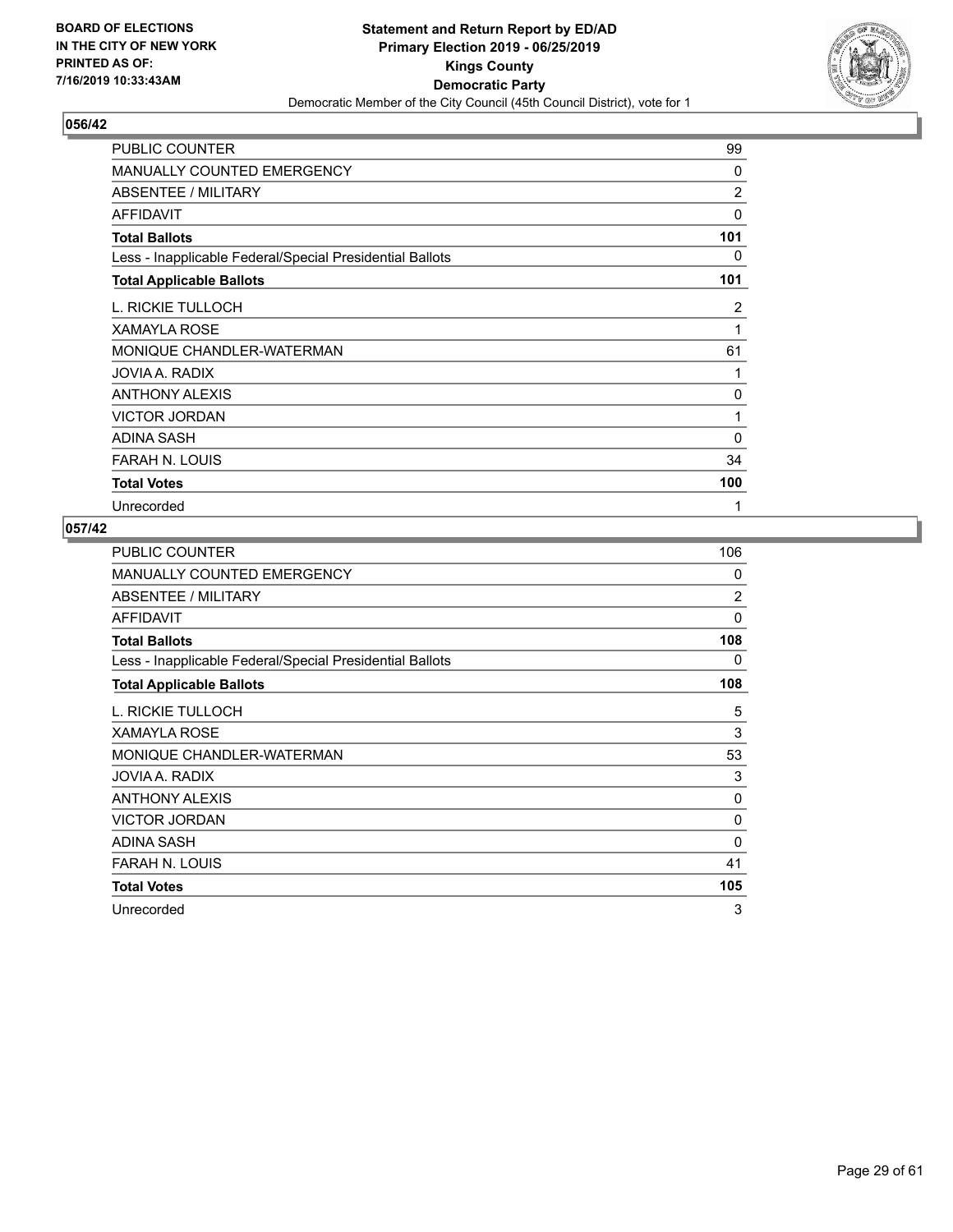

| <b>PUBLIC COUNTER</b>                                    | 74             |
|----------------------------------------------------------|----------------|
| <b>MANUALLY COUNTED EMERGENCY</b>                        | $\Omega$       |
| ABSENTEE / MILITARY                                      | 1              |
| <b>AFFIDAVIT</b>                                         | $\Omega$       |
| <b>Total Ballots</b>                                     | 75             |
| Less - Inapplicable Federal/Special Presidential Ballots | $\Omega$       |
| <b>Total Applicable Ballots</b>                          | 75             |
| L. RICKIE TULLOCH                                        | 3              |
| <b>XAMAYLA ROSE</b>                                      | $\overline{2}$ |
| MONIQUE CHANDLER-WATERMAN                                | 29             |
| JOVIA A. RADIX                                           | 0              |
| <b>ANTHONY ALEXIS</b>                                    | 0              |
| <b>VICTOR JORDAN</b>                                     | 0              |
| <b>ADINA SASH</b>                                        | 0              |
| FARAH N. LOUIS                                           | 40             |
| <b>Total Votes</b>                                       | 74             |
| Unrecorded                                               | 1              |

| <b>PUBLIC COUNTER</b>                                    | 16 |
|----------------------------------------------------------|----|
| <b>MANUALLY COUNTED EMERGENCY</b>                        | 0  |
| <b>ABSENTEE / MILITARY</b>                               | 0  |
| <b>AFFIDAVIT</b>                                         | 0  |
| <b>Total Ballots</b>                                     | 16 |
| Less - Inapplicable Federal/Special Presidential Ballots | 0  |
| <b>Total Applicable Ballots</b>                          | 16 |
| L. RICKIE TULLOCH                                        | 0  |
| <b>XAMAYLA ROSE</b>                                      | 0  |
| MONIQUE CHANDLER-WATERMAN                                | 0  |
| JOVIA A. RADIX                                           | 0  |
| <b>ANTHONY ALEXIS</b>                                    | 0  |
| <b>VICTOR JORDAN</b>                                     | 0  |
| ADINA SASH                                               | 1  |
| <b>FARAH N. LOUIS</b>                                    | 15 |
| <b>Total Votes</b>                                       | 16 |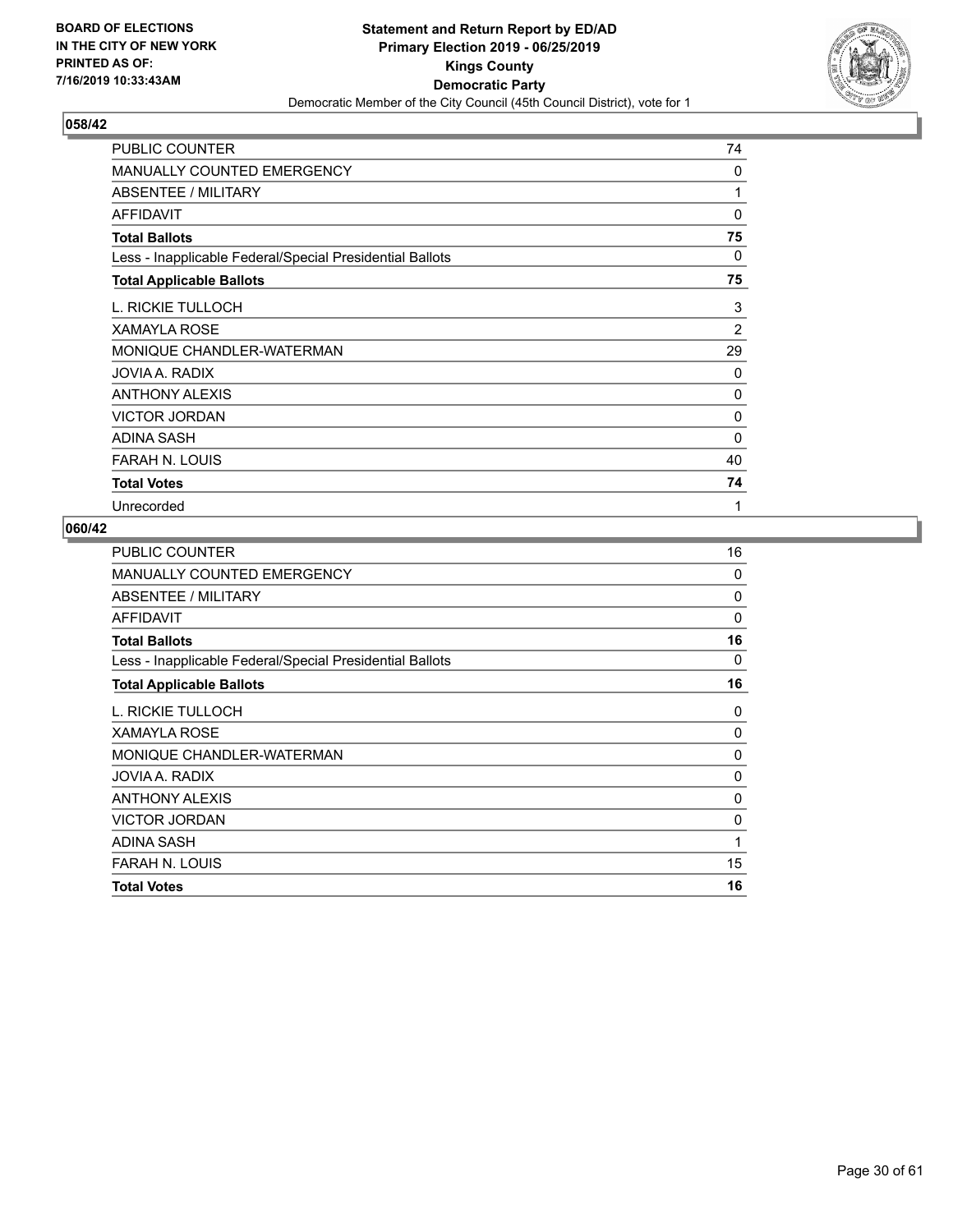

| PUBLIC COUNTER                                           | 72             |
|----------------------------------------------------------|----------------|
| <b>MANUALLY COUNTED EMERGENCY</b>                        | 0              |
| ABSENTEE / MILITARY                                      | 3              |
| AFFIDAVIT                                                | 2              |
| <b>Total Ballots</b>                                     | 77             |
| Less - Inapplicable Federal/Special Presidential Ballots | 0              |
| <b>Total Applicable Ballots</b>                          | 77             |
| L. RICKIE TULLOCH                                        | $\overline{2}$ |
| <b>XAMAYLA ROSE</b>                                      | $\overline{2}$ |
| MONIQUE CHANDLER-WATERMAN                                | 12             |
| JOVIA A. RADIX                                           | 1              |
| <b>ANTHONY ALEXIS</b>                                    | 0              |
| <b>VICTOR JORDAN</b>                                     | 1              |
| <b>ADINA SASH</b>                                        | 3              |
| FARAH N. LOUIS                                           | 54             |
| <b>Total Votes</b>                                       | 75             |
| Unrecorded                                               | $\overline{2}$ |

| <b>PUBLIC COUNTER</b>                                    | 123            |
|----------------------------------------------------------|----------------|
| MANUALLY COUNTED EMERGENCY                               | 0              |
| ABSENTEE / MILITARY                                      | 3              |
| AFFIDAVIT                                                | $\Omega$       |
| <b>Total Ballots</b>                                     | 126            |
| Less - Inapplicable Federal/Special Presidential Ballots | 0              |
| <b>Total Applicable Ballots</b>                          | 126            |
| L. RICKIE TULLOCH                                        | 1              |
| <b>XAMAYLA ROSE</b>                                      | 0              |
| MONIQUE CHANDLER-WATERMAN                                | $\overline{7}$ |
| JOVIA A. RADIX                                           | 0              |
| <b>ANTHONY ALEXIS</b>                                    | 0              |
| <b>VICTOR JORDAN</b>                                     | 0              |
| ADINA SASH                                               | 1              |
| FARAH N. LOUIS                                           | 117            |
| <b>Total Votes</b>                                       | 126            |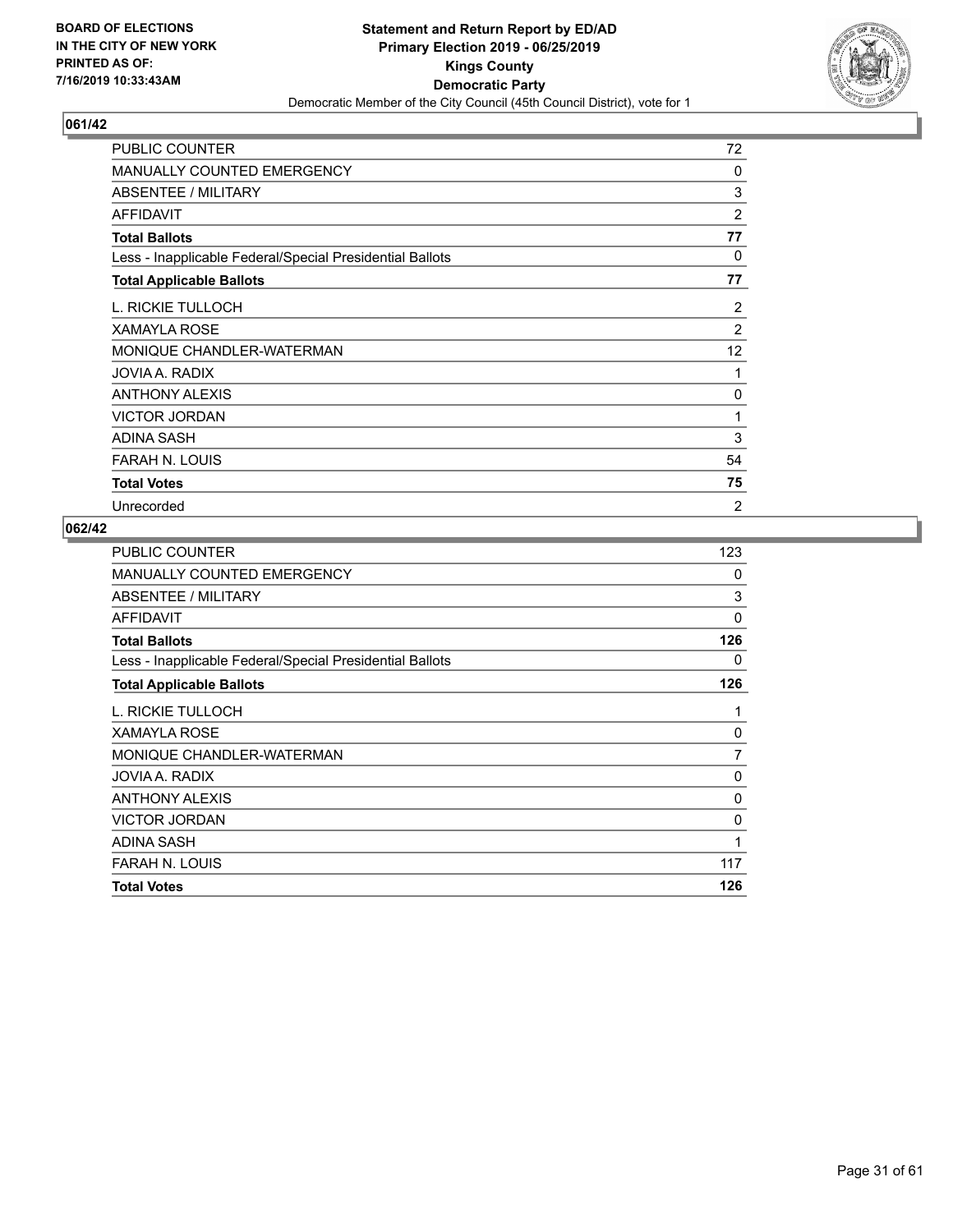

| PUBLIC COUNTER                                           | 143            |
|----------------------------------------------------------|----------------|
| MANUALLY COUNTED EMERGENCY                               | 0              |
| ABSENTEE / MILITARY                                      | $\overline{2}$ |
| <b>AFFIDAVIT</b>                                         | 0              |
| <b>Total Ballots</b>                                     | 145            |
| Less - Inapplicable Federal/Special Presidential Ballots | 0              |
| <b>Total Applicable Ballots</b>                          | 145            |
| L. RICKIE TULLOCH                                        | 3              |
| <b>XAMAYLA ROSE</b>                                      | 0              |
| MONIQUE CHANDLER-WATERMAN                                | 6              |
| JOVIA A. RADIX                                           | 0              |
| <b>ANTHONY ALEXIS</b>                                    | 0              |
| <b>VICTOR JORDAN</b>                                     | 1              |
| <b>ADINA SASH</b>                                        | 7              |
| FARAH N. LOUIS                                           | 128            |
| <b>Total Votes</b>                                       | 145            |

| 184 |
|-----|
| 0   |
| 4   |
| 0   |
| 188 |
| 0   |
| 188 |
| 0   |
| 0   |
| 0   |
| 0   |
| 0   |
| 1   |
| 0   |
| 187 |
| 188 |
|     |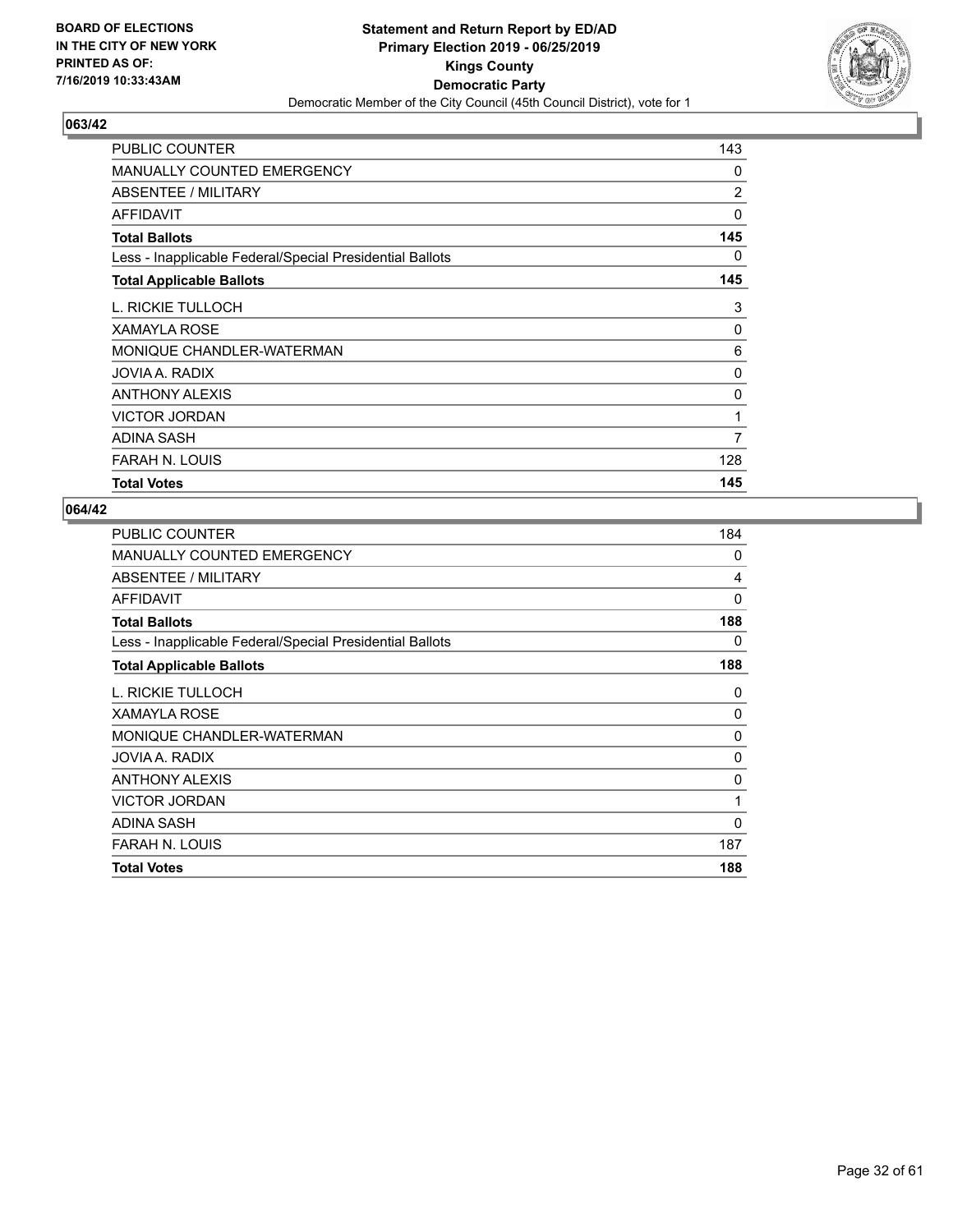

| PUBLIC COUNTER                                           | 124            |
|----------------------------------------------------------|----------------|
| <b>MANUALLY COUNTED EMERGENCY</b>                        | $\Omega$       |
| ABSENTEE / MILITARY                                      | $\overline{2}$ |
| <b>AFFIDAVIT</b>                                         | 0              |
| <b>Total Ballots</b>                                     | 126            |
| Less - Inapplicable Federal/Special Presidential Ballots | 0              |
| <b>Total Applicable Ballots</b>                          | 126            |
| L. RICKIE TULLOCH                                        | 0              |
| <b>XAMAYLA ROSE</b>                                      | $\overline{2}$ |
| MONIQUE CHANDLER-WATERMAN                                | 2              |
| JOVIA A. RADIX                                           | 0              |
| <b>ANTHONY ALEXIS</b>                                    | 1              |
| <b>VICTOR JORDAN</b>                                     | 0              |
| <b>ADINA SASH</b>                                        | 4              |
| FARAH N. LOUIS                                           | 116            |
| <b>Total Votes</b>                                       | 125            |
| Unrecorded                                               | 1              |

| <b>PUBLIC COUNTER</b>                                    | 29 |
|----------------------------------------------------------|----|
| MANUALLY COUNTED EMERGENCY                               | 0  |
| ABSENTEE / MILITARY                                      | 0  |
| <b>AFFIDAVIT</b>                                         | 0  |
| <b>Total Ballots</b>                                     | 29 |
| Less - Inapplicable Federal/Special Presidential Ballots | 0  |
| <b>Total Applicable Ballots</b>                          | 29 |
| L. RICKIE TULLOCH                                        | 0  |
| <b>XAMAYLA ROSE</b>                                      | 0  |
| MONIQUE CHANDLER-WATERMAN                                | 2  |
| JOVIA A. RADIX                                           | 0  |
| <b>ANTHONY ALEXIS</b>                                    | 0  |
| <b>VICTOR JORDAN</b>                                     | 0  |
| ADINA SASH                                               | 0  |
| <b>FARAH N. LOUIS</b>                                    | 27 |
| <b>Total Votes</b>                                       | 29 |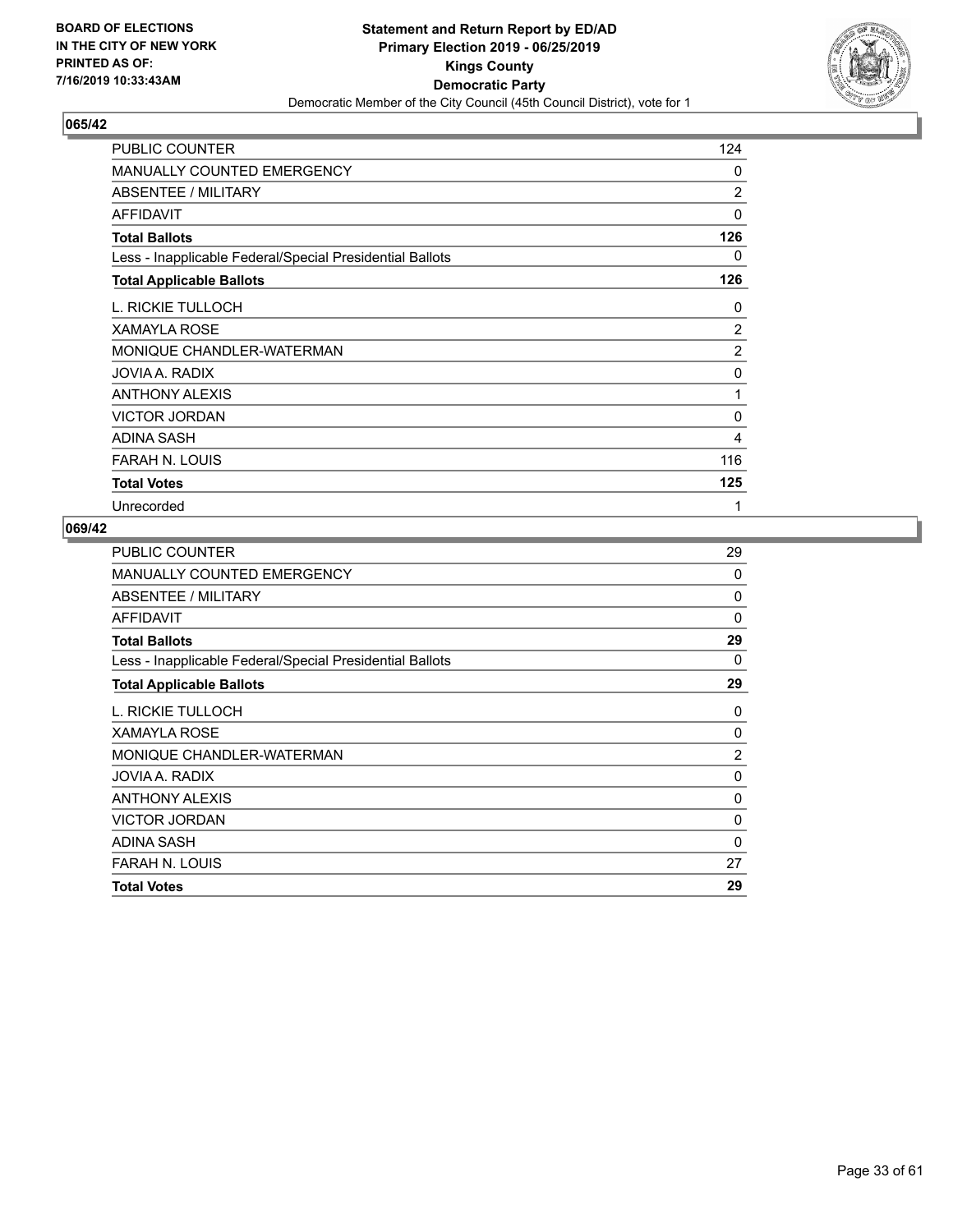

| PUBLIC COUNTER                                           | 118            |
|----------------------------------------------------------|----------------|
| <b>MANUALLY COUNTED EMERGENCY</b>                        | 0              |
| <b>ABSENTEE / MILITARY</b>                               | 0              |
| AFFIDAVIT                                                | 2              |
| <b>Total Ballots</b>                                     | 120            |
| Less - Inapplicable Federal/Special Presidential Ballots | 0              |
| <b>Total Applicable Ballots</b>                          | 120            |
| L. RICKIE TULLOCH                                        | 1              |
| <b>XAMAYLA ROSE</b>                                      | 2              |
| MONIQUE CHANDLER-WATERMAN                                | 76             |
| JOVIA A. RADIX                                           | 0              |
| <b>ANTHONY ALEXIS</b>                                    | 1              |
| <b>VICTOR JORDAN</b>                                     | $\overline{2}$ |
| <b>ADINA SASH</b>                                        | 0              |
| <b>FARAH N. LOUIS</b>                                    | 36             |
| <b>Total Votes</b>                                       | 118            |
| Unrecorded                                               | 2              |

| <b>PUBLIC COUNTER</b>                                    | 132      |
|----------------------------------------------------------|----------|
| <b>MANUALLY COUNTED EMERGENCY</b>                        | 0        |
| ABSENTEE / MILITARY                                      | 1        |
| <b>AFFIDAVIT</b>                                         | $\Omega$ |
| <b>Total Ballots</b>                                     | 133      |
| Less - Inapplicable Federal/Special Presidential Ballots | 0        |
| <b>Total Applicable Ballots</b>                          | 133      |
| L. RICKIE TULLOCH                                        | 1        |
| <b>XAMAYLA ROSE</b>                                      | 1        |
| MONIQUE CHANDLER-WATERMAN                                | 65       |
| JOVIA A. RADIX                                           | 1        |
| <b>ANTHONY ALEXIS</b>                                    | 1        |
| <b>VICTOR JORDAN</b>                                     | 0        |
| <b>ADINA SASH</b>                                        | 1        |
| <b>FARAH N. LOUIS</b>                                    | 61       |
| <b>Total Votes</b>                                       | 131      |
| Unrecorded                                               | 2        |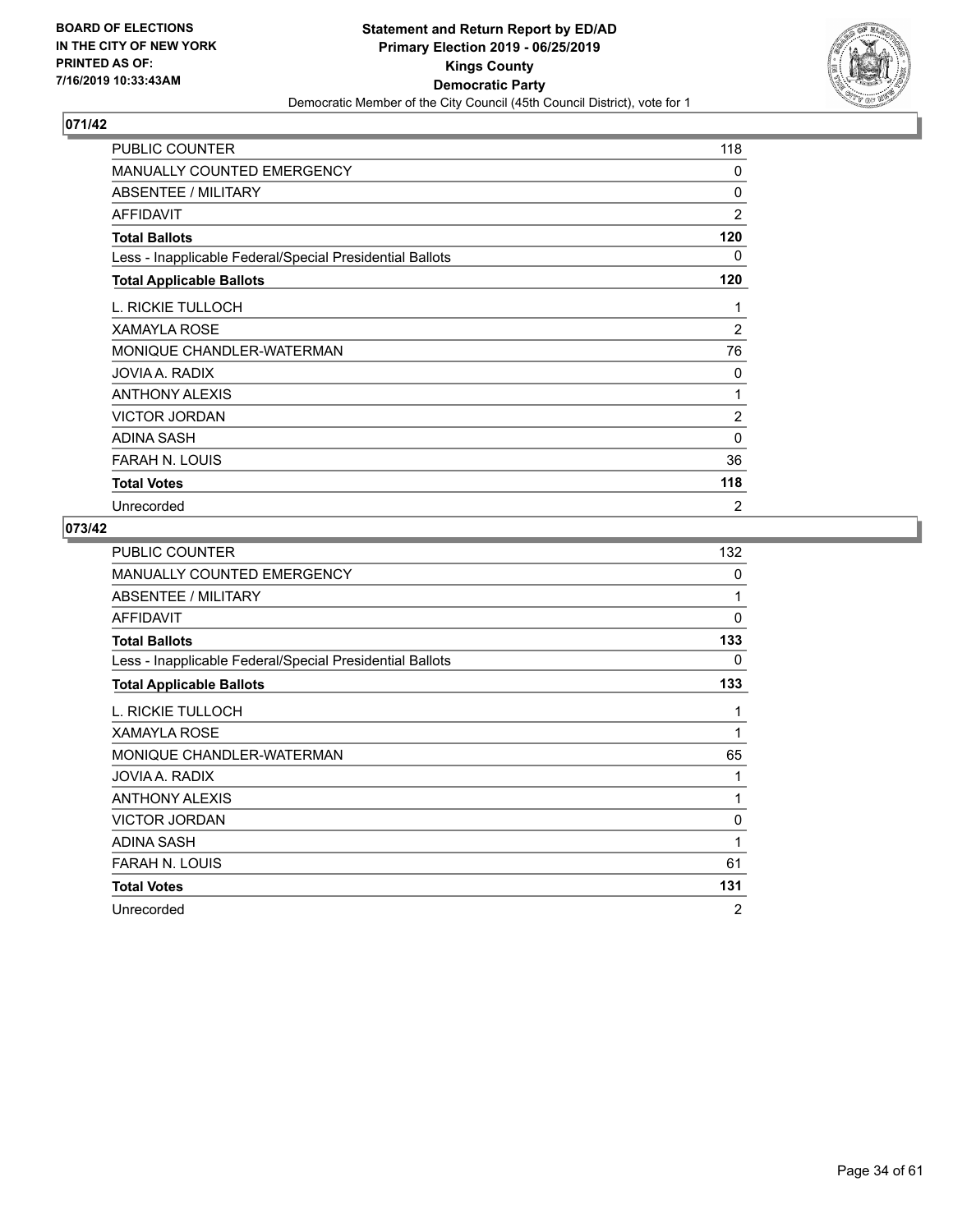

| <b>PUBLIC COUNTER</b>                                    | 87             |
|----------------------------------------------------------|----------------|
| <b>MANUALLY COUNTED EMERGENCY</b>                        | $\Omega$       |
| ABSENTEE / MILITARY                                      | 2              |
| AFFIDAVIT                                                | 1              |
| <b>Total Ballots</b>                                     | 90             |
| Less - Inapplicable Federal/Special Presidential Ballots | 0              |
| <b>Total Applicable Ballots</b>                          | 90             |
| L. RICKIE TULLOCH                                        | $\overline{2}$ |
| XAMAYLA ROSE                                             | $\overline{2}$ |
| MONIQUE CHANDLER-WATERMAN                                | 43             |
| JOVIA A. RADIX                                           | 0              |
| <b>ANTHONY ALEXIS</b>                                    | 0              |
| <b>VICTOR JORDAN</b>                                     | 0              |
| <b>ADINA SASH</b>                                        | 0              |
| <b>FARAH N. LOUIS</b>                                    | 43             |
| <b>Total Votes</b>                                       | 90             |

| <b>PUBLIC COUNTER</b>                                    | 98       |
|----------------------------------------------------------|----------|
| <b>MANUALLY COUNTED EMERGENCY</b>                        | 0        |
| ABSENTEE / MILITARY                                      | 1        |
| <b>AFFIDAVIT</b>                                         | 0        |
| <b>Total Ballots</b>                                     | 99       |
| Less - Inapplicable Federal/Special Presidential Ballots | $\Omega$ |
| <b>Total Applicable Ballots</b>                          | 99       |
| L. RICKIE TULLOCH                                        | 0        |
| XAMAYLA ROSE                                             | 0        |
| MONIQUE CHANDLER-WATERMAN                                | 58       |
| JOVIA A. RADIX                                           | 0        |
| <b>ANTHONY ALEXIS</b>                                    | 1        |
| <b>VICTOR JORDAN</b>                                     | 0        |
| ADINA SASH                                               | $\Omega$ |
| <b>FARAH N. LOUIS</b>                                    | 40       |
| <b>Total Votes</b>                                       | 99       |
|                                                          |          |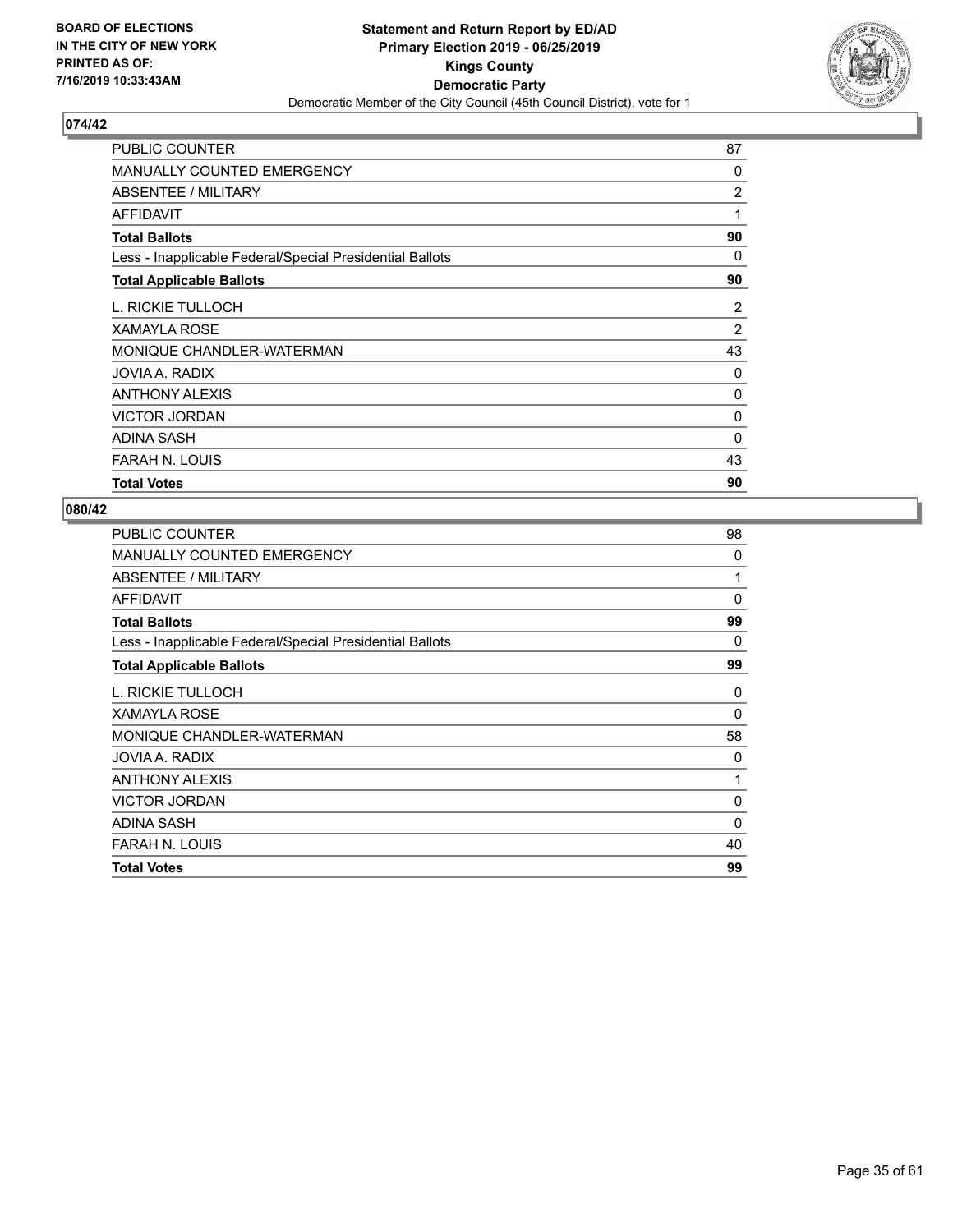

| PUBLIC COUNTER                                           | 62             |
|----------------------------------------------------------|----------------|
| <b>MANUALLY COUNTED EMERGENCY</b>                        | $\Omega$       |
| ABSENTEE / MILITARY                                      | 4              |
| AFFIDAVIT                                                | 0              |
| <b>Total Ballots</b>                                     | 66             |
| Less - Inapplicable Federal/Special Presidential Ballots | 0              |
| <b>Total Applicable Ballots</b>                          | 66             |
| L. RICKIE TULLOCH                                        | 0              |
| XAMAYLA ROSE                                             | $\overline{2}$ |
| MONIQUE CHANDLER-WATERMAN                                | 24             |
| JOVIA A. RADIX                                           | 1              |
| <b>ANTHONY ALEXIS</b>                                    | 0              |
| <b>VICTOR JORDAN</b>                                     | 2              |
| <b>ADINA SASH</b>                                        | 0              |
| <b>FARAH N. LOUIS</b>                                    | 37             |
| <b>Total Votes</b>                                       | 66             |

| <b>PUBLIC COUNTER</b>                                    | 36       |
|----------------------------------------------------------|----------|
| <b>MANUALLY COUNTED EMERGENCY</b>                        | 0        |
| ABSENTEE / MILITARY                                      | 0        |
| <b>AFFIDAVIT</b>                                         | 0        |
| <b>Total Ballots</b>                                     | 36       |
| Less - Inapplicable Federal/Special Presidential Ballots | 0        |
| <b>Total Applicable Ballots</b>                          | 36       |
| L. RICKIE TULLOCH                                        | 2        |
| XAMAYLA ROSE                                             | 0        |
| MONIQUE CHANDLER-WATERMAN                                | 13       |
| JOVIA A. RADIX                                           | 0        |
| <b>ANTHONY ALEXIS</b>                                    | 0        |
| <b>VICTOR JORDAN</b>                                     | 0        |
| ADINA SASH                                               | $\Omega$ |
| <b>FARAH N. LOUIS</b>                                    | 21       |
| <b>Total Votes</b>                                       | 36       |
|                                                          |          |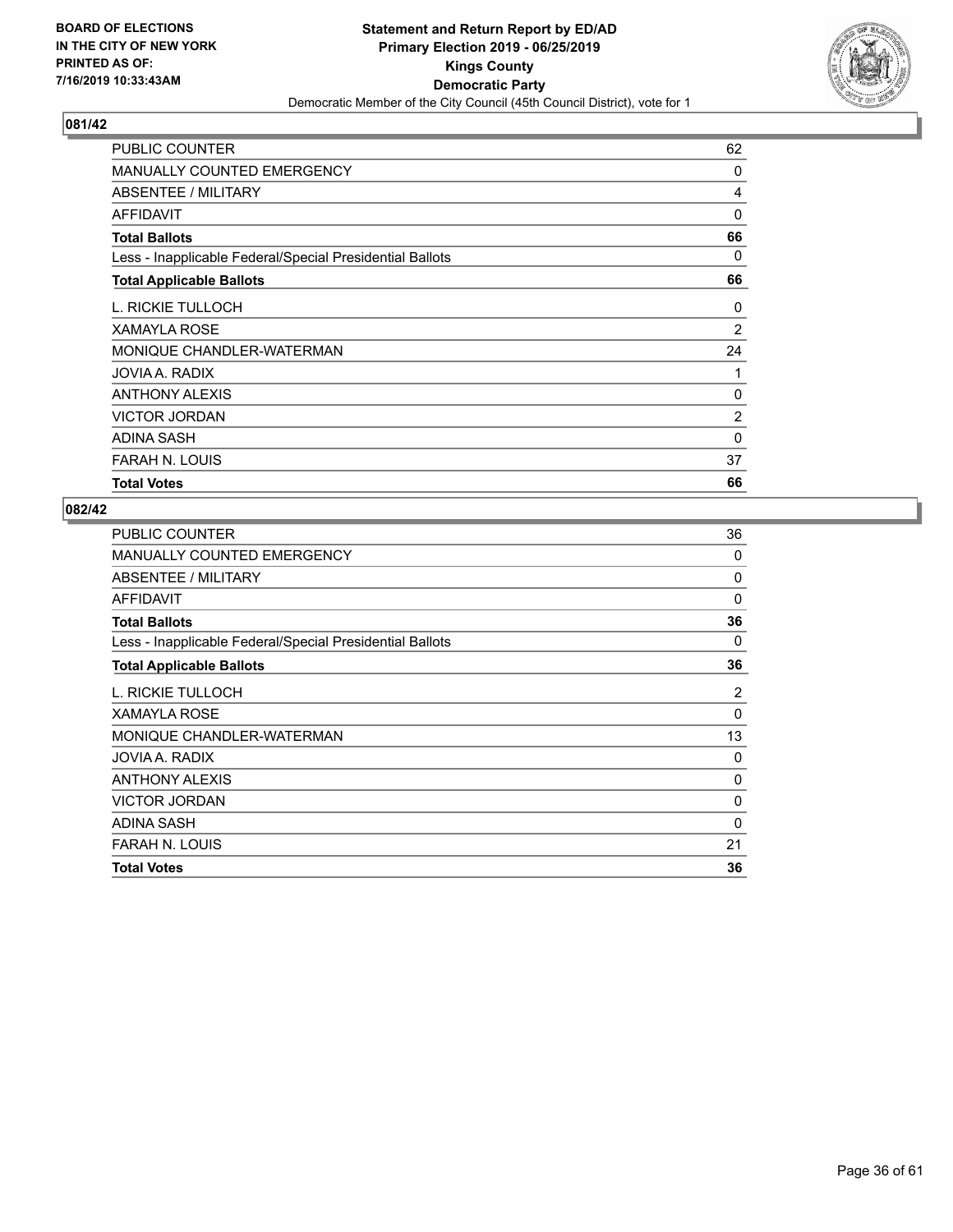

| PUBLIC COUNTER                                           | 85 |
|----------------------------------------------------------|----|
| <b>MANUALLY COUNTED EMERGENCY</b>                        | 0  |
| <b>ABSENTEE / MILITARY</b>                               | 4  |
| <b>AFFIDAVIT</b>                                         | 0  |
| <b>Total Ballots</b>                                     | 89 |
| Less - Inapplicable Federal/Special Presidential Ballots | 0  |
| <b>Total Applicable Ballots</b>                          | 89 |
| L. RICKIE TULLOCH                                        | 0  |
| <b>XAMAYLA ROSE</b>                                      | 3  |
| MONIQUE CHANDLER-WATERMAN                                | 19 |
| JOVIA A. RADIX                                           | 0  |
| <b>ANTHONY ALEXIS</b>                                    | 0  |
| <b>VICTOR JORDAN</b>                                     | 0  |
| ADINA SASH                                               | 8  |
| <b>FARAH N. LOUIS</b>                                    | 55 |
| <b>Total Votes</b>                                       | 85 |
| Unrecorded                                               | 4  |

| <b>PUBLIC COUNTER</b>                                    | 73             |
|----------------------------------------------------------|----------------|
| MANUALLY COUNTED EMERGENCY                               | 0              |
| ABSENTEE / MILITARY                                      | $\overline{2}$ |
| AFFIDAVIT                                                | 0              |
| <b>Total Ballots</b>                                     | 75             |
| Less - Inapplicable Federal/Special Presidential Ballots | 0              |
| <b>Total Applicable Ballots</b>                          | 75             |
| L. RICKIE TULLOCH                                        | 1              |
| <b>XAMAYLA ROSE</b>                                      | 1              |
| MONIQUE CHANDLER-WATERMAN                                | 15             |
| JOVIA A. RADIX                                           | 1              |
| <b>ANTHONY ALEXIS</b>                                    | 0              |
| <b>VICTOR JORDAN</b>                                     | 1              |
| <b>ADINA SASH</b>                                        | 0              |
| <b>FARAH N. LOUIS</b>                                    | 56             |
| <b>Total Votes</b>                                       | 75             |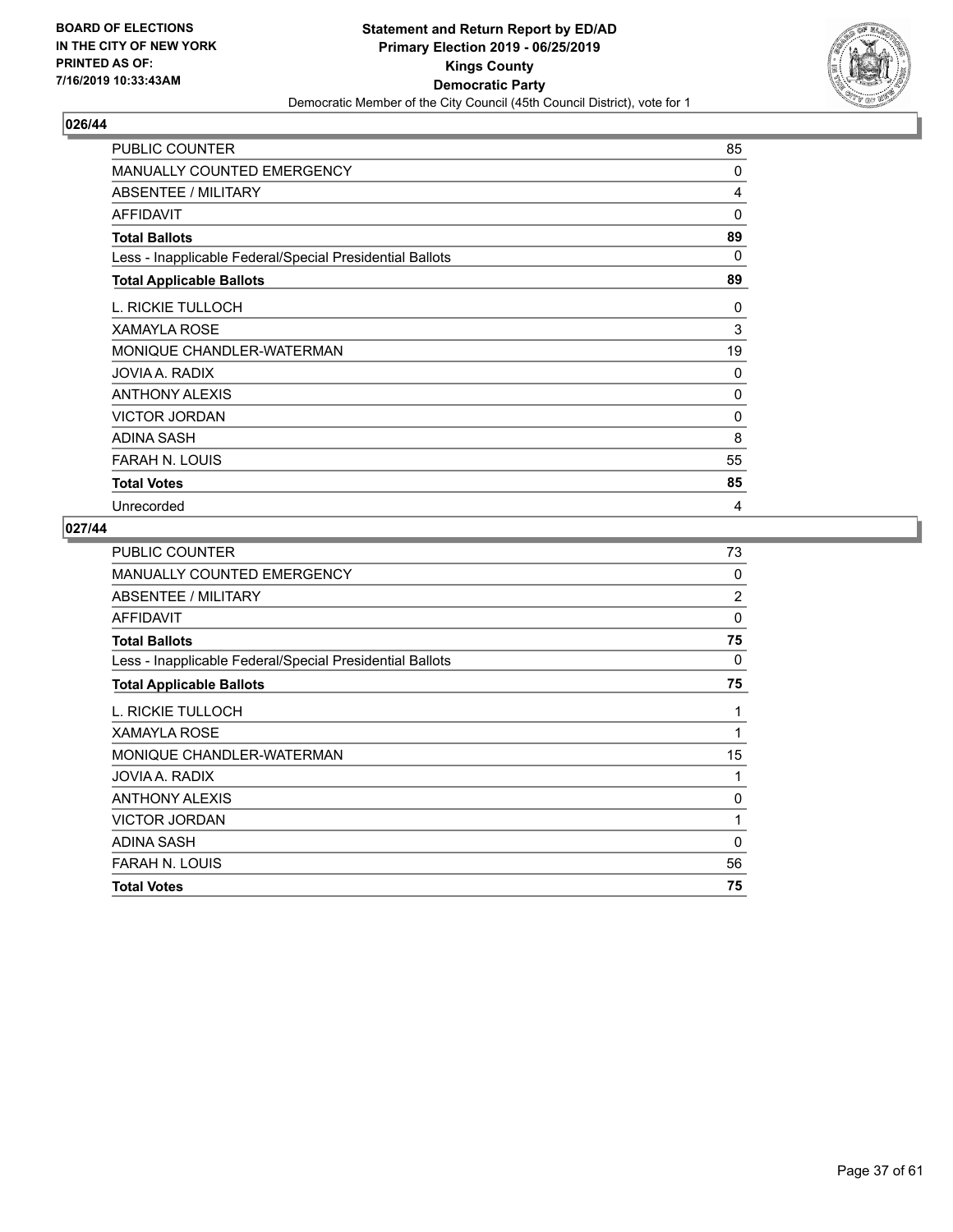

| PUBLIC COUNTER                                           | 132            |
|----------------------------------------------------------|----------------|
| <b>MANUALLY COUNTED EMERGENCY</b>                        | $\mathbf{0}$   |
| <b>ABSENTEE / MILITARY</b>                               | 3              |
| AFFIDAVIT                                                | 0              |
| <b>Total Ballots</b>                                     | 135            |
| Less - Inapplicable Federal/Special Presidential Ballots | 0              |
| <b>Total Applicable Ballots</b>                          | 135            |
| L. RICKIE TULLOCH                                        | 0              |
| <b>XAMAYLA ROSE</b>                                      | 3              |
| MONIQUE CHANDLER-WATERMAN                                | 53             |
| JOVIA A. RADIX                                           | 0              |
| <b>ANTHONY ALEXIS</b>                                    | 1              |
| <b>VICTOR JORDAN</b>                                     | 1              |
| <b>ADINA SASH</b>                                        | $\overline{2}$ |
| <b>FARAH N. LOUIS</b>                                    | 68             |
| <b>Total Votes</b>                                       | 128            |
| Unrecorded                                               | 7              |

| <b>PUBLIC COUNTER</b>                                    | 28             |
|----------------------------------------------------------|----------------|
| <b>MANUALLY COUNTED EMERGENCY</b>                        | 0              |
| ABSENTEE / MILITARY                                      | $\overline{2}$ |
| <b>AFFIDAVIT</b>                                         | $\mathbf{0}$   |
| <b>Total Ballots</b>                                     | 30             |
| Less - Inapplicable Federal/Special Presidential Ballots | 0              |
| <b>Total Applicable Ballots</b>                          | 30             |
| L. RICKIE TULLOCH                                        | 0              |
| <b>XAMAYLA ROSE</b>                                      | 0              |
| MONIQUE CHANDLER-WATERMAN                                | 6              |
| JOVIA A. RADIX                                           | 0              |
| <b>ANTHONY ALEXIS</b>                                    | 0              |
| <b>VICTOR JORDAN</b>                                     | 0              |
| <b>ADINA SASH</b>                                        | $\mathbf{0}$   |
| <b>FARAH N. LOUIS</b>                                    | 23             |
| <b>Total Votes</b>                                       | 29             |
| Unrecorded                                               | 1              |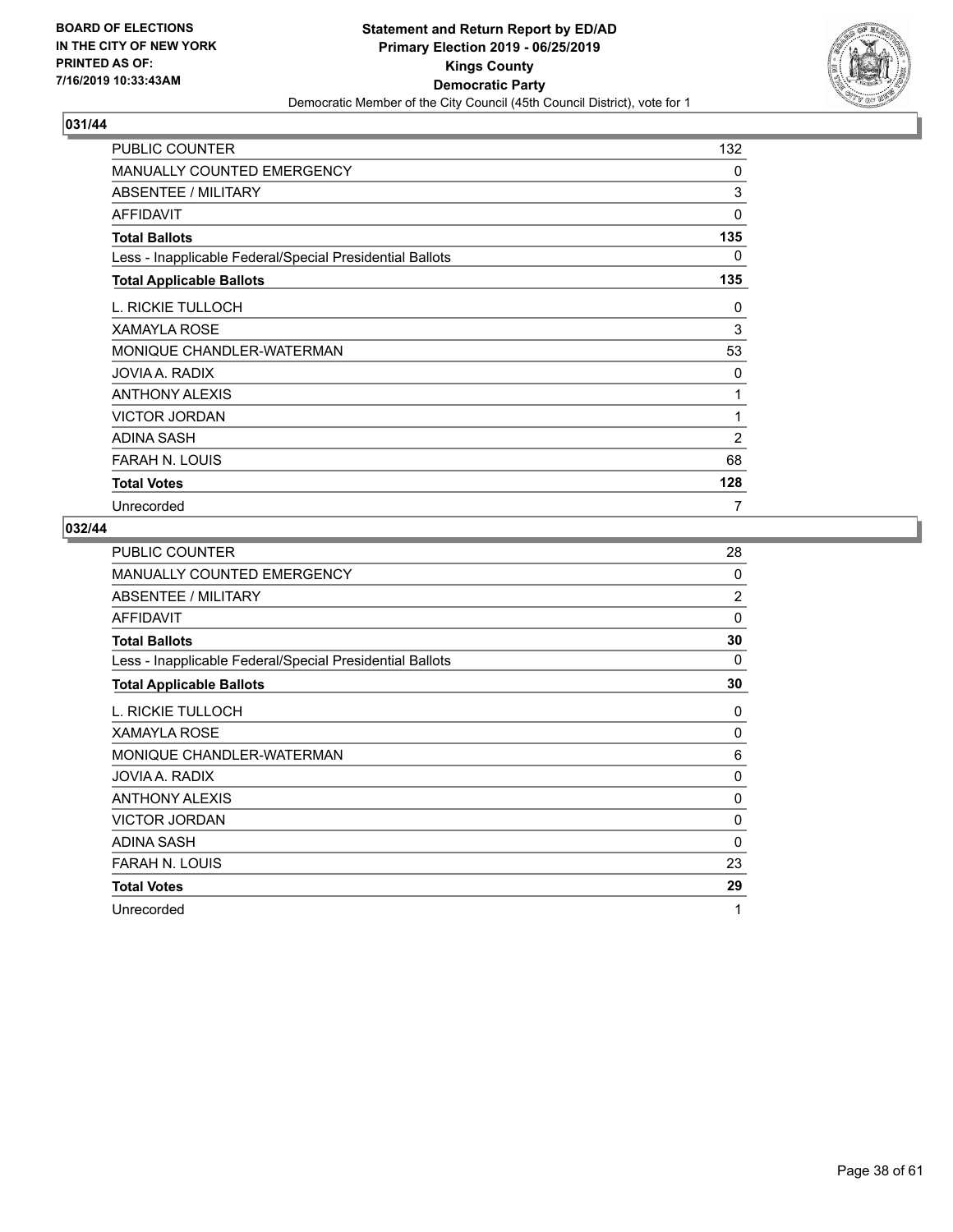

| <b>PUBLIC COUNTER</b>                                    | 108            |
|----------------------------------------------------------|----------------|
| MANUALLY COUNTED EMERGENCY                               | 0              |
| <b>ABSENTEE / MILITARY</b>                               | 2              |
| <b>AFFIDAVIT</b>                                         | $\Omega$       |
| <b>Total Ballots</b>                                     | 110            |
| Less - Inapplicable Federal/Special Presidential Ballots | 0              |
| <b>Total Applicable Ballots</b>                          | 110            |
| L. RICKIE TULLOCH                                        | 0              |
| <b>XAMAYLA ROSE</b>                                      | $\overline{c}$ |
| MONIQUE CHANDLER-WATERMAN                                | 8              |
| JOVIA A. RADIX                                           | $\mathbf{0}$   |
| <b>ANTHONY ALEXIS</b>                                    | 0              |
| <b>VICTOR JORDAN</b>                                     | 0              |
| <b>ADINA SASH</b>                                        | 1              |
| <b>FARAH N. LOUIS</b>                                    | 95             |
| UNATTRIBUTABLE WRITE-IN (WRITE-IN)                       | 1              |
| <b>Total Votes</b>                                       | 107            |
| Unrecorded                                               | 3              |

| <b>PUBLIC COUNTER</b>                                    | 20       |
|----------------------------------------------------------|----------|
| <b>MANUALLY COUNTED EMERGENCY</b>                        | $\Omega$ |
| <b>ABSENTEE / MILITARY</b>                               | 0        |
| AFFIDAVIT                                                | $\Omega$ |
| <b>Total Ballots</b>                                     | 20       |
| Less - Inapplicable Federal/Special Presidential Ballots | 0        |
| <b>Total Applicable Ballots</b>                          | 20       |
| L. RICKIE TULLOCH                                        | 1        |
| <b>XAMAYLA ROSE</b>                                      | 0        |
| MONIQUE CHANDLER-WATERMAN                                | 5        |
| JOVIA A. RADIX                                           | 0        |
| <b>ANTHONY ALEXIS</b>                                    | 0        |
| <b>VICTOR JORDAN</b>                                     | 1        |
| <b>ADINA SASH</b>                                        | 3        |
| <b>FARAH N. LOUIS</b>                                    | 10       |
| <b>Total Votes</b>                                       | 20       |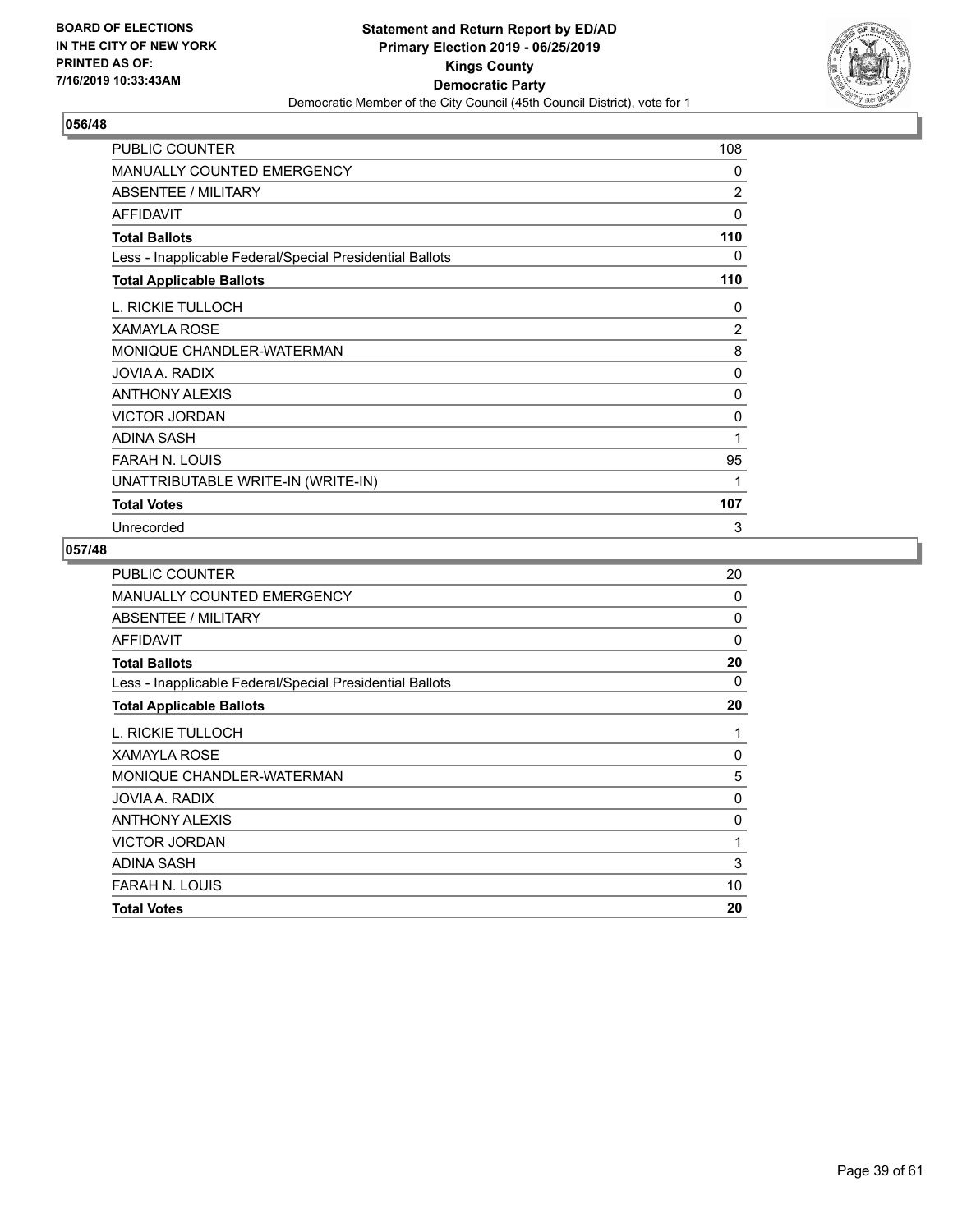

| PUBLIC COUNTER                                           | 74             |
|----------------------------------------------------------|----------------|
| MANUALLY COUNTED EMERGENCY                               | 0              |
| <b>ABSENTEE / MILITARY</b>                               | 3              |
| <b>AFFIDAVIT</b>                                         | 1              |
| <b>Total Ballots</b>                                     | 78             |
| Less - Inapplicable Federal/Special Presidential Ballots | 0              |
| <b>Total Applicable Ballots</b>                          | 78             |
| L. RICKIE TULLOCH                                        | 0              |
| XAMAYLA ROSE                                             | 1              |
| MONIQUE CHANDLER-WATERMAN                                | 8              |
| JOVIA A. RADIX                                           | 0              |
| <b>ANTHONY ALEXIS</b>                                    | 0              |
| <b>VICTOR JORDAN</b>                                     | $\overline{7}$ |
| ADINA SASH                                               | 3              |
| <b>FARAH N. LOUIS</b>                                    | 59             |
| <b>Total Votes</b>                                       | 78             |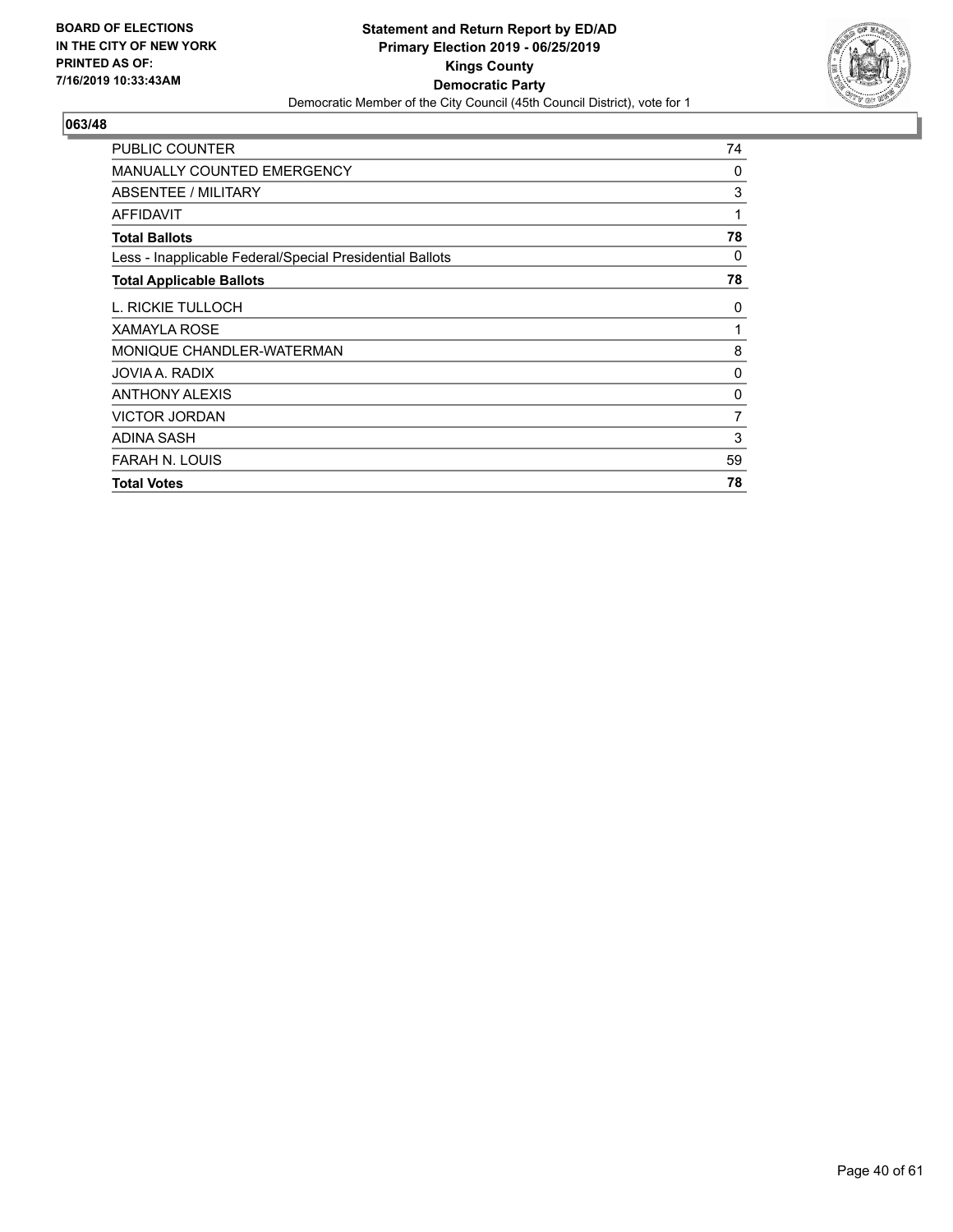

| PUBLIC COUNTER                                           | 67             |
|----------------------------------------------------------|----------------|
| <b>MANUALLY COUNTED EMERGENCY</b>                        | $\Omega$       |
| ABSENTEE / MILITARY                                      | 0              |
| <b>AFFIDAVIT</b>                                         | 0              |
| <b>Total Ballots</b>                                     | 67             |
| Less - Inapplicable Federal/Special Presidential Ballots | 0              |
| <b>Total Applicable Ballots</b>                          | 67             |
| L. RICKIE TULLOCH                                        | 1              |
| <b>XAMAYLA ROSE</b>                                      | $\Omega$       |
| MONIQUE CHANDLER-WATERMAN                                | 48             |
| JOVIA A. RADIX                                           | $\overline{2}$ |
| <b>ANTHONY ALEXIS</b>                                    | 0              |
| <b>VICTOR JORDAN</b>                                     | 0              |
| <b>ADINA SASH</b>                                        | 0              |
| FARAH N. LOUIS                                           | 14             |
| <b>Total Votes</b>                                       | 65             |
| Unrecorded                                               | $\overline{2}$ |

| <b>PUBLIC COUNTER</b>                                    | 84           |
|----------------------------------------------------------|--------------|
| <b>MANUALLY COUNTED EMERGENCY</b>                        | 0            |
| ABSENTEE / MILITARY                                      | 1            |
| <b>AFFIDAVIT</b>                                         | $\mathbf{0}$ |
| <b>Total Ballots</b>                                     | 85           |
| Less - Inapplicable Federal/Special Presidential Ballots | 0            |
| <b>Total Applicable Ballots</b>                          | 85           |
| L. RICKIE TULLOCH                                        | 1            |
| <b>XAMAYLA ROSE</b>                                      | 2            |
| MONIQUE CHANDLER-WATERMAN                                | 57           |
| JOVIA A. RADIX                                           | 0            |
| <b>ANTHONY ALEXIS</b>                                    | 0            |
| <b>VICTOR JORDAN</b>                                     | 0            |
| <b>ADINA SASH</b>                                        | 0            |
| <b>FARAH N. LOUIS</b>                                    | 23           |
| UNATTRIBUTABLE WRITE-IN (WRITE-IN)                       | 1            |
| <b>Total Votes</b>                                       | 84           |
| Unrecorded                                               | 1            |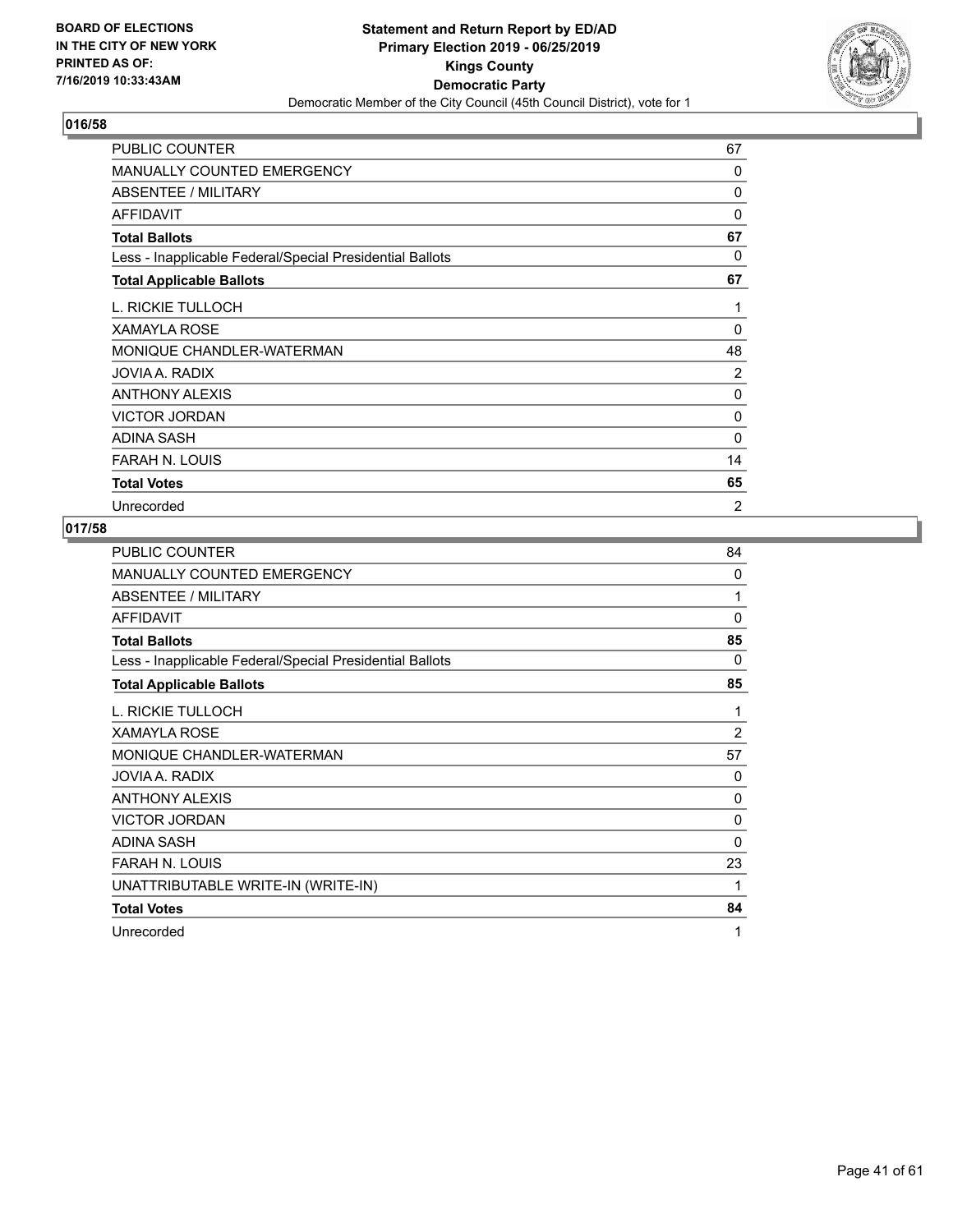

| PUBLIC COUNTER                                           | 119 |
|----------------------------------------------------------|-----|
| <b>MANUALLY COUNTED EMERGENCY</b>                        | 0   |
| <b>ABSENTEE / MILITARY</b>                               | 1   |
| <b>AFFIDAVIT</b>                                         | 1   |
| <b>Total Ballots</b>                                     | 121 |
| Less - Inapplicable Federal/Special Presidential Ballots | 0   |
| <b>Total Applicable Ballots</b>                          | 121 |
| L. RICKIE TULLOCH                                        | 2   |
| <b>XAMAYLA ROSE</b>                                      | 1   |
| MONIQUE CHANDLER-WATERMAN                                | 67  |
| JOVIA A. RADIX                                           | 0   |
| <b>ANTHONY ALEXIS</b>                                    | 0   |
| <b>VICTOR JORDAN</b>                                     | 0   |
| <b>ADINA SASH</b>                                        | 0   |
| <b>FARAH N. LOUIS</b>                                    | 49  |
| <b>Total Votes</b>                                       | 119 |
| Unrecorded                                               | 2   |

| PUBLIC COUNTER                                           | 125 |
|----------------------------------------------------------|-----|
| <b>MANUALLY COUNTED EMERGENCY</b>                        | 0   |
| ABSENTEE / MILITARY                                      | 3   |
| AFFIDAVIT                                                | 1   |
| <b>Total Ballots</b>                                     | 129 |
| Less - Inapplicable Federal/Special Presidential Ballots | 0   |
| <b>Total Applicable Ballots</b>                          | 129 |
| L. RICKIE TULLOCH                                        | 5   |
| <b>XAMAYLA ROSE</b>                                      | 0   |
| MONIQUE CHANDLER-WATERMAN                                | 85  |
| JOVIA A. RADIX                                           | 1   |
| <b>ANTHONY ALEXIS</b>                                    | 0   |
| <b>VICTOR JORDAN</b>                                     | 0   |
| <b>ADINA SASH</b>                                        | 0   |
| <b>FARAH N. LOUIS</b>                                    | 35  |
| <b>Total Votes</b>                                       | 126 |
| Unrecorded                                               | 3   |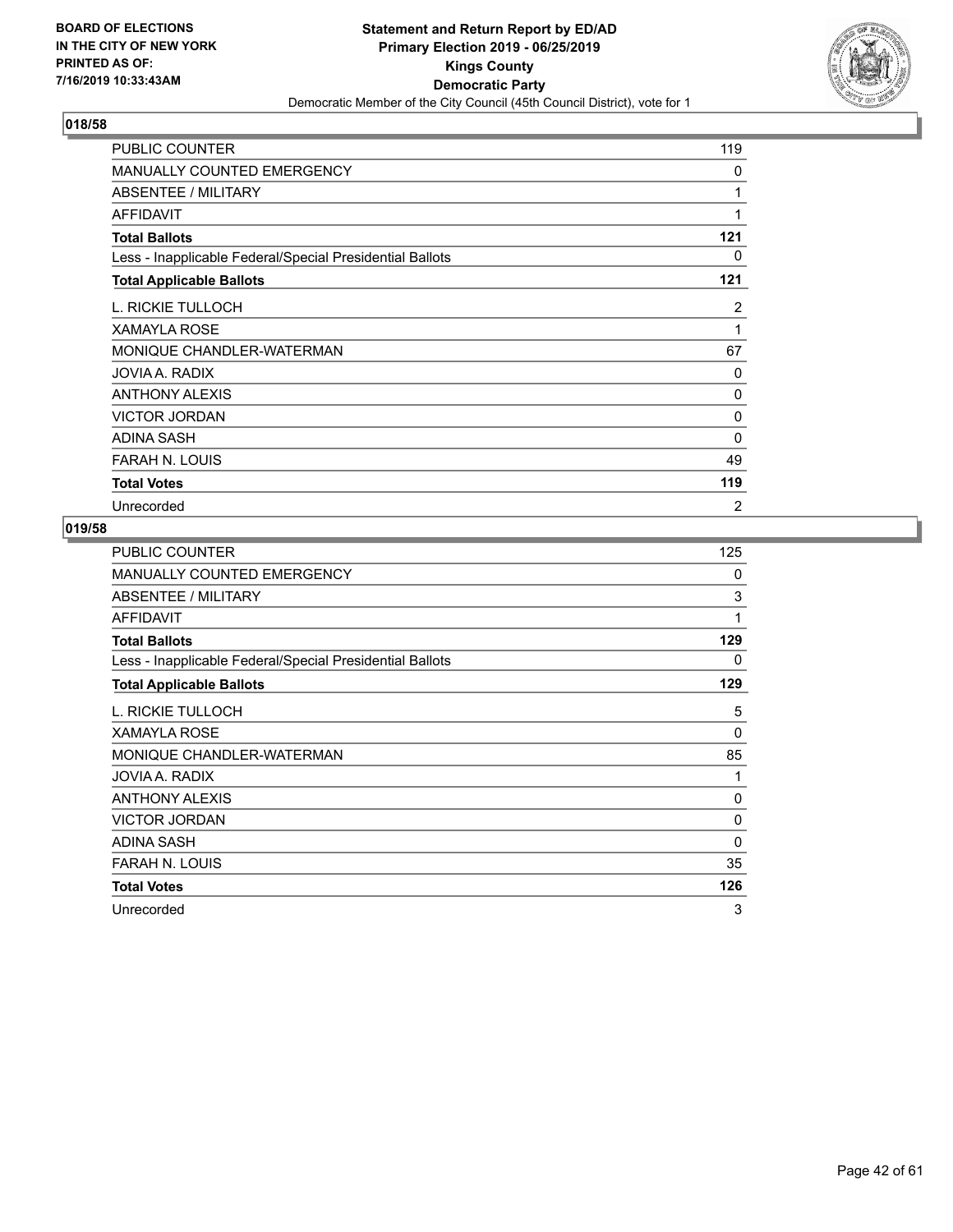

| PUBLIC COUNTER                                           | 130            |
|----------------------------------------------------------|----------------|
| MANUALLY COUNTED EMERGENCY                               | 0              |
| <b>ABSENTEE / MILITARY</b>                               | $\overline{c}$ |
| <b>AFFIDAVIT</b>                                         | 0              |
| <b>Total Ballots</b>                                     | 132            |
| Less - Inapplicable Federal/Special Presidential Ballots | 0              |
| <b>Total Applicable Ballots</b>                          | 132            |
| L. RICKIE TULLOCH                                        | 3              |
| <b>XAMAYLA ROSE</b>                                      | 1              |
| MONIQUE CHANDLER-WATERMAN                                | 94             |
| JOVIA A. RADIX                                           | 1              |
| <b>ANTHONY ALEXIS</b>                                    | 0              |
| <b>VICTOR JORDAN</b>                                     | $\overline{2}$ |
| <b>ADINA SASH</b>                                        | 0              |
| <b>FARAH N. LOUIS</b>                                    | 30             |
| <b>Total Votes</b>                                       | 131            |
| Unrecorded                                               | 1              |

| PUBLIC COUNTER                                           | 93 |
|----------------------------------------------------------|----|
| <b>MANUALLY COUNTED EMERGENCY</b>                        | 0  |
| ABSENTEE / MILITARY                                      | 3  |
| <b>AFFIDAVIT</b>                                         | 0  |
| <b>Total Ballots</b>                                     | 96 |
| Less - Inapplicable Federal/Special Presidential Ballots | 0  |
| <b>Total Applicable Ballots</b>                          | 96 |
| L. RICKIE TULLOCH                                        | 0  |
| <b>XAMAYLA ROSE</b>                                      | 2  |
| MONIQUE CHANDLER-WATERMAN                                | 61 |
| JOVIA A. RADIX                                           | 1  |
| <b>ANTHONY ALEXIS</b>                                    | 0  |
| <b>VICTOR JORDAN</b>                                     | 0  |
| <b>ADINA SASH</b>                                        | 1  |
| <b>FARAH N. LOUIS</b>                                    | 29 |
| UNATTRIBUTABLE WRITE-IN (WRITE-IN)                       | 1  |
| <b>Total Votes</b>                                       | 95 |
| Unrecorded                                               | 1  |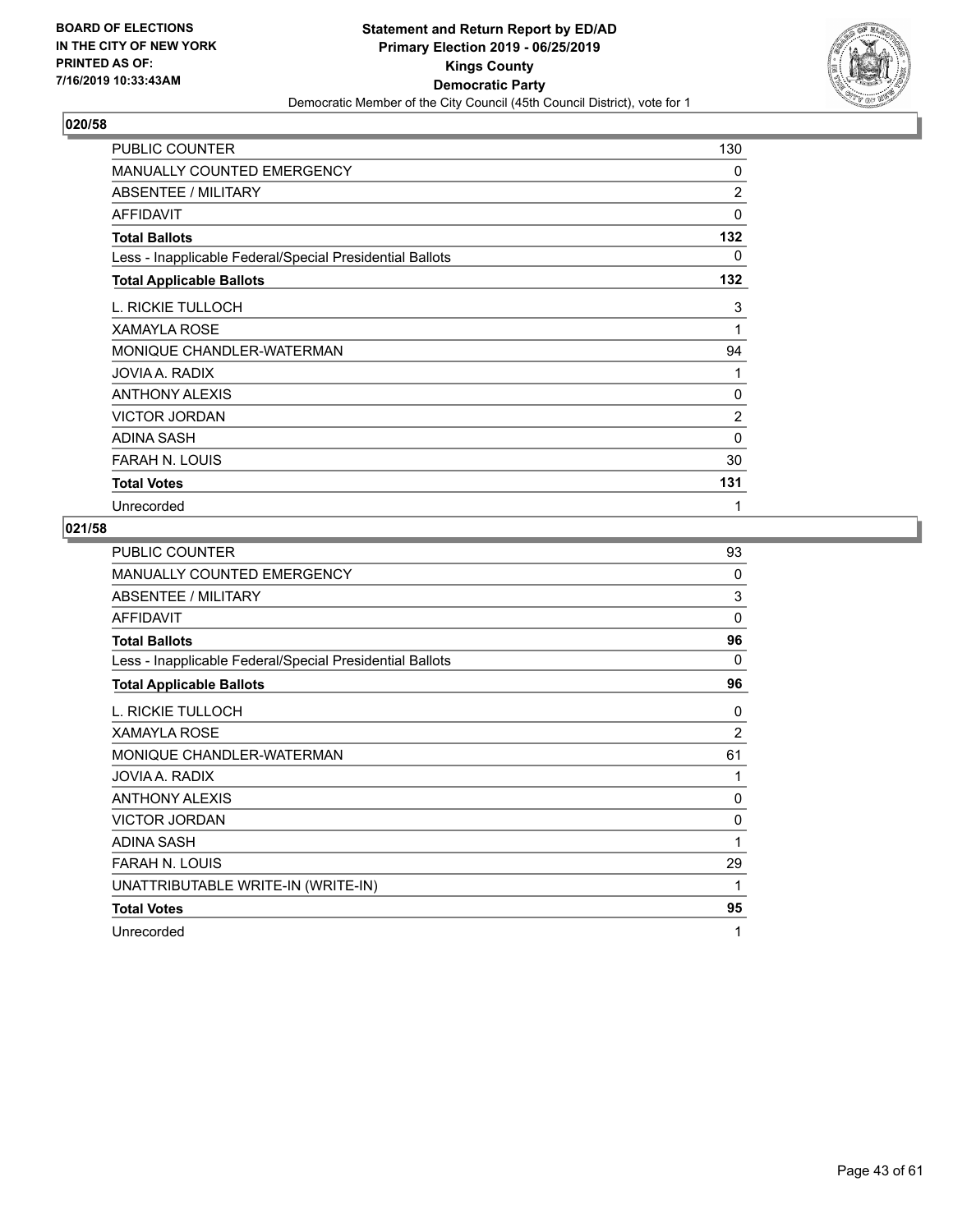

| PUBLIC COUNTER                                           | 100            |
|----------------------------------------------------------|----------------|
| <b>MANUALLY COUNTED EMERGENCY</b>                        | 0              |
| <b>ABSENTEE / MILITARY</b>                               | 1              |
| <b>AFFIDAVIT</b>                                         | 1              |
| <b>Total Ballots</b>                                     | 102            |
| Less - Inapplicable Federal/Special Presidential Ballots | 0              |
| <b>Total Applicable Ballots</b>                          | 102            |
| L. RICKIE TULLOCH                                        | 0              |
| <b>XAMAYLA ROSE</b>                                      | $\overline{2}$ |
| MONIQUE CHANDLER-WATERMAN                                | 54             |
| JOVIA A. RADIX                                           | 0              |
| <b>ANTHONY ALEXIS</b>                                    | $\Omega$       |
| <b>VICTOR JORDAN</b>                                     | 0              |
| <b>ADINA SASH</b>                                        | 0              |
| <b>FARAH N. LOUIS</b>                                    | 46             |
| <b>Total Votes</b>                                       | 102            |

| 41 |
|----|
| 0  |
| 3  |
| 1  |
| 45 |
| 0  |
| 45 |
| 1  |
| 1  |
| 28 |
| 1  |
| 1  |
| 0  |
| 0  |
| 12 |
| 1  |
| 45 |
|    |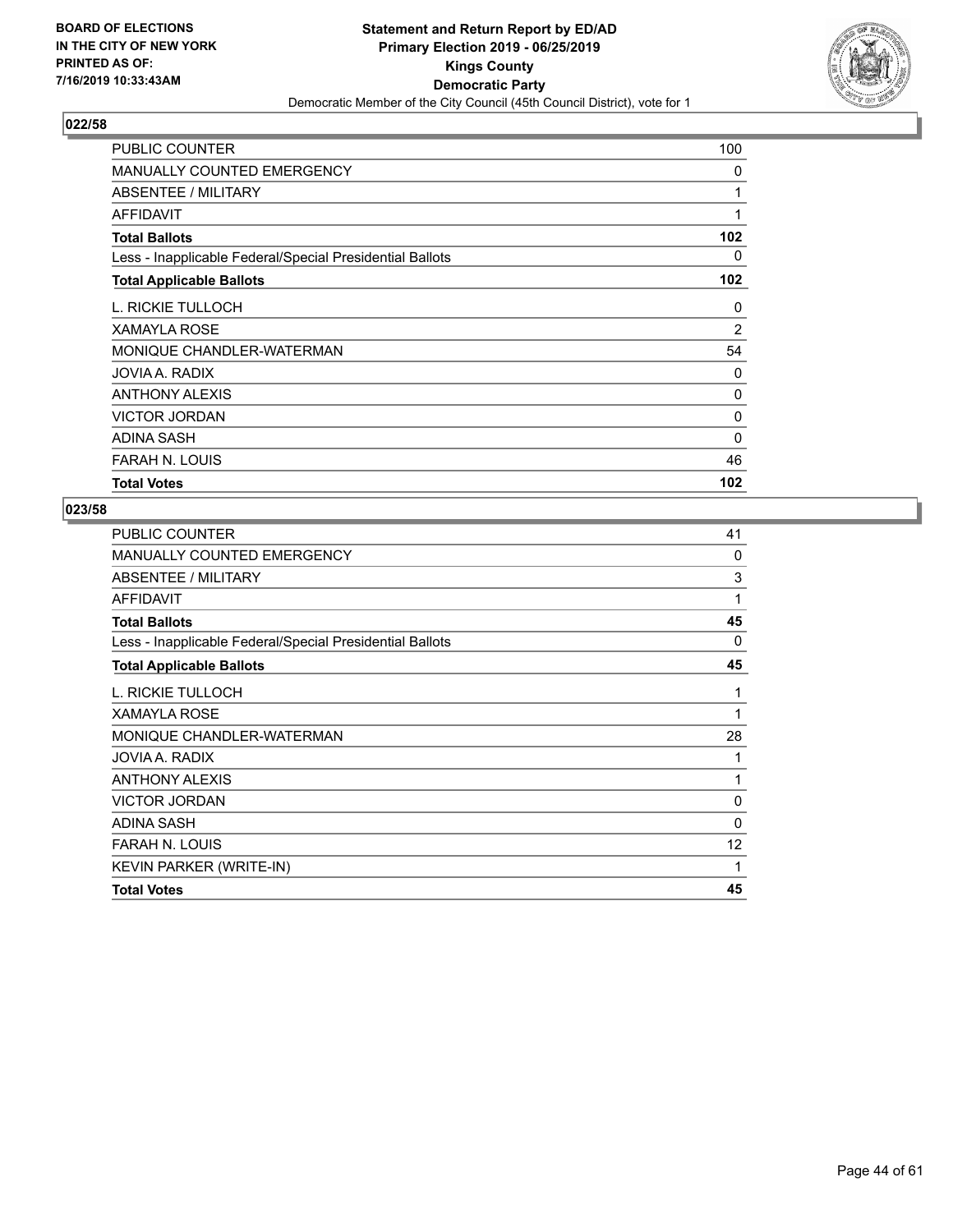

| PUBLIC COUNTER                                           | 83           |
|----------------------------------------------------------|--------------|
| <b>MANUALLY COUNTED EMERGENCY</b>                        | $\Omega$     |
| <b>ABSENTEE / MILITARY</b>                               | 4            |
| <b>AFFIDAVIT</b>                                         | $\Omega$     |
| <b>Total Ballots</b>                                     | 87           |
| Less - Inapplicable Federal/Special Presidential Ballots | 0            |
| <b>Total Applicable Ballots</b>                          | 87           |
| L. RICKIE TULLOCH                                        | 0            |
| <b>XAMAYLA ROSE</b>                                      | 11           |
| MONIQUE CHANDLER-WATERMAN                                | 50           |
| JOVIA A. RADIX                                           | 1            |
| <b>ANTHONY ALEXIS</b>                                    | $\mathbf{1}$ |
| <b>VICTOR JORDAN</b>                                     | 0            |
| ADINA SASH                                               | $\Omega$     |
| <b>FARAH N. LOUIS</b>                                    | 21           |
| <b>Total Votes</b>                                       | 84           |
| Unrecorded                                               | 3            |

| PUBLIC COUNTER                                           | 107 |
|----------------------------------------------------------|-----|
| <b>MANUALLY COUNTED EMERGENCY</b>                        | 0   |
| ABSENTEE / MILITARY                                      | 1   |
| AFFIDAVIT                                                | 1   |
| <b>Total Ballots</b>                                     | 109 |
| Less - Inapplicable Federal/Special Presidential Ballots | 0   |
| <b>Total Applicable Ballots</b>                          | 109 |
| L. RICKIE TULLOCH                                        | 2   |
| <b>XAMAYLA ROSE</b>                                      | 1   |
| MONIQUE CHANDLER-WATERMAN                                | 58  |
| JOVIA A. RADIX                                           | 3   |
| <b>ANTHONY ALEXIS</b>                                    | 2   |
| <b>VICTOR JORDAN</b>                                     | 0   |
| <b>ADINA SASH</b>                                        | 1   |
| FARAH N. LOUIS                                           | 41  |
| <b>Total Votes</b>                                       | 108 |
| Unrecorded                                               | 1   |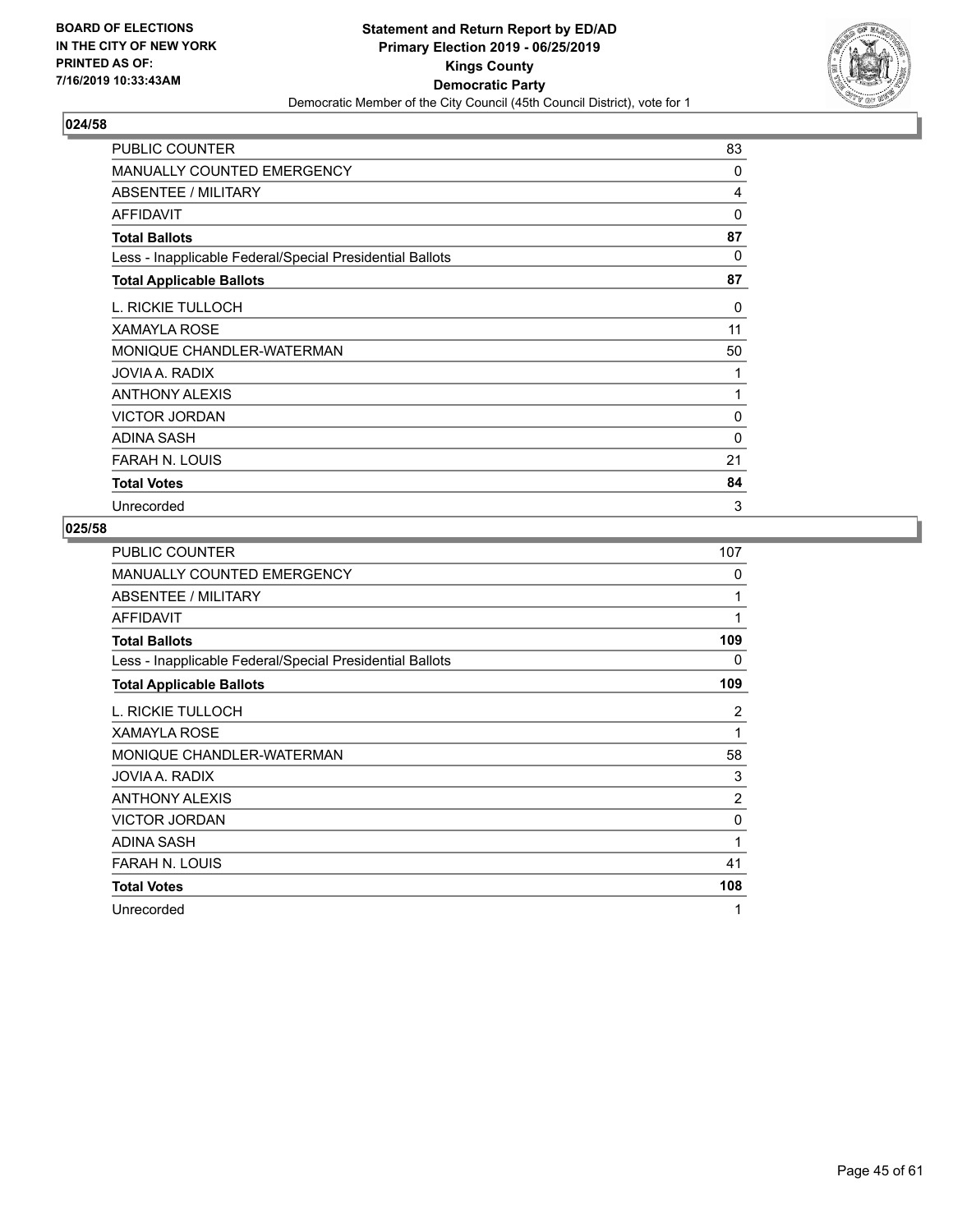

| PUBLIC COUNTER                                           | 148      |
|----------------------------------------------------------|----------|
| <b>MANUALLY COUNTED EMERGENCY</b>                        | 0        |
| <b>ABSENTEE / MILITARY</b>                               | 3        |
| <b>AFFIDAVIT</b>                                         | $\Omega$ |
| <b>Total Ballots</b>                                     | 151      |
| Less - Inapplicable Federal/Special Presidential Ballots | 0        |
| <b>Total Applicable Ballots</b>                          | 151      |
| L. RICKIE TULLOCH                                        | 2        |
| <b>XAMAYLA ROSE</b>                                      | 5        |
| MONIQUE CHANDLER-WATERMAN                                | 98       |
| JOVIA A. RADIX                                           | 2        |
| ANTHONY ALEXIS                                           | 1        |
| <b>VICTOR JORDAN</b>                                     | 1        |
| ADINA SASH                                               | 1        |
| <b>FARAH N. LOUIS</b>                                    | 40       |
| <b>Total Votes</b>                                       | 150      |
| Unrecorded                                               | 1        |

| PUBLIC COUNTER                                           | 124      |
|----------------------------------------------------------|----------|
| MANUALLY COUNTED EMERGENCY                               | 0        |
| ABSENTEE / MILITARY                                      | 1        |
| <b>AFFIDAVIT</b>                                         | $\Omega$ |
| <b>Total Ballots</b>                                     | 125      |
| Less - Inapplicable Federal/Special Presidential Ballots | 0        |
| <b>Total Applicable Ballots</b>                          | 125      |
| L. RICKIE TULLOCH                                        | 2        |
| <b>XAMAYLA ROSE</b>                                      | 3        |
| MONIQUE CHANDLER-WATERMAN                                | 85       |
| JOVIA A. RADIX                                           | 0        |
| <b>ANTHONY ALEXIS</b>                                    | 1        |
| <b>VICTOR JORDAN</b>                                     | 1        |
| ADINA SASH                                               | 1        |
| <b>FARAH N. LOUIS</b>                                    | 32       |
| <b>Total Votes</b>                                       | 125      |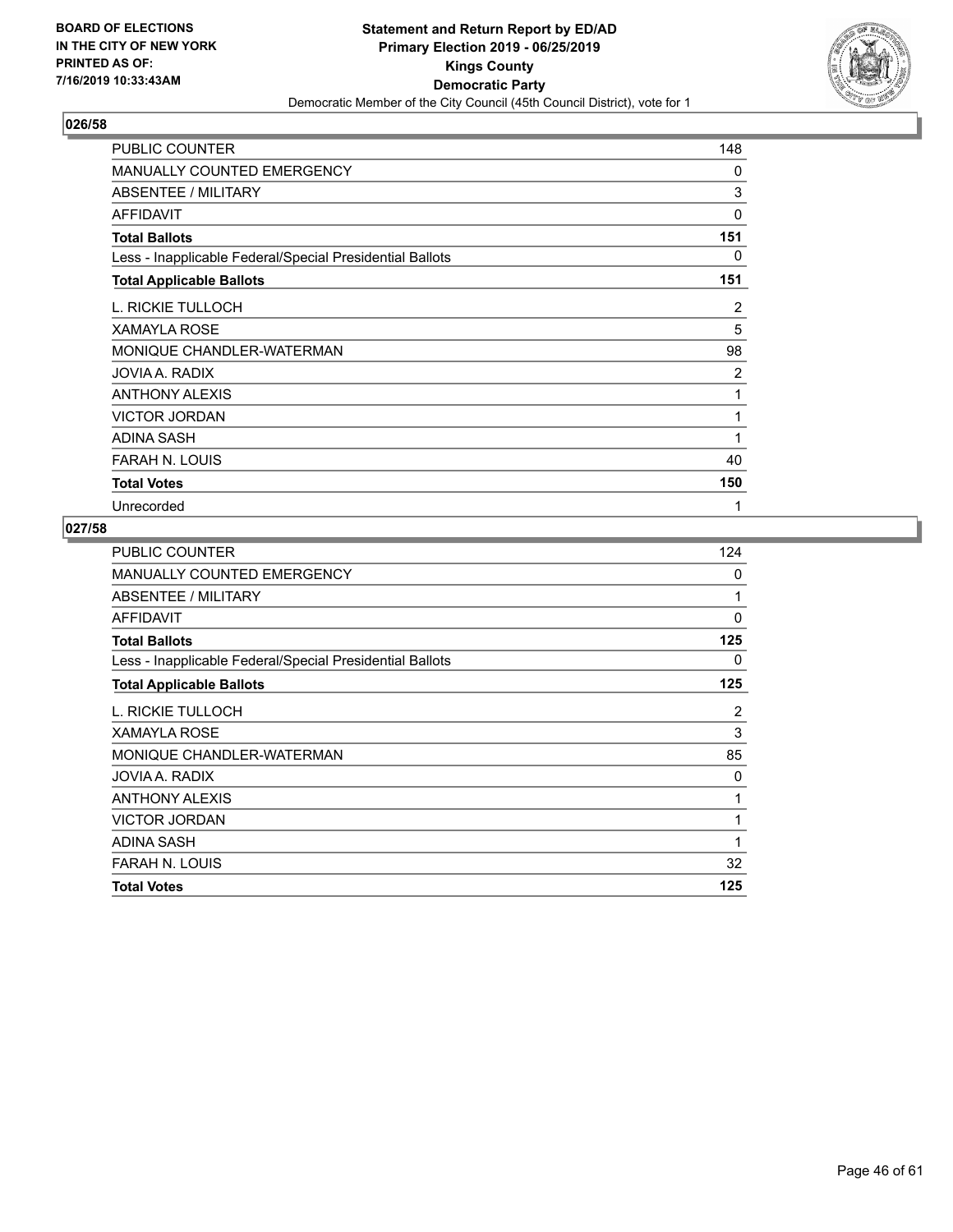

| PUBLIC COUNTER                                           | 95             |
|----------------------------------------------------------|----------------|
| <b>MANUALLY COUNTED EMERGENCY</b>                        | 0              |
| <b>ABSENTEE / MILITARY</b>                               | 2              |
| <b>AFFIDAVIT</b>                                         | $\mathbf{0}$   |
| <b>Total Ballots</b>                                     | 97             |
| Less - Inapplicable Federal/Special Presidential Ballots | 0              |
| <b>Total Applicable Ballots</b>                          | 97             |
| L. RICKIE TULLOCH                                        | 5              |
| <b>XAMAYLA ROSE</b>                                      | $\overline{2}$ |
| MONIQUE CHANDLER-WATERMAN                                | 53             |
| JOVIA A. RADIX                                           | 4              |
| <b>ANTHONY ALEXIS</b>                                    | 0              |
| <b>VICTOR JORDAN</b>                                     | 0              |
| <b>ADINA SASH</b>                                        | 0              |
| <b>FARAH N. LOUIS</b>                                    | 32             |
| <b>Total Votes</b>                                       | 96             |
| Unrecorded                                               | 1              |

| PUBLIC COUNTER                                           | 75       |
|----------------------------------------------------------|----------|
| <b>MANUALLY COUNTED EMERGENCY</b>                        | 0        |
| ABSENTEE / MILITARY                                      | 1        |
| AFFIDAVIT                                                | 0        |
| <b>Total Ballots</b>                                     | 76       |
| Less - Inapplicable Federal/Special Presidential Ballots | 0        |
| <b>Total Applicable Ballots</b>                          | 76       |
| L. RICKIE TULLOCH                                        | 0        |
| <b>XAMAYLA ROSE</b>                                      | 0        |
| MONIQUE CHANDLER-WATERMAN                                | 40       |
| JOVIA A. RADIX                                           | 0        |
| <b>ANTHONY ALEXIS</b>                                    | 1        |
| <b>VICTOR JORDAN</b>                                     | 0        |
| ADINA SASH                                               | $\Omega$ |
| <b>FARAH N. LOUIS</b>                                    | 34       |
| SHARLAND I. DANIELS (WRITE-IN)                           | 1        |
| <b>Total Votes</b>                                       | 76       |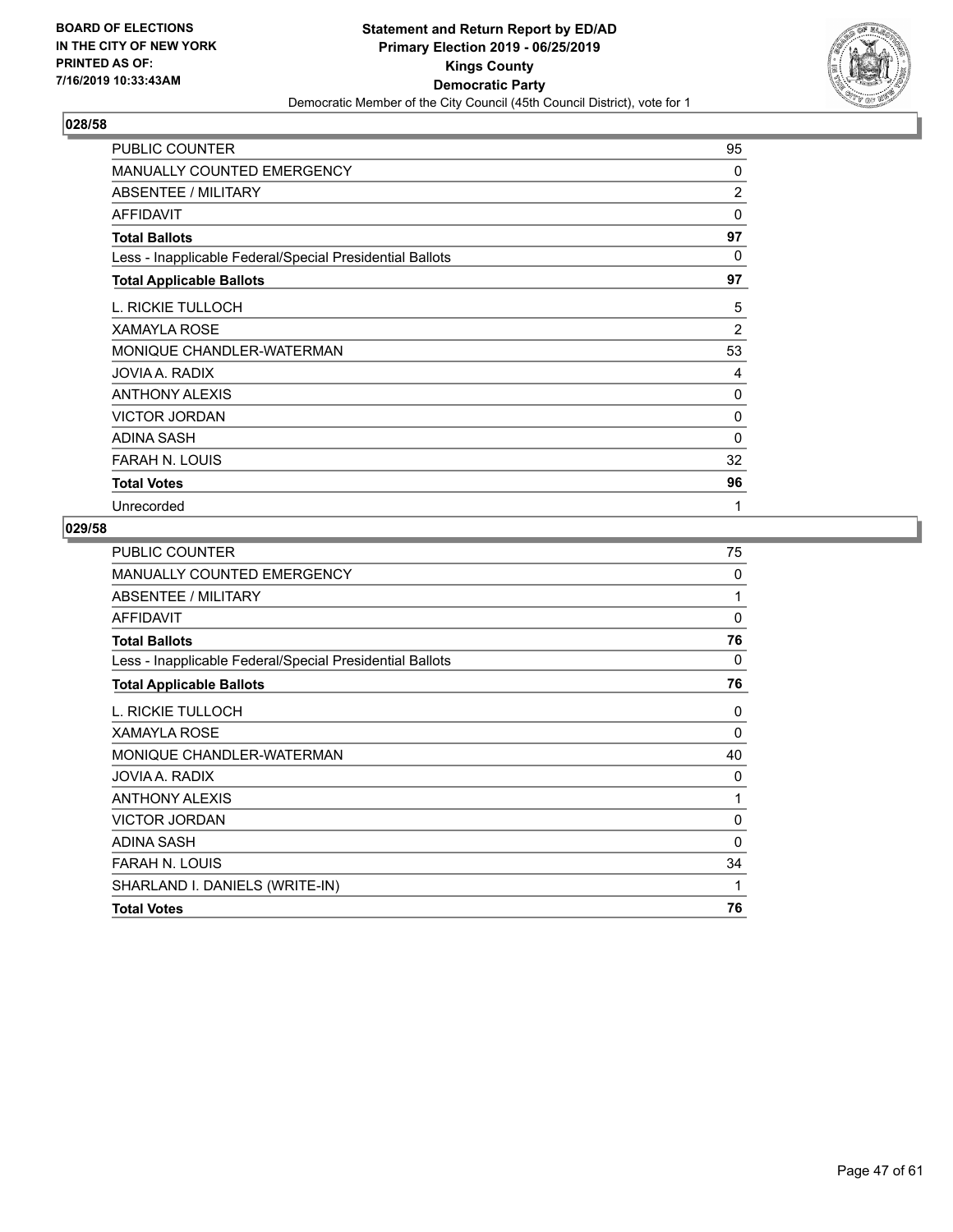

| PUBLIC COUNTER                                           | 116          |
|----------------------------------------------------------|--------------|
| <b>MANUALLY COUNTED EMERGENCY</b>                        | 0            |
| <b>ABSENTEE / MILITARY</b>                               | 1            |
| <b>AFFIDAVIT</b>                                         | $\mathbf{0}$ |
| <b>Total Ballots</b>                                     | 117          |
| Less - Inapplicable Federal/Special Presidential Ballots | 0            |
| <b>Total Applicable Ballots</b>                          | 117          |
| L. RICKIE TULLOCH                                        | 3            |
| XAMAYLA ROSE                                             | 1            |
| MONIQUE CHANDLER-WATERMAN                                | 59           |
| JOVIA A. RADIX                                           | 2            |
| <b>ANTHONY ALEXIS</b>                                    | 1            |
| <b>VICTOR JORDAN</b>                                     | 1            |
| ADINA SASH                                               | 0            |
| <b>FARAH N. LOUIS</b>                                    | 49           |
| UNATTRIBUTABLE WRITE-IN (WRITE-IN)                       | 1            |
| <b>Total Votes</b>                                       | 117          |

| <b>PUBLIC COUNTER</b>                                    | 113            |
|----------------------------------------------------------|----------------|
| <b>MANUALLY COUNTED EMERGENCY</b>                        | 0              |
| ABSENTEE / MILITARY                                      | 0              |
| <b>AFFIDAVIT</b>                                         | 0              |
| <b>Total Ballots</b>                                     | 113            |
| Less - Inapplicable Federal/Special Presidential Ballots | 0              |
| <b>Total Applicable Ballots</b>                          | 113            |
| L. RICKIE TULLOCH                                        | 1              |
| <b>XAMAYLA ROSE</b>                                      | $\overline{2}$ |
| MONIQUE CHANDLER-WATERMAN                                | 60             |
| JOVIA A. RADIX                                           | 2              |
| <b>ANTHONY ALEXIS</b>                                    | 0              |
| <b>VICTOR JORDAN</b>                                     | 0              |
| ADINA SASH                                               | $\Omega$       |
| <b>FARAH N. LOUIS</b>                                    | 48             |
| <b>Total Votes</b>                                       | 113            |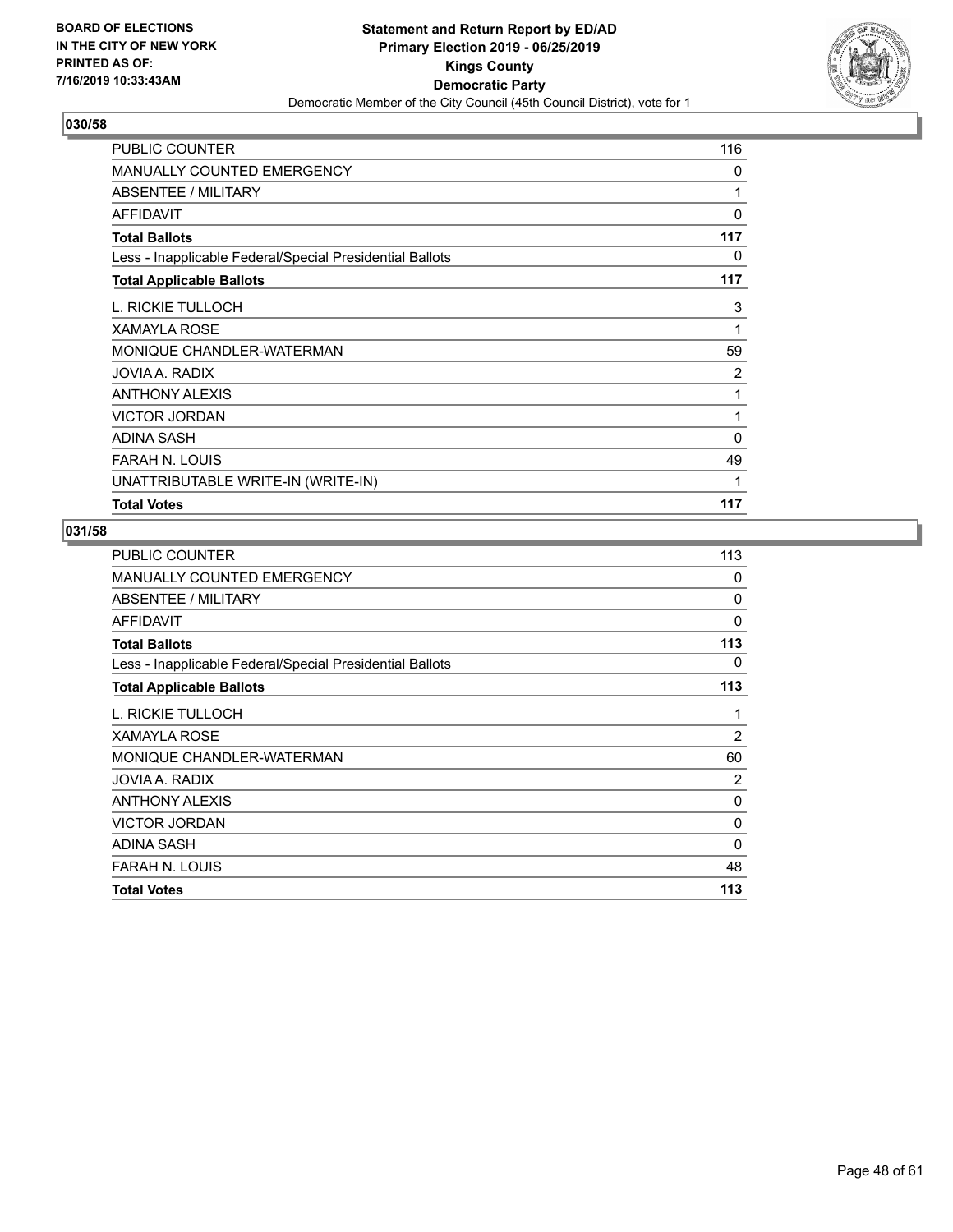

| PUBLIC COUNTER                                           | 122          |
|----------------------------------------------------------|--------------|
| MANUALLY COUNTED EMERGENCY                               | $\mathbf{0}$ |
| <b>ABSENTEE / MILITARY</b>                               | 1            |
| <b>AFFIDAVIT</b>                                         | $\Omega$     |
| <b>Total Ballots</b>                                     | 123          |
| Less - Inapplicable Federal/Special Presidential Ballots | 0            |
| <b>Total Applicable Ballots</b>                          | 123          |
| L. RICKIE TULLOCH                                        | 2            |
| <b>XAMAYLA ROSE</b>                                      | 2            |
| MONIQUE CHANDLER-WATERMAN                                | 70           |
| JOVIA A. RADIX                                           | 2            |
| ANTHONY ALEXIS                                           | 0            |
| <b>VICTOR JORDAN</b>                                     | 1            |
| <b>ADINA SASH</b>                                        | 0            |
| FARAH N. LOUIS                                           | 44           |
| <b>Total Votes</b>                                       | 121          |
| Unrecorded                                               | 2            |

| <b>PUBLIC COUNTER</b>                                    | 99       |
|----------------------------------------------------------|----------|
| <b>MANUALLY COUNTED EMERGENCY</b>                        | 0        |
| ABSENTEE / MILITARY                                      | 1        |
| AFFIDAVIT                                                | 0        |
| <b>Total Ballots</b>                                     | 100      |
| Less - Inapplicable Federal/Special Presidential Ballots | 0        |
| <b>Total Applicable Ballots</b>                          | 100      |
| L. RICKIE TULLOCH                                        | 0        |
| <b>XAMAYLA ROSE</b>                                      | 3        |
| MONIQUE CHANDLER-WATERMAN                                | 40       |
| JOVIA A. RADIX                                           | 3        |
| <b>ANTHONY ALEXIS</b>                                    | 1        |
| <b>VICTOR JORDAN</b>                                     | 1        |
| <b>ADINA SASH</b>                                        | $\Omega$ |
| <b>FARAH N. LOUIS</b>                                    | 52       |
| <b>Total Votes</b>                                       | 100      |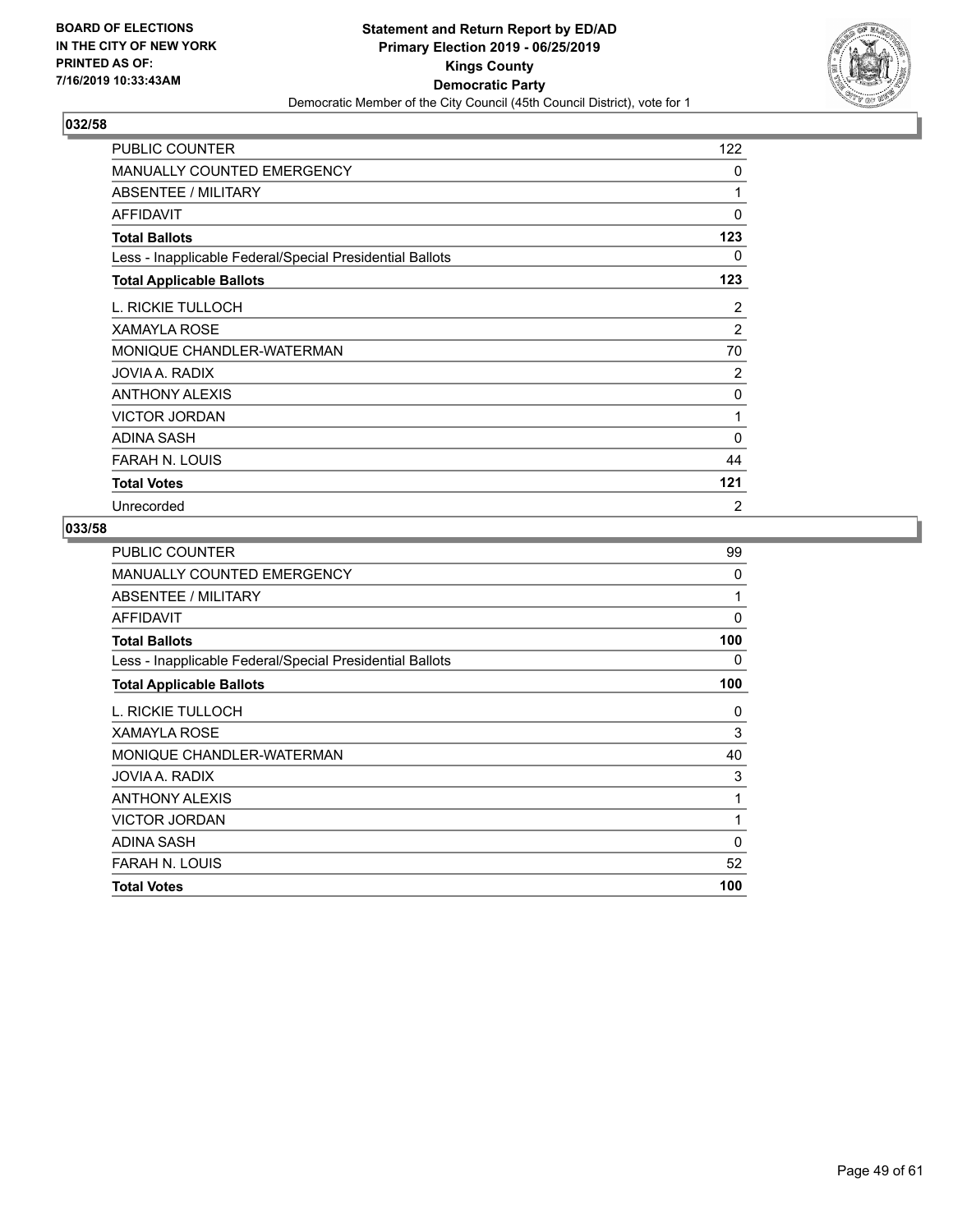

| PUBLIC COUNTER                                           | 94       |
|----------------------------------------------------------|----------|
| MANUALLY COUNTED EMERGENCY                               | $\Omega$ |
| <b>ABSENTEE / MILITARY</b>                               | 4        |
| <b>AFFIDAVIT</b>                                         | 2        |
| <b>Total Ballots</b>                                     | 100      |
| Less - Inapplicable Federal/Special Presidential Ballots | 0        |
| <b>Total Applicable Ballots</b>                          | 100      |
| L. RICKIE TULLOCH                                        | 1        |
| <b>XAMAYLA ROSE</b>                                      | 1        |
| MONIQUE CHANDLER-WATERMAN                                | 71       |
| JOVIA A. RADIX                                           | 1        |
| ANTHONY ALEXIS                                           | 0        |
| <b>VICTOR JORDAN</b>                                     | 0        |
| <b>ADINA SASH</b>                                        | 0        |
| FARAH N. LOUIS                                           | 25       |
| <b>Total Votes</b>                                       | 99       |
| Unrecorded                                               | 1        |

| <b>PUBLIC COUNTER</b>                                    | 96       |
|----------------------------------------------------------|----------|
| <b>MANUALLY COUNTED EMERGENCY</b>                        | 0        |
| ABSENTEE / MILITARY                                      | 1        |
| AFFIDAVIT                                                | 0        |
| <b>Total Ballots</b>                                     | 97       |
| Less - Inapplicable Federal/Special Presidential Ballots | 0        |
| <b>Total Applicable Ballots</b>                          | 97       |
| L. RICKIE TULLOCH                                        | 2        |
| <b>XAMAYLA ROSE</b>                                      | 0        |
| MONIQUE CHANDLER-WATERMAN                                | 61       |
| JOVIA A. RADIX                                           | 4        |
| <b>ANTHONY ALEXIS</b>                                    | 0        |
| <b>VICTOR JORDAN</b>                                     | 0        |
| <b>ADINA SASH</b>                                        | $\Omega$ |
| <b>FARAH N. LOUIS</b>                                    | 30       |
| <b>Total Votes</b>                                       | 97       |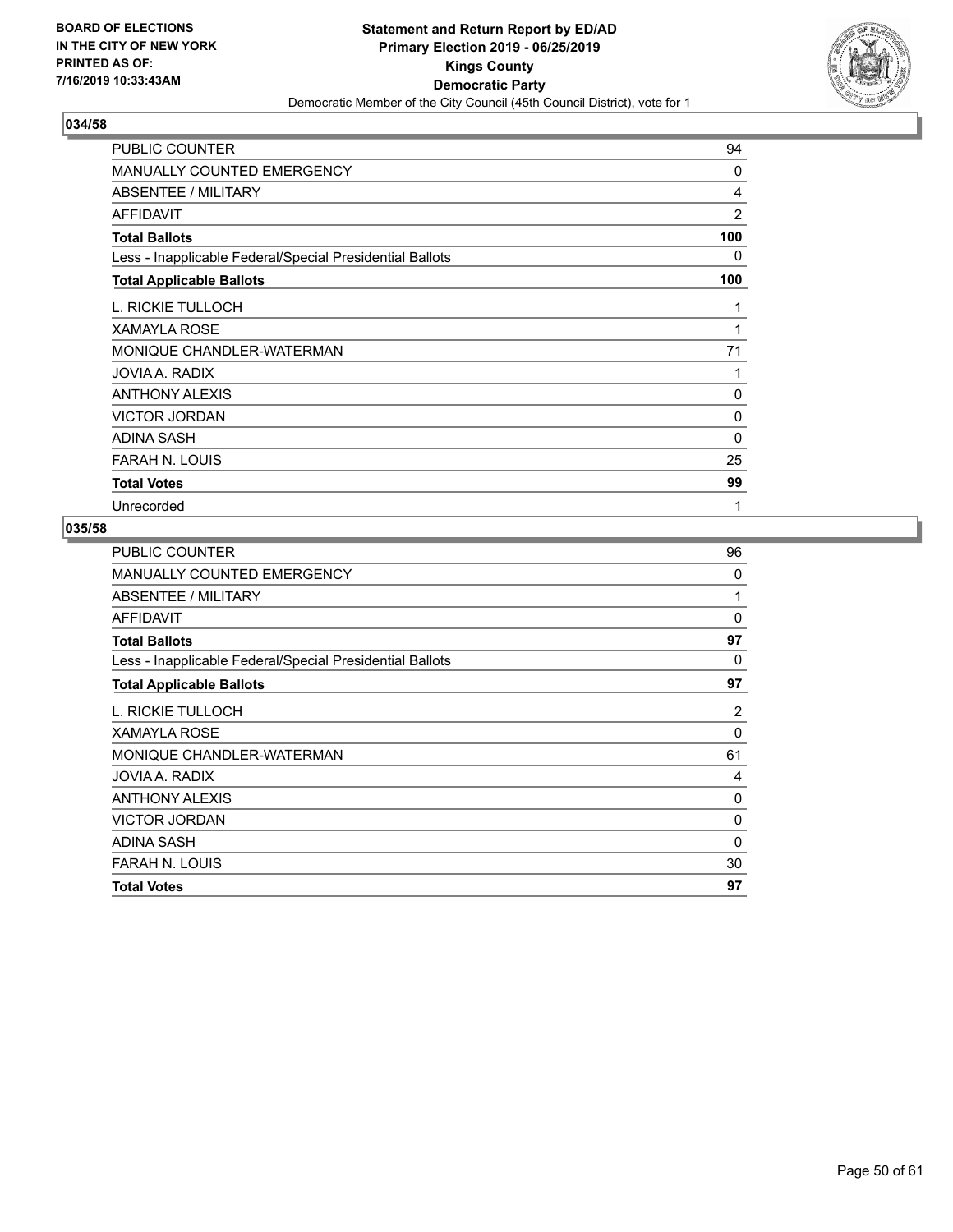

| PUBLIC COUNTER                                           | 81       |
|----------------------------------------------------------|----------|
| MANUALLY COUNTED EMERGENCY                               | 0        |
| ABSENTEE / MILITARY                                      | 3        |
| <b>AFFIDAVIT</b>                                         | 0        |
| <b>Total Ballots</b>                                     | 84       |
| Less - Inapplicable Federal/Special Presidential Ballots | 0        |
| <b>Total Applicable Ballots</b>                          | 84       |
| L. RICKIE TULLOCH                                        | 1        |
| <b>XAMAYLA ROSE</b>                                      | 1        |
| MONIQUE CHANDLER-WATERMAN                                | 39       |
| JOVIA A. RADIX                                           | 3        |
| <b>ANTHONY ALEXIS</b>                                    | 0        |
| <b>VICTOR JORDAN</b>                                     | 0        |
| <b>ADINA SASH</b>                                        | $\Omega$ |
| FARAH N. LOUIS                                           | 38       |
| <b>Total Votes</b>                                       | 82       |
| Unrecorded                                               | 2        |

| <b>PUBLIC COUNTER</b>                                    | 87             |
|----------------------------------------------------------|----------------|
| <b>MANUALLY COUNTED EMERGENCY</b>                        | 0              |
| ABSENTEE / MILITARY                                      | 1              |
| <b>AFFIDAVIT</b>                                         | $\mathbf{0}$   |
| <b>Total Ballots</b>                                     | 88             |
| Less - Inapplicable Federal/Special Presidential Ballots | 0              |
| <b>Total Applicable Ballots</b>                          | 88             |
| L. RICKIE TULLOCH                                        | 1              |
| <b>XAMAYLA ROSE</b>                                      | 3              |
| MONIQUE CHANDLER-WATERMAN                                | 35             |
| JOVIA A. RADIX                                           | 2              |
| <b>ANTHONY ALEXIS</b>                                    | 0              |
| <b>VICTOR JORDAN</b>                                     | 1              |
| <b>ADINA SASH</b>                                        | 0              |
| <b>FARAH N. LOUIS</b>                                    | 44             |
| <b>Total Votes</b>                                       | 86             |
| Unrecorded                                               | $\overline{2}$ |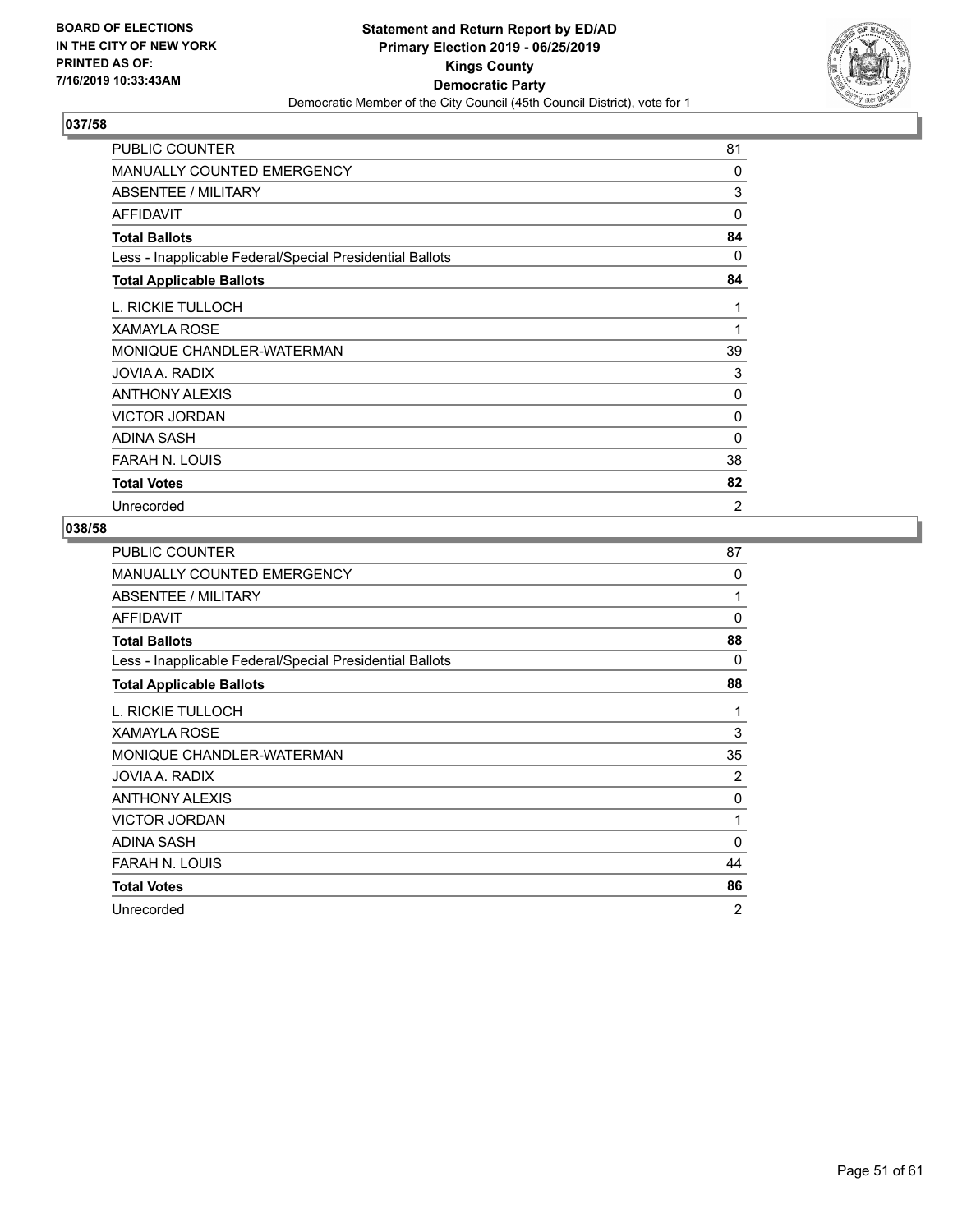

| PUBLIC COUNTER                                           | 111            |
|----------------------------------------------------------|----------------|
| <b>MANUALLY COUNTED EMERGENCY</b>                        | 0              |
| <b>ABSENTEE / MILITARY</b>                               | $\overline{2}$ |
| <b>AFFIDAVIT</b>                                         | 0              |
| <b>Total Ballots</b>                                     | 113            |
| Less - Inapplicable Federal/Special Presidential Ballots | 0              |
| <b>Total Applicable Ballots</b>                          | 113            |
| L. RICKIE TULLOCH                                        | 1              |
| <b>XAMAYLA ROSE</b>                                      | 0              |
| MONIQUE CHANDLER-WATERMAN                                | 80             |
| JOVIA A. RADIX                                           | 2              |
| <b>ANTHONY ALEXIS</b>                                    | 0              |
| <b>VICTOR JORDAN</b>                                     | 0              |
| <b>ADINA SASH</b>                                        | 1              |
| <b>FARAH N. LOUIS</b>                                    | 29             |
| <b>Total Votes</b>                                       | 113            |

| PUBLIC COUNTER                                           | 93             |
|----------------------------------------------------------|----------------|
| <b>MANUALLY COUNTED EMERGENCY</b>                        | 0              |
| <b>ABSENTEE / MILITARY</b>                               | 3              |
| <b>AFFIDAVIT</b>                                         | 1              |
| <b>Total Ballots</b>                                     | 97             |
| Less - Inapplicable Federal/Special Presidential Ballots | 0              |
| <b>Total Applicable Ballots</b>                          | 97             |
| L. RICKIE TULLOCH                                        | 2              |
| <b>XAMAYLA ROSE</b>                                      | 1              |
| MONIQUE CHANDLER-WATERMAN                                | 51             |
| JOVIA A. RADIX                                           | 3              |
| <b>ANTHONY ALEXIS</b>                                    | 0              |
| <b>VICTOR JORDAN</b>                                     | 0              |
| ADINA SASH                                               | 1              |
| FARAH N. LOUIS                                           | 37             |
| <b>Total Votes</b>                                       | 95             |
| Unrecorded                                               | $\overline{2}$ |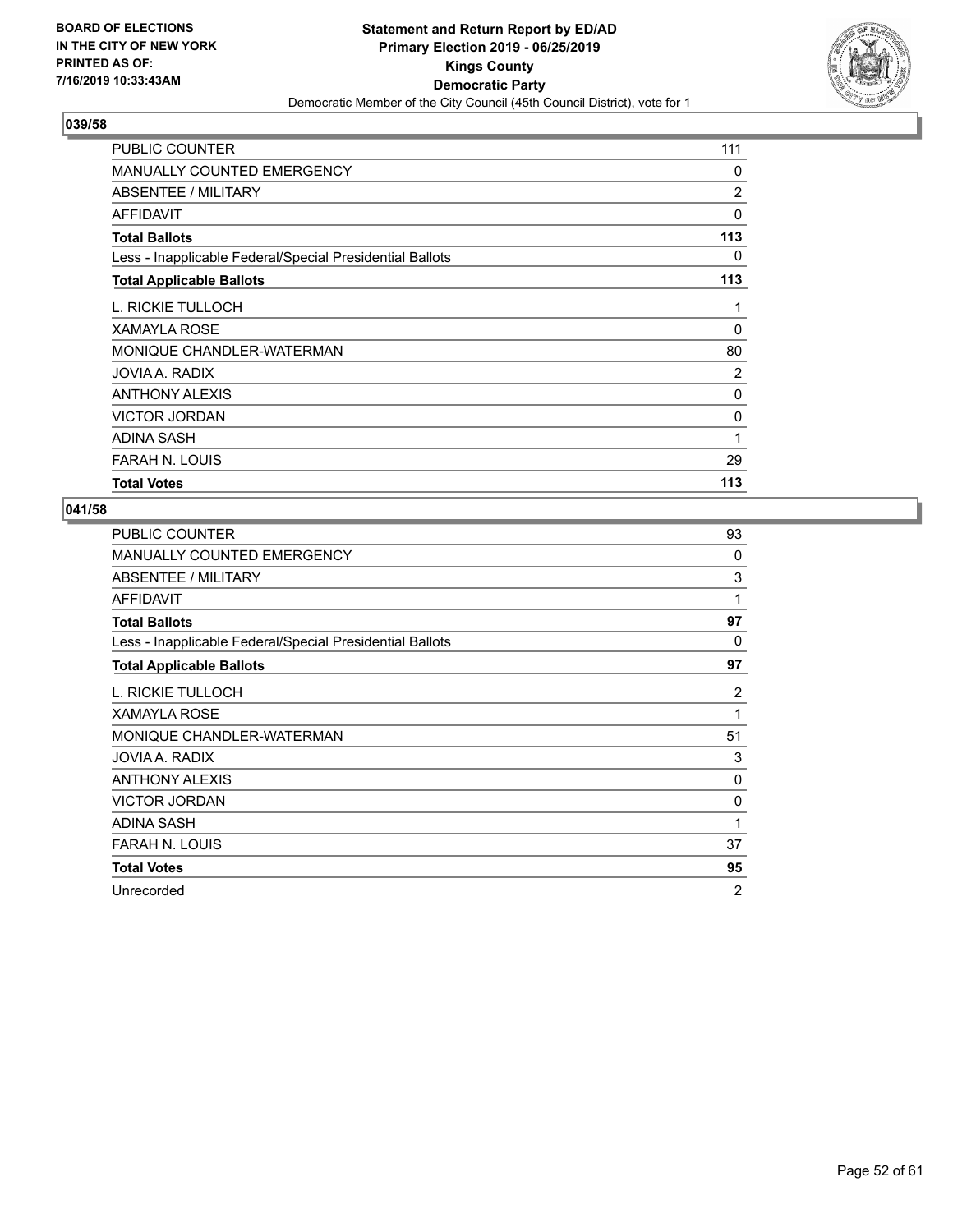

| PUBLIC COUNTER                                           | 38             |
|----------------------------------------------------------|----------------|
| <b>MANUALLY COUNTED EMERGENCY</b>                        | 0              |
| ABSENTEE / MILITARY                                      | 0              |
| AFFIDAVIT                                                | 0              |
| <b>Total Ballots</b>                                     | 38             |
| Less - Inapplicable Federal/Special Presidential Ballots | 0              |
| <b>Total Applicable Ballots</b>                          | 38             |
| L. RICKIE TULLOCH                                        | 0              |
| <b>XAMAYLA ROSE</b>                                      | $\overline{2}$ |
| MONIQUE CHANDLER-WATERMAN                                | 26             |
| JOVIA A. RADIX                                           | 1              |
| <b>ANTHONY ALEXIS</b>                                    | 0              |
| <b>VICTOR JORDAN</b>                                     | 0              |
| <b>ADINA SASH</b>                                        | 0              |
| <b>FARAH N. LOUIS</b>                                    | 8              |
| <b>Total Votes</b>                                       | 37             |
| Unrecorded                                               | 1              |

| <b>PUBLIC COUNTER</b>                                    | 80       |
|----------------------------------------------------------|----------|
| MANUALLY COUNTED EMERGENCY                               | 0        |
| ABSENTEE / MILITARY                                      | 2        |
| AFFIDAVIT                                                | $\Omega$ |
| <b>Total Ballots</b>                                     | 82       |
| Less - Inapplicable Federal/Special Presidential Ballots | 0        |
| <b>Total Applicable Ballots</b>                          | 82       |
| L. RICKIE TULLOCH                                        | 1        |
| <b>XAMAYLA ROSE</b>                                      | 1        |
| MONIQUE CHANDLER-WATERMAN                                | 49       |
| JOVIA A. RADIX                                           | 2        |
| <b>ANTHONY ALEXIS</b>                                    | 1        |
| <b>VICTOR JORDAN</b>                                     | 0        |
| ADINA SASH                                               | 0        |
| <b>FARAH N. LOUIS</b>                                    | 25       |
| <b>Total Votes</b>                                       | 79       |
| Unrecorded                                               | 3        |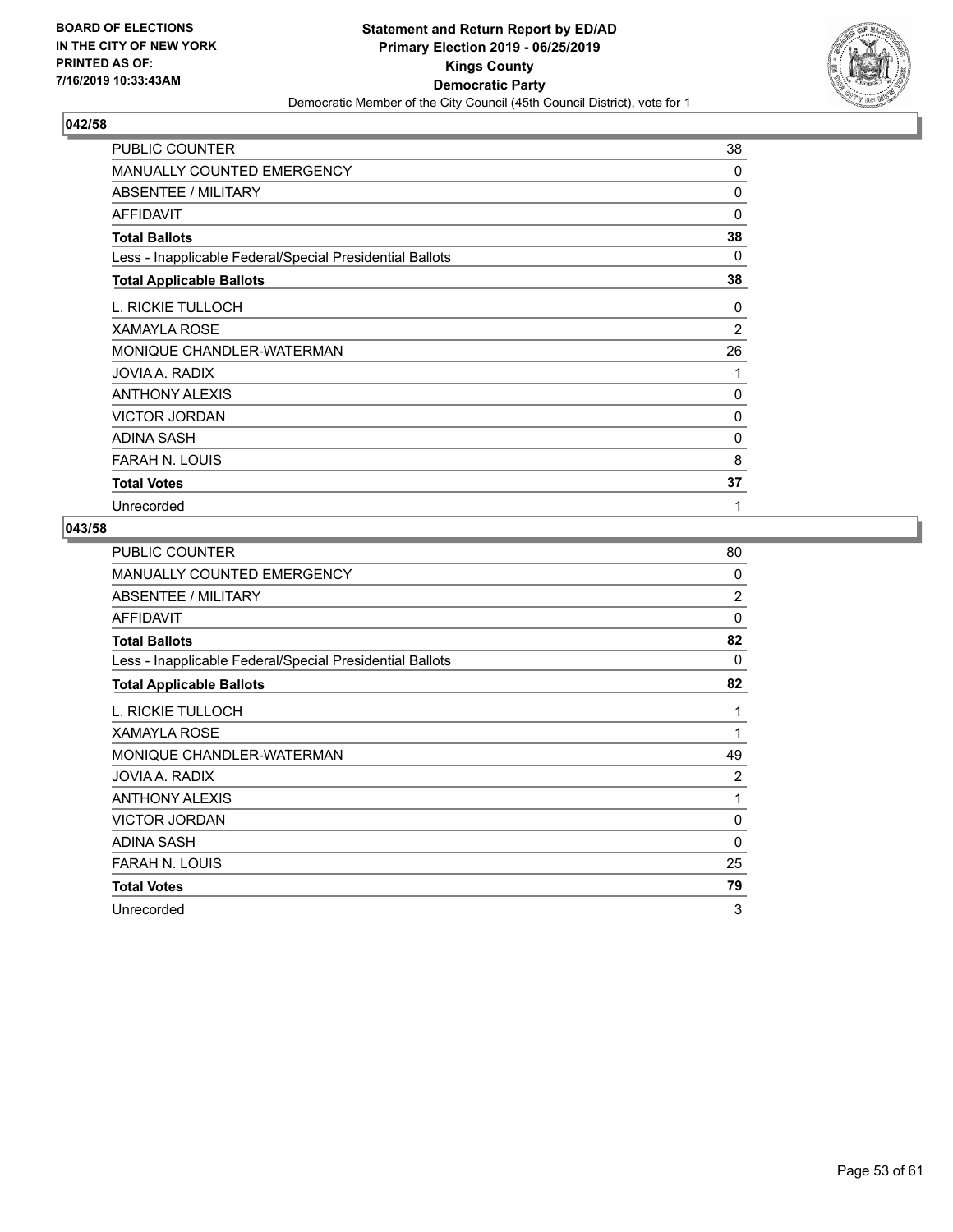

| PUBLIC COUNTER                                           | 61 |
|----------------------------------------------------------|----|
| <b>MANUALLY COUNTED EMERGENCY</b>                        | 0  |
| <b>ABSENTEE / MILITARY</b>                               | 0  |
| <b>AFFIDAVIT</b>                                         | 1  |
| <b>Total Ballots</b>                                     | 62 |
| Less - Inapplicable Federal/Special Presidential Ballots | 0  |
| <b>Total Applicable Ballots</b>                          | 62 |
| L. RICKIE TULLOCH                                        | 1  |
| <b>XAMAYLA ROSE</b>                                      | 1  |
| MONIQUE CHANDLER-WATERMAN                                | 38 |
| JOVIA A. RADIX                                           | 0  |
| <b>ANTHONY ALEXIS</b>                                    | 0  |
| <b>VICTOR JORDAN</b>                                     | 0  |
| <b>ADINA SASH</b>                                        | 0  |
| <b>FARAH N. LOUIS</b>                                    | 21 |
| <b>Total Votes</b>                                       | 61 |
| Unrecorded                                               | 1  |

| <b>PUBLIC COUNTER</b>                                    | 77          |
|----------------------------------------------------------|-------------|
| MANUALLY COUNTED EMERGENCY                               | 0           |
| ABSENTEE / MILITARY                                      | 0           |
| <b>AFFIDAVIT</b>                                         | 1           |
| <b>Total Ballots</b>                                     | 78          |
| Less - Inapplicable Federal/Special Presidential Ballots | 0           |
| <b>Total Applicable Ballots</b>                          | 78          |
| L. RICKIE TULLOCH                                        | 1           |
| <b>XAMAYLA ROSE</b>                                      | $\Omega$    |
| MONIQUE CHANDLER-WATERMAN                                | 53          |
| JOVIA A. RADIX                                           | 3           |
| <b>ANTHONY ALEXIS</b>                                    | 1           |
| <b>VICTOR JORDAN</b>                                     | $\mathbf 0$ |
| ADINA SASH                                               | $\Omega$    |
| FARAH N. LOUIS                                           | 20          |
| <b>Total Votes</b>                                       | 78          |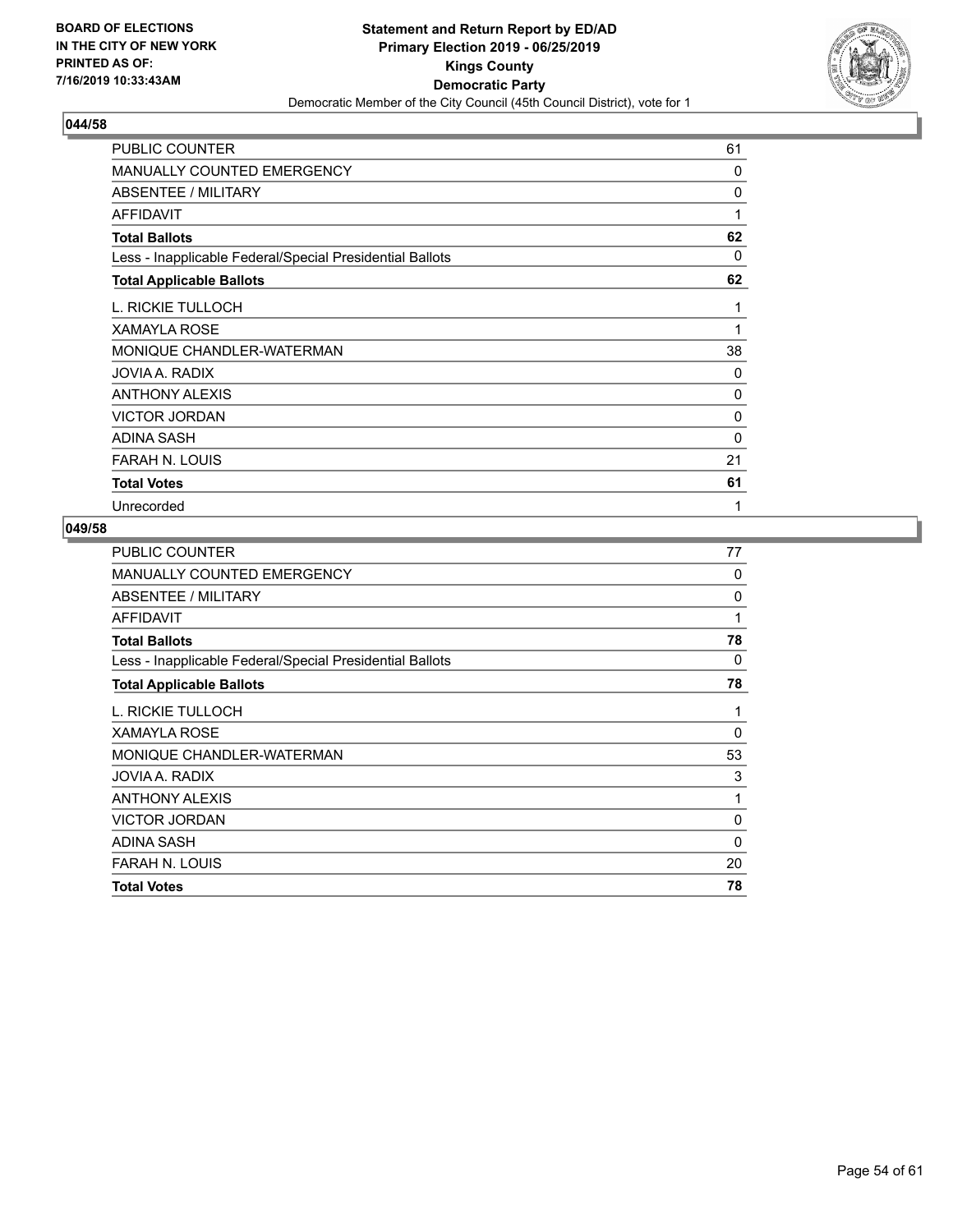

| PUBLIC COUNTER                                           | 71             |
|----------------------------------------------------------|----------------|
| <b>MANUALLY COUNTED EMERGENCY</b>                        | 0              |
| ABSENTEE / MILITARY                                      | $\overline{2}$ |
| AFFIDAVIT                                                | 0              |
| <b>Total Ballots</b>                                     | 73             |
| Less - Inapplicable Federal/Special Presidential Ballots | 0              |
| <b>Total Applicable Ballots</b>                          | 73             |
| L. RICKIE TULLOCH                                        | 1              |
| <b>XAMAYLA ROSE</b>                                      | 4              |
| MONIQUE CHANDLER-WATERMAN                                | 47             |
| JOVIA A. RADIX                                           | 3              |
| <b>ANTHONY ALEXIS</b>                                    | 1              |
| <b>VICTOR JORDAN</b>                                     | 0              |
| <b>ADINA SASH</b>                                        | 0              |
| <b>FARAH N. LOUIS</b>                                    | 15             |
| <b>Total Votes</b>                                       | 71             |
| Unrecorded                                               | 2              |

| <b>PUBLIC COUNTER</b>                                    | 95       |
|----------------------------------------------------------|----------|
| <b>MANUALLY COUNTED EMERGENCY</b>                        | 0        |
| ABSENTEE / MILITARY                                      | 3        |
| AFFIDAVIT                                                | $\Omega$ |
| <b>Total Ballots</b>                                     | 98       |
| Less - Inapplicable Federal/Special Presidential Ballots | 0        |
| <b>Total Applicable Ballots</b>                          | 98       |
| L. RICKIE TULLOCH                                        | 2        |
| <b>XAMAYLA ROSE</b>                                      | 3        |
| MONIQUE CHANDLER-WATERMAN                                | 64       |
| JOVIA A. RADIX                                           | 6        |
| <b>ANTHONY ALEXIS</b>                                    | 0        |
| <b>VICTOR JORDAN</b>                                     | 0        |
| ADINA SASH                                               | 0        |
| FARAH N. LOUIS                                           | 19       |
| <b>Total Votes</b>                                       | 94       |
| Unrecorded                                               | 4        |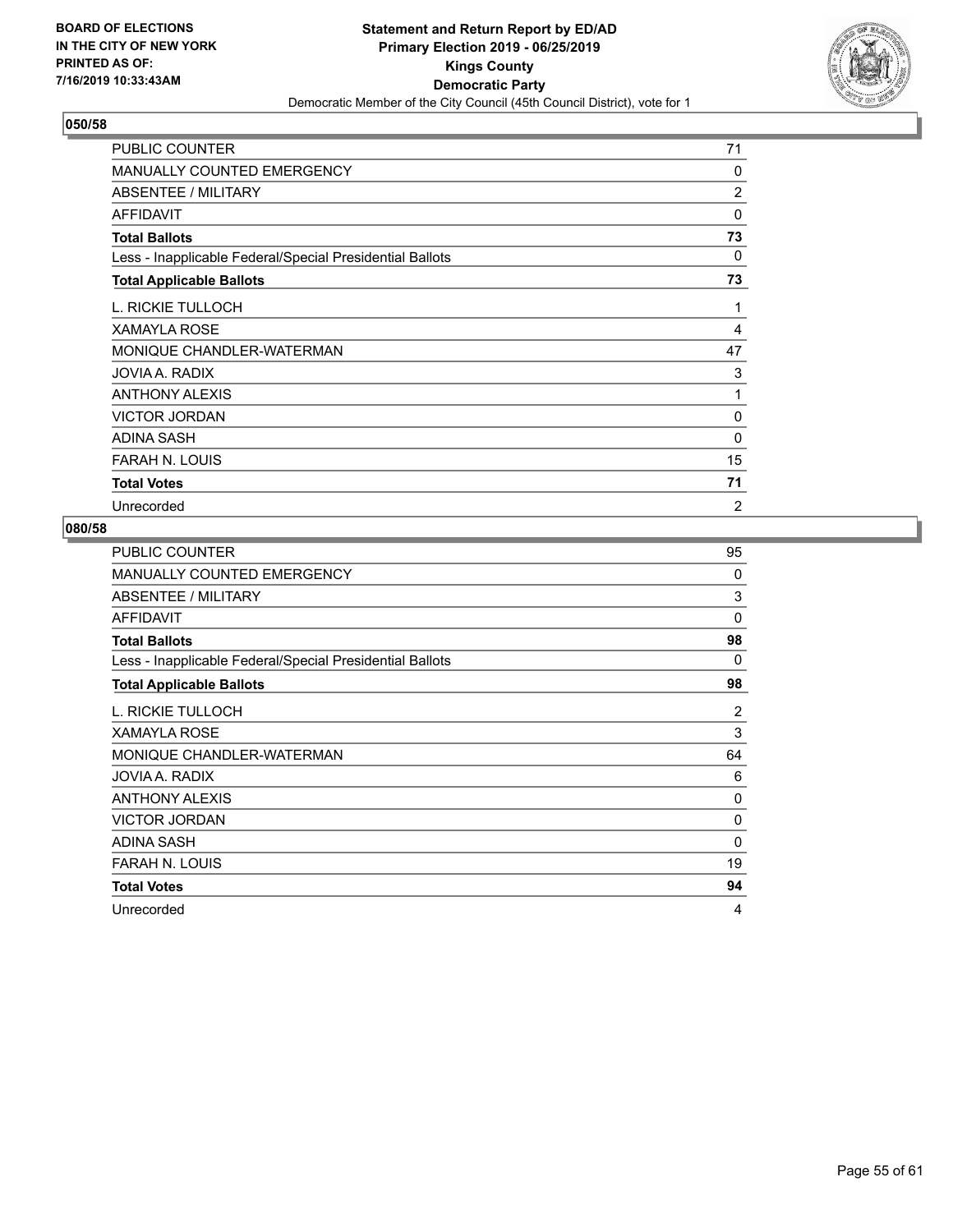

| <b>PUBLIC COUNTER</b>                                    | 59             |
|----------------------------------------------------------|----------------|
| <b>MANUALLY COUNTED EMERGENCY</b>                        | 0              |
| <b>ABSENTEE / MILITARY</b>                               | 3              |
| AFFIDAVIT                                                | 0              |
| <b>Total Ballots</b>                                     | 62             |
| Less - Inapplicable Federal/Special Presidential Ballots | 0              |
| <b>Total Applicable Ballots</b>                          | 62             |
| L. RICKIE TULLOCH                                        | 0              |
| XAMAYLA ROSE                                             | 0              |
| MONIQUE CHANDLER-WATERMAN                                | 33             |
| JOVIA A. RADIX                                           | 0              |
| <b>ANTHONY ALEXIS</b>                                    | 0              |
| <b>VICTOR JORDAN</b>                                     | 1              |
| ADINA SASH                                               | 0              |
| <b>FARAH N. LOUIS</b>                                    | 26             |
| <b>Total Votes</b>                                       | 60             |
| Unrecorded                                               | $\overline{2}$ |

| PUBLIC COUNTER                                           | 100      |
|----------------------------------------------------------|----------|
| <b>MANUALLY COUNTED EMERGENCY</b>                        | 0        |
| ABSENTEE / MILITARY                                      | 1        |
| <b>AFFIDAVIT</b>                                         | $\Omega$ |
| <b>Total Ballots</b>                                     | 101      |
| Less - Inapplicable Federal/Special Presidential Ballots | 0        |
| <b>Total Applicable Ballots</b>                          | 101      |
| L. RICKIE TULLOCH                                        | 0        |
| <b>XAMAYLA ROSE</b>                                      | 0        |
| MONIQUE CHANDLER-WATERMAN                                | 79       |
| JOVIA A. RADIX                                           | 1        |
| <b>ANTHONY ALEXIS</b>                                    | 0        |
| <b>VICTOR JORDAN</b>                                     | 1        |
| <b>ADINA SASH</b>                                        | 0        |
| <b>FARAH N. LOUIS</b>                                    | 19       |
| <b>Total Votes</b>                                       | 100      |
| Unrecorded                                               | 1        |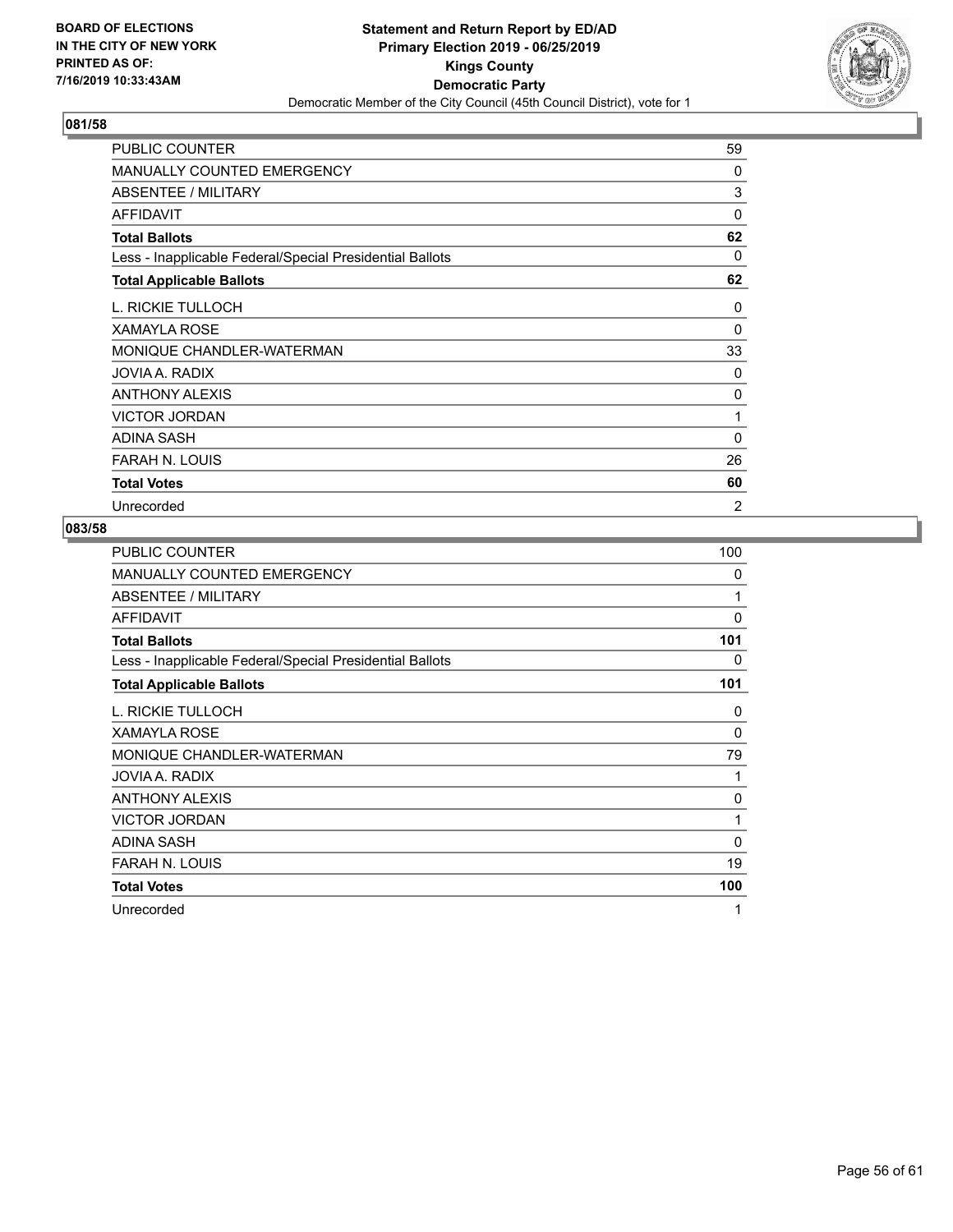

| <b>PUBLIC COUNTER</b>                                    | 71       |
|----------------------------------------------------------|----------|
| <b>MANUALLY COUNTED EMERGENCY</b>                        | 0        |
| ABSENTEE / MILITARY                                      | 0        |
| <b>AFFIDAVIT</b>                                         | 0        |
| <b>Total Ballots</b>                                     | 71       |
| Less - Inapplicable Federal/Special Presidential Ballots | 0        |
| <b>Total Applicable Ballots</b>                          | 71       |
| L. RICKIE TULLOCH                                        | 0        |
| <b>XAMAYLA ROSE</b>                                      | $\Omega$ |
| MONIQUE CHANDLER-WATERMAN                                | 44       |
| JOVIA A. RADIX                                           | 0        |
| <b>ANTHONY ALEXIS</b>                                    | 0        |
| <b>VICTOR JORDAN</b>                                     | 0        |
| ADINA SASH                                               | $\Omega$ |
| <b>FARAH N. LOUIS</b>                                    | 26       |
| <b>Total Votes</b>                                       | 70       |
| Unrecorded                                               | 1        |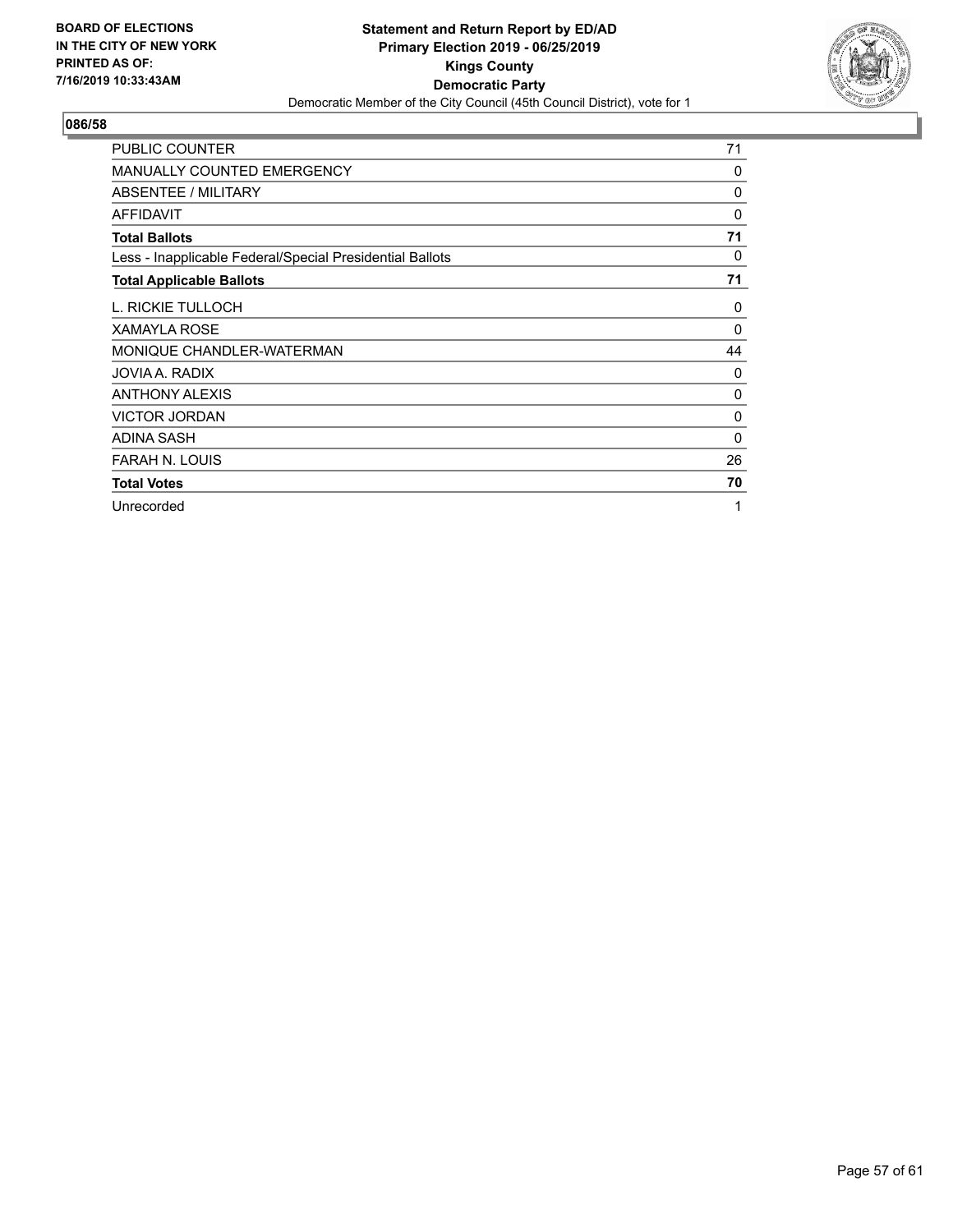

| <b>PUBLIC COUNTER</b>                                    | 33       |
|----------------------------------------------------------|----------|
| <b>MANUALLY COUNTED EMERGENCY</b>                        | $\Omega$ |
| ABSENTEE / MILITARY                                      | 0        |
| <b>AFFIDAVIT</b>                                         | 0        |
| <b>Total Ballots</b>                                     | 33       |
| Less - Inapplicable Federal/Special Presidential Ballots | 0        |
| <b>Total Applicable Ballots</b>                          | 33       |
| L. RICKIE TULLOCH                                        | 0        |
| <b>XAMAYLA ROSE</b>                                      | $\Omega$ |
| MONIQUE CHANDLER-WATERMAN                                | 17       |
| JOVIA A. RADIX                                           | 0        |
| <b>ANTHONY ALEXIS</b>                                    | 0        |
| <b>VICTOR JORDAN</b>                                     | 0        |
| <b>ADINA SASH</b>                                        | 0        |
| FARAH N. LOUIS                                           | 15       |
| <b>Total Votes</b>                                       | 32       |
| Unrecorded                                               | 1        |

| <b>PUBLIC COUNTER</b>                                    | 46 |
|----------------------------------------------------------|----|
| <b>MANUALLY COUNTED EMERGENCY</b>                        | 0  |
| <b>ABSENTEE / MILITARY</b>                               | 3  |
| <b>AFFIDAVIT</b>                                         | 0  |
| <b>Total Ballots</b>                                     | 49 |
| Less - Inapplicable Federal/Special Presidential Ballots | 0  |
| <b>Total Applicable Ballots</b>                          | 49 |
| L. RICKIE TULLOCH                                        | 0  |
| <b>XAMAYLA ROSE</b>                                      | 3  |
| MONIQUE CHANDLER-WATERMAN                                | 30 |
| JOVIA A. RADIX                                           | 0  |
| <b>ANTHONY ALEXIS</b>                                    | 0  |
| <b>VICTOR JORDAN</b>                                     | 0  |
| ADINA SASH                                               | 1  |
| <b>FARAH N. LOUIS</b>                                    | 15 |
| <b>Total Votes</b>                                       | 49 |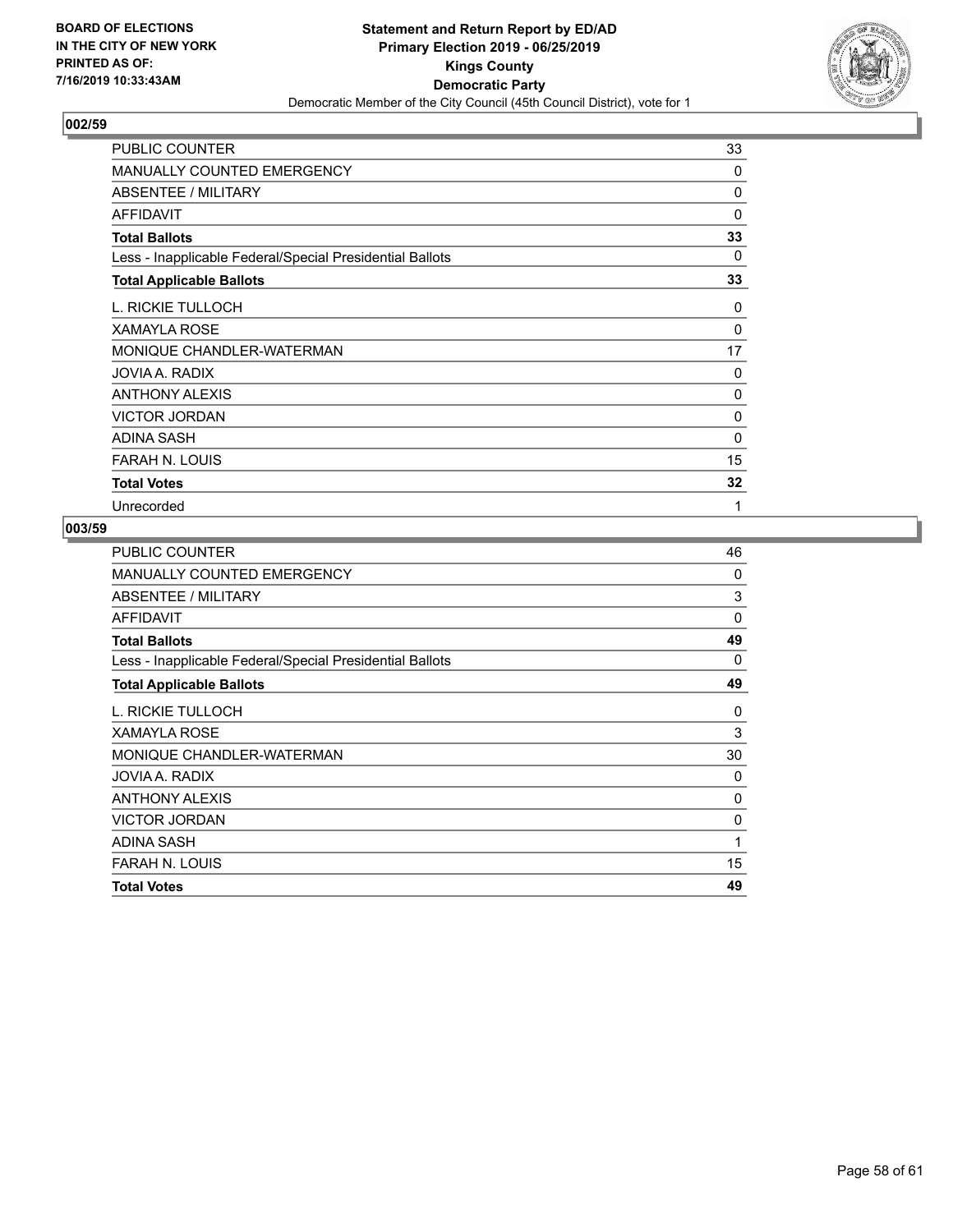

| PUBLIC COUNTER                                           | 73             |
|----------------------------------------------------------|----------------|
| <b>MANUALLY COUNTED EMERGENCY</b>                        | 0              |
| ABSENTEE / MILITARY                                      | 0              |
| AFFIDAVIT                                                | 1              |
| <b>Total Ballots</b>                                     | 74             |
| Less - Inapplicable Federal/Special Presidential Ballots | 0              |
| <b>Total Applicable Ballots</b>                          | 74             |
| L. RICKIE TULLOCH                                        | 1              |
| <b>XAMAYLA ROSE</b>                                      | 1              |
| MONIQUE CHANDLER-WATERMAN                                | 42             |
| JOVIA A. RADIX                                           | 0              |
| <b>ANTHONY ALEXIS</b>                                    | $\overline{2}$ |
| <b>VICTOR JORDAN</b>                                     | $\overline{2}$ |
| <b>ADINA SASH</b>                                        | 1              |
| <b>FARAH N. LOUIS</b>                                    | 25             |
| <b>Total Votes</b>                                       | 74             |

| PUBLIC COUNTER                                           | 15 |
|----------------------------------------------------------|----|
| <b>MANUALLY COUNTED EMERGENCY</b>                        | 0  |
| ABSENTEE / MILITARY                                      | 1  |
| AFFIDAVIT                                                | 0  |
| <b>Total Ballots</b>                                     | 16 |
| Less - Inapplicable Federal/Special Presidential Ballots | 0  |
| <b>Total Applicable Ballots</b>                          | 16 |
| L. RICKIE TULLOCH                                        | 1  |
| <b>XAMAYLA ROSE</b>                                      | 0  |
| MONIQUE CHANDLER-WATERMAN                                | 9  |
| JOVIA A. RADIX                                           | 0  |
| <b>ANTHONY ALEXIS</b>                                    | 0  |
| <b>VICTOR JORDAN</b>                                     | 0  |
| ADINA SASH                                               | 1  |
| <b>FARAH N. LOUIS</b>                                    | 5  |
| <b>Total Votes</b>                                       | 16 |
|                                                          |    |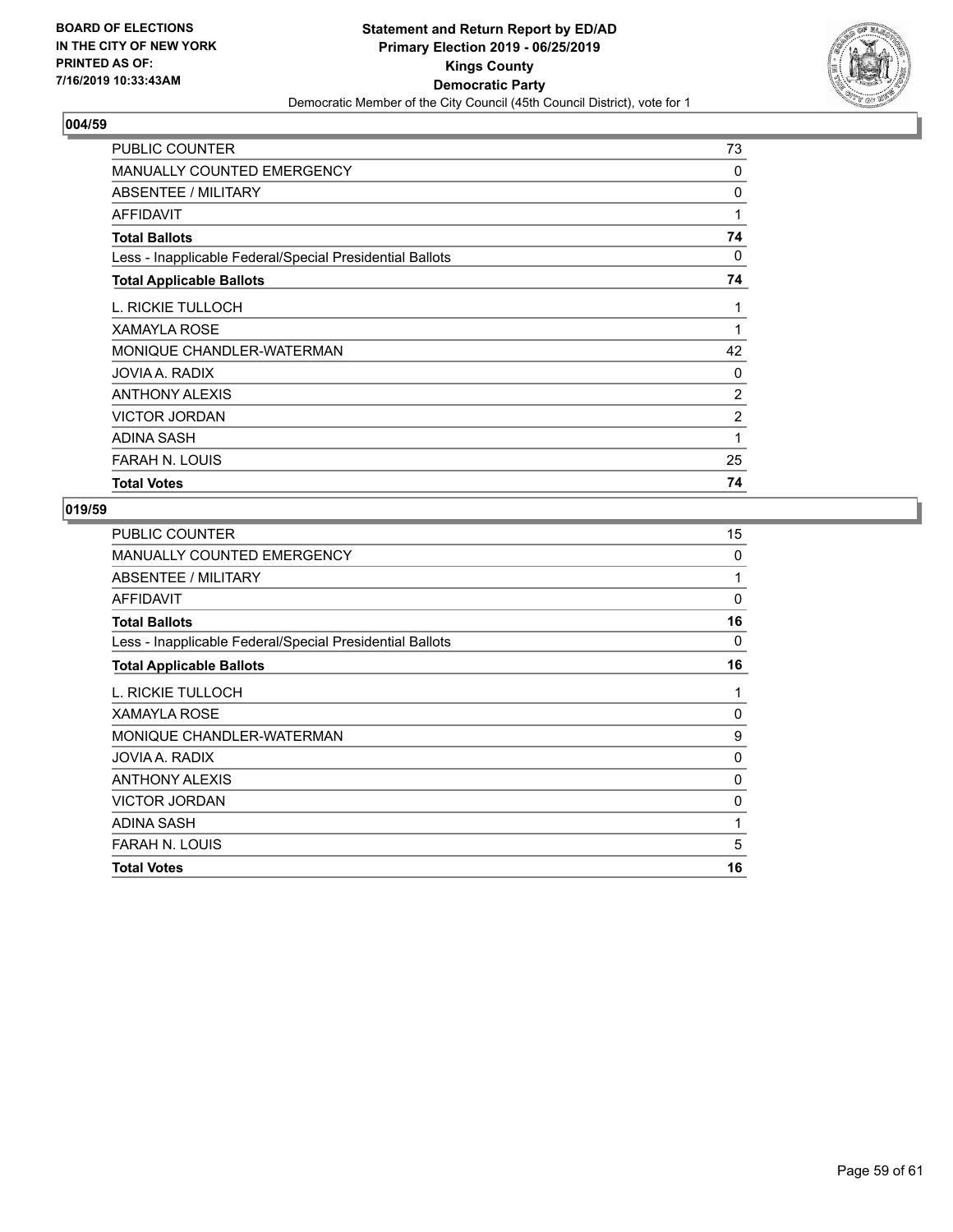

| PUBLIC COUNTER                                           | 31       |
|----------------------------------------------------------|----------|
| MANUALLY COUNTED EMERGENCY                               | $\Omega$ |
| ABSENTEE / MILITARY                                      | 1        |
| <b>AFFIDAVIT</b>                                         | 1        |
| <b>Total Ballots</b>                                     | 33       |
| Less - Inapplicable Federal/Special Presidential Ballots | $\Omega$ |
| <b>Total Applicable Ballots</b>                          | 33       |
| L. RICKIE TULLOCH                                        | 0        |
| <b>XAMAYLA ROSE</b>                                      | $\Omega$ |
| MONIQUE CHANDLER-WATERMAN                                | 15       |
| JOVIA A. RADIX                                           | 0        |
| <b>ANTHONY ALEXIS</b>                                    | 0        |
| <b>VICTOR JORDAN</b>                                     | 0        |
| ADINA SASH                                               | $\Omega$ |
| <b>FARAH N. LOUIS</b>                                    | 17       |
| <b>Total Votes</b>                                       | 32       |
| Unrecorded                                               | 1        |
| 086/59 COMBINED into: 002/59                             |          |